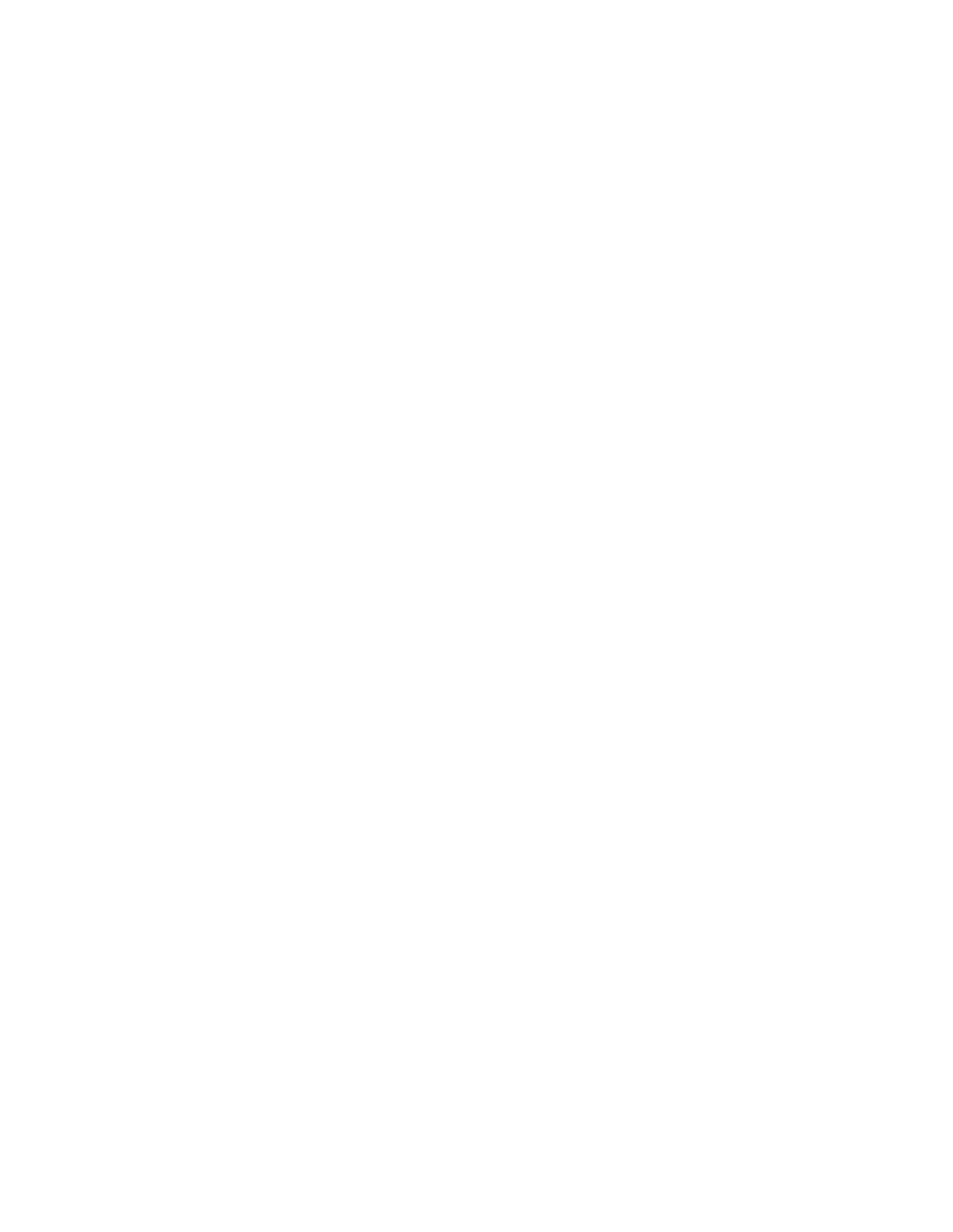

# **LibQUAL+™ Spring 2002 Survey Results - University of New Mexico Libraries**

# Individual Institution Statistics and Graphs June, 2002

# Contributors:

**Colleen Cook Texas A&M University**

**Fred Heath Texas A&M University**

**Bruce Thompson Texas A&M University** **Consuella Askew Waller Association of Research Libraries**

**Martha Kyrillidou Association of Research Libraries**

**Jonathan D. Sousa Association of Research Libraries**

**Amy Hoseth Association of Research Libraries**

**Kaylyn Hipps Association of Research Libraries**

**http://www.libqual.org** Bibliography of LibQUAL+T<sub>M</sub> Studies: http://www.coe.tamu.edu/~bthompson/servqbib.htm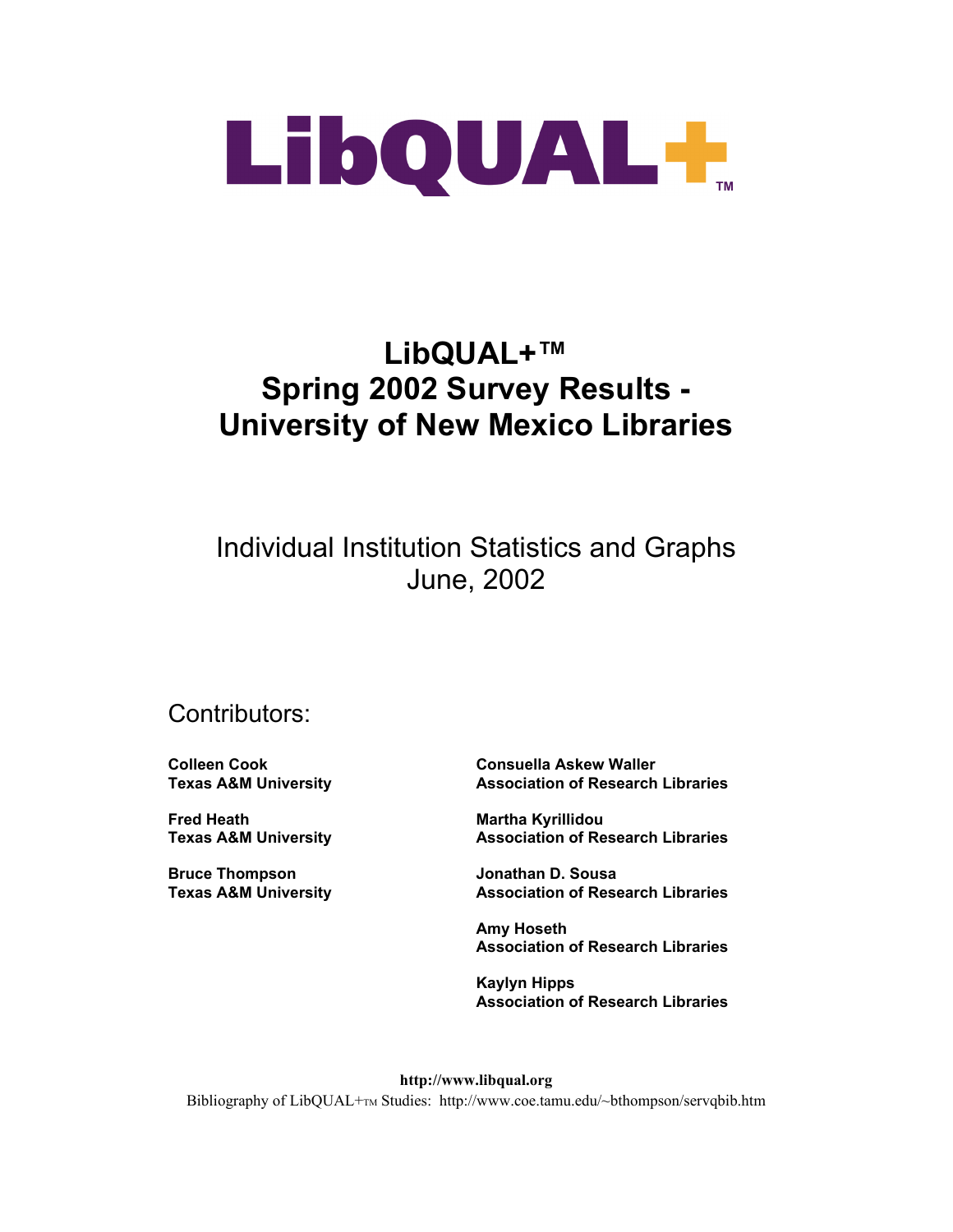Published by the Association of Research Libraries 21 Dupont Circle, Suite 800 Washington, DC 20036 202-296-2296 FAX 202-872-0884 <http://www.arl.org/> Copyright: ©2002 by the Association of Research Libraries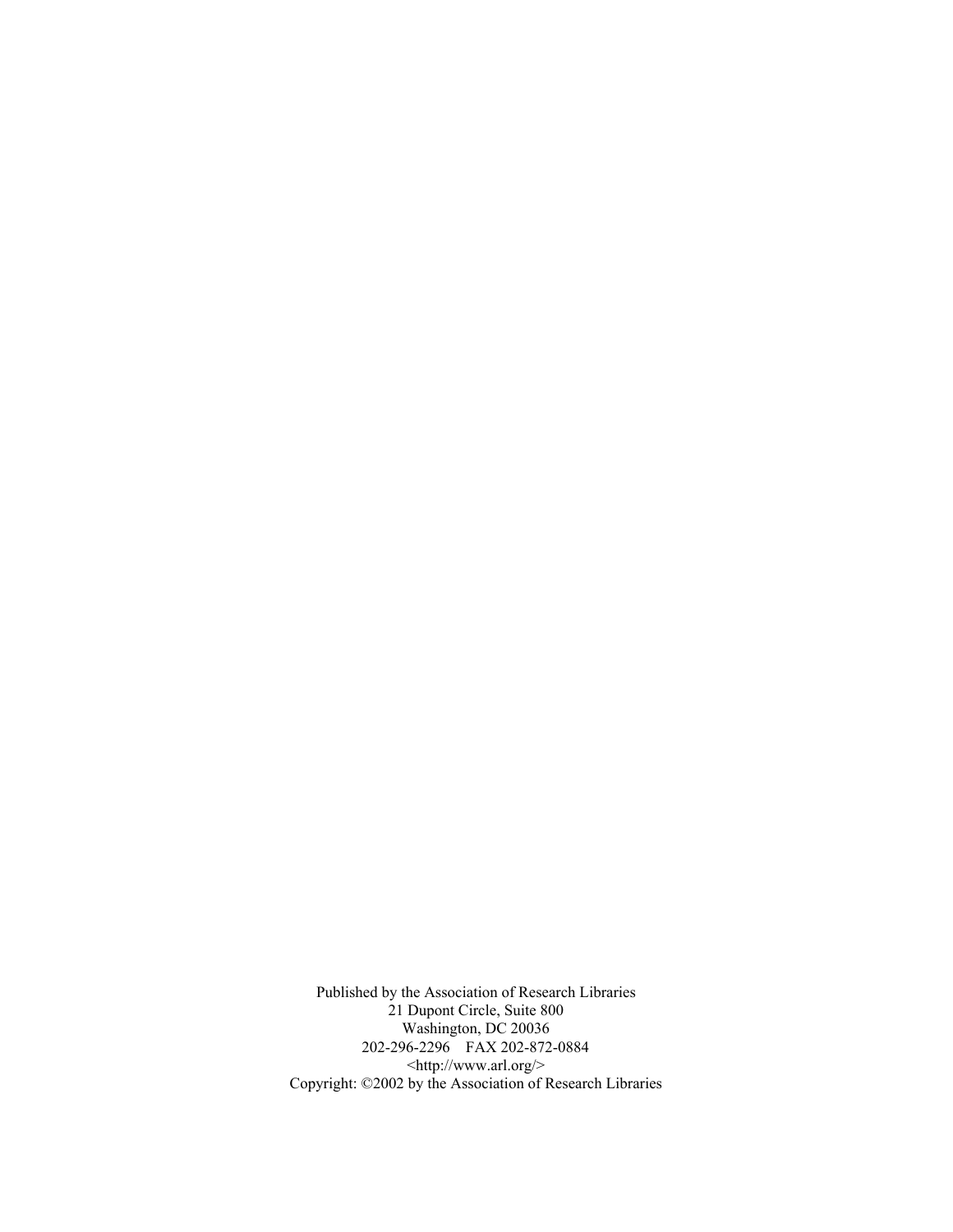# **Contents**

#### **1 Introduction**

- 1.1 Acknowledgements
- 1.2 Web Access to Data
- 1.3 Explanation of Charts
- 1.4 A Few Words About LibQUAL+TM 2002

#### **2 Survey Analysis (Includes Library Staff)**

- 2.1 Completion Rates
- 2.2 Surveys Completed by Date

#### **3 Demographic Analysis**

- 3.1 Respondents by Age (Includes Library Staff)
- 3.2 Respondents by Sex (Includes Library Staff)
- 3.3 Respondents by User Group
- 3.4 Respondents by Discipline (Includes Library Staff)

#### **4 Item Analysis by User Group**

- 4.1 All User Groups (Excludes Library Staff)
	- 4.1.1 Item Summary
	- 4.1.2 Dimension Summary
	- 4.1.3 General Satisfaction
	- 4.1.4 Library Use
	- 4.1.5 Local Question Summary (If Applicable)
- 4.2 A Section for Each User Group for this Institution Type
	- 4.2.1 Item Summary
	- 4.2.2 Dimension Summary
	- 4.2.3 General Satisfaction
	- 4.2.4 Library Use
	- 4.2.5 Local Question Summary (If Applicable)
	- 4.2.6 Respondents and Collected Demographics by Discipline

#### **5 Appendix A: Print Version of the Survey**

- 5.1 Description
- 5.2 4-Year Institution Print Version of the Survey

#### **6 Appendix B: LibQUAL+ Dimensions**

- 6.1 Description
- 6.2 LibQUAL+ 2000 Dimensions
- 6.3 LibQUAL+ 2001 Dimensions
- 6.4 LibQUAL+ 2002 Dimensions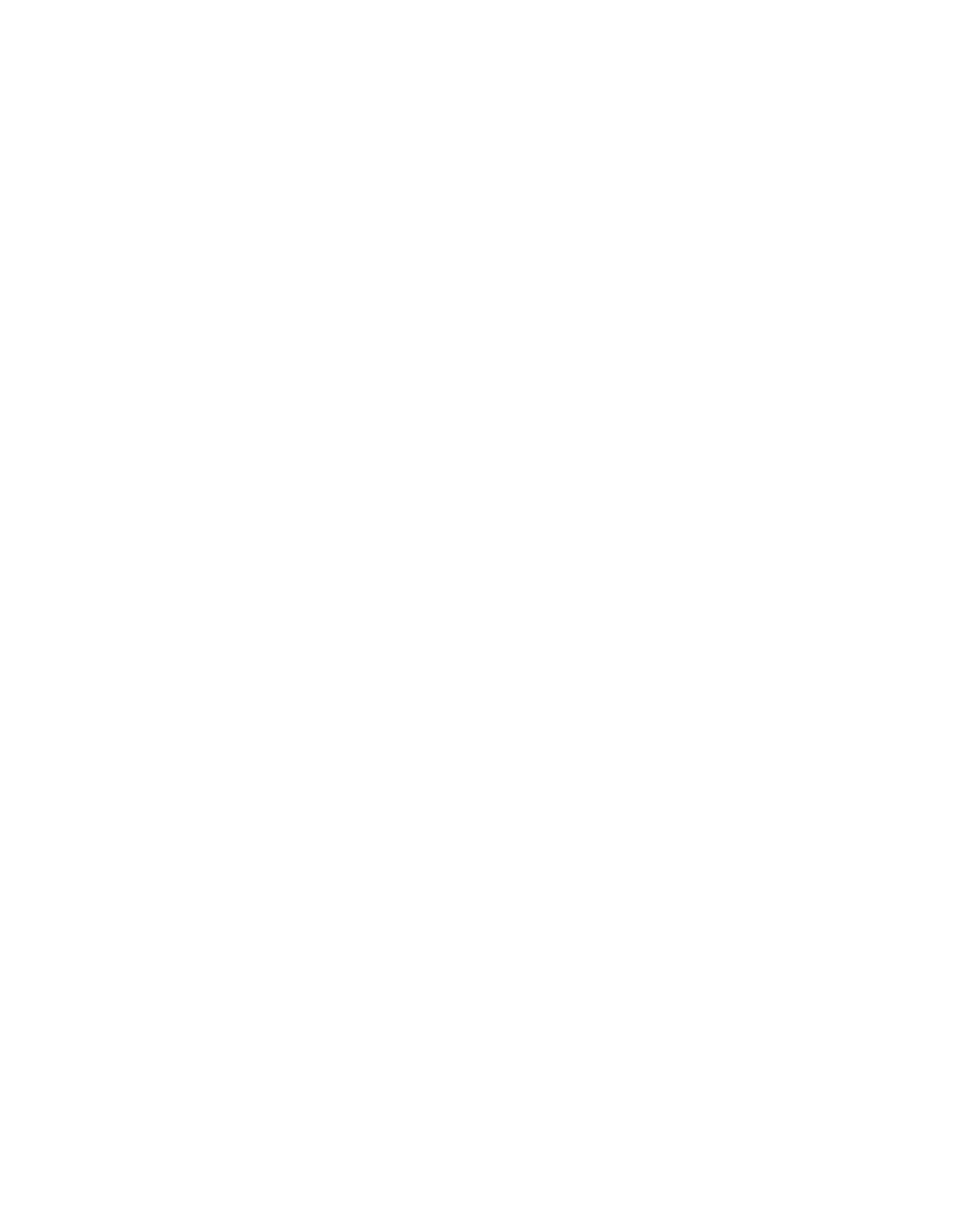# **1. Introduction**

### 1.1 Acknowledgements

This notebook contains information from the third administration of the LibQUAL+TM protocol. The material on the following pages is drawn from the analysis of more than 78,000 respondents from 164 participating institutions, many of them members of the Association of Research Libraries (ARL).

LibQUAL+TM is a research and development project undertaken to define and measure library service quality across institutions and to create user-based quality-assessment tools for local planning. LibQUAL+TM tests a tool for measuring library users' perceptions of service quality and identifies gaps between desired, perceived, and minimum expectations of service. The project will continue as an R&D endeavor based at ARL in collaboration with the Texas A&M University Libraries through 2003, by which time LibQUAL+TM will evolve into an ongoing service quality assessment program at ARL.

There are four main goals of LibQUAL+TM: 1) development of web-based tools for assessing library service quality; 2) development of mechanisms and protocols for evaluating libraries; 3) identification of best practices in providing library service; and 4) establishment of a library service quality assessment program at ARL.

A project of this magnitude requires the skills of a dedicated group. We would like to thank the other members of the LibQUAL+TM team for their key roles in this developmental project. From Texas A&M University, the project management role of Colleen Cook, the quantitative guidance of Bruce Thompson, and the qualitative leadership of Yvonna Lincoln have been key to the project's integrity. The behind-the-scenes roles of Bill Chollet and others from the library Systems and Training units were also formative. From the Association of Research Libraries, the oversight role of Martha Kyrillidou and the day-to-day contributions of Consuella Askew Waller and Jonathan Sousa were fundamentally important. Julia Blixrud, Kaylyn Hipps, and Amy Hoseth were also important contributors.

A New Measures Initiative of this scope is possible only as the collaborative effort of many libraries. To the directors and liaisons at all 164 participating libraries goes the largest measure of gratitude. Without your commitment, the development of LibQUAL+TM would not have been possible. We would also like to extend a special thank you to administrators at the two participating consortiums. From OhioLINK, Tom Sanville and Jeff Gatten were particularly helpful. From the American Association of Health Sciences Libraries (AAHSL), the efforts of Rick Forsman and Tamera Lee were greatly appreciated. The advisory groups from each consortium also provided needed assistance.

This note would be incomplete without acknowledging the enabling role of the Fund for the Improvement of Post-secondary Education (FIPSE), U.S. Department of Education, which granted funds of \$498,368 over a three-year period towards the LibQUAL+TM project, enabling us to expand the protocol to all post-secondary institutions.

Fred Heath Texas A&M University

Duane Webster Association of Research Libraries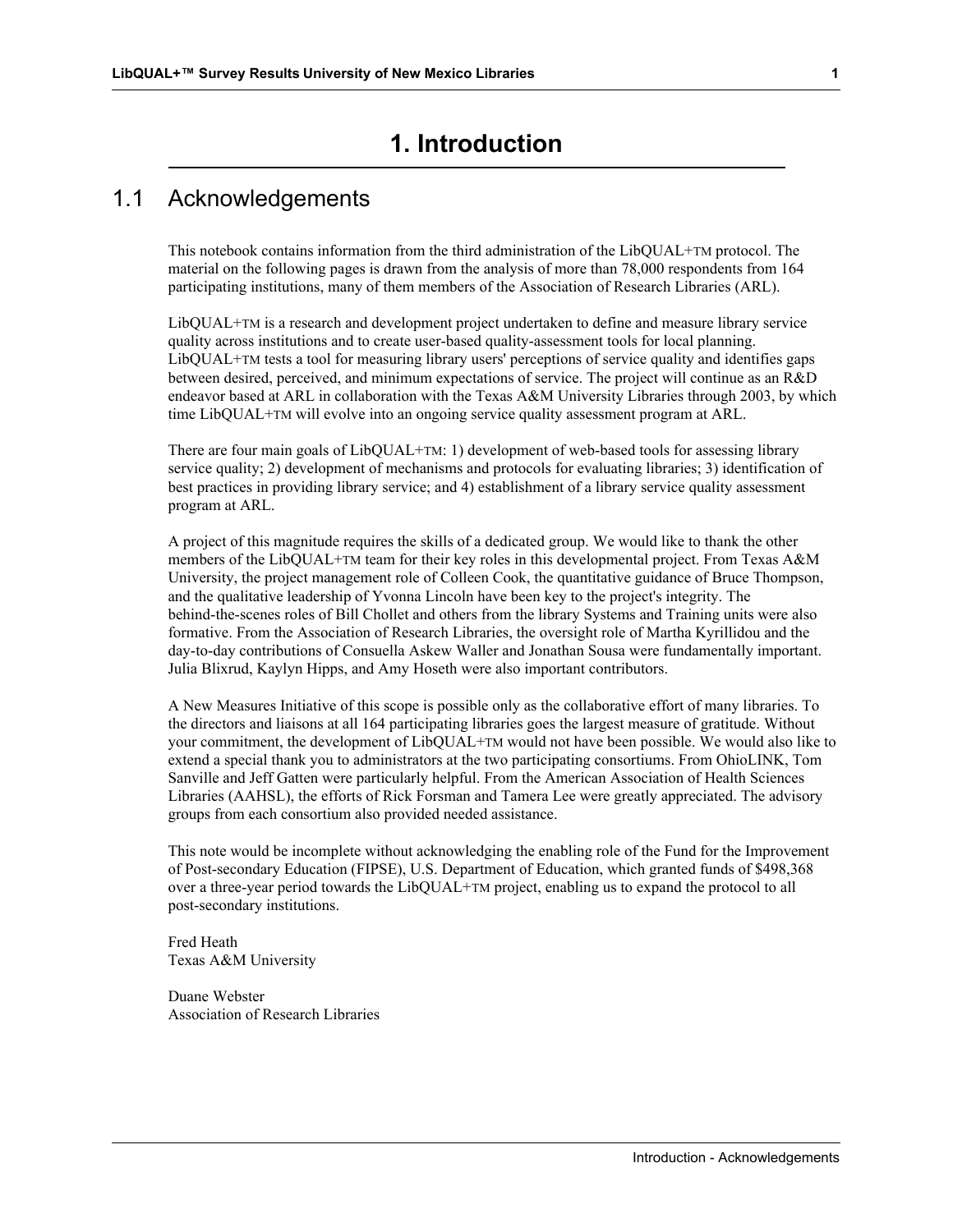# 1.2 Web Access to Data

Data summaries from the 2002 iteration of the LibQUAL+TM survey will be available to project participants online at the LibQUAL+TM survey management site:

**http://survey.libqual.org/Manage/**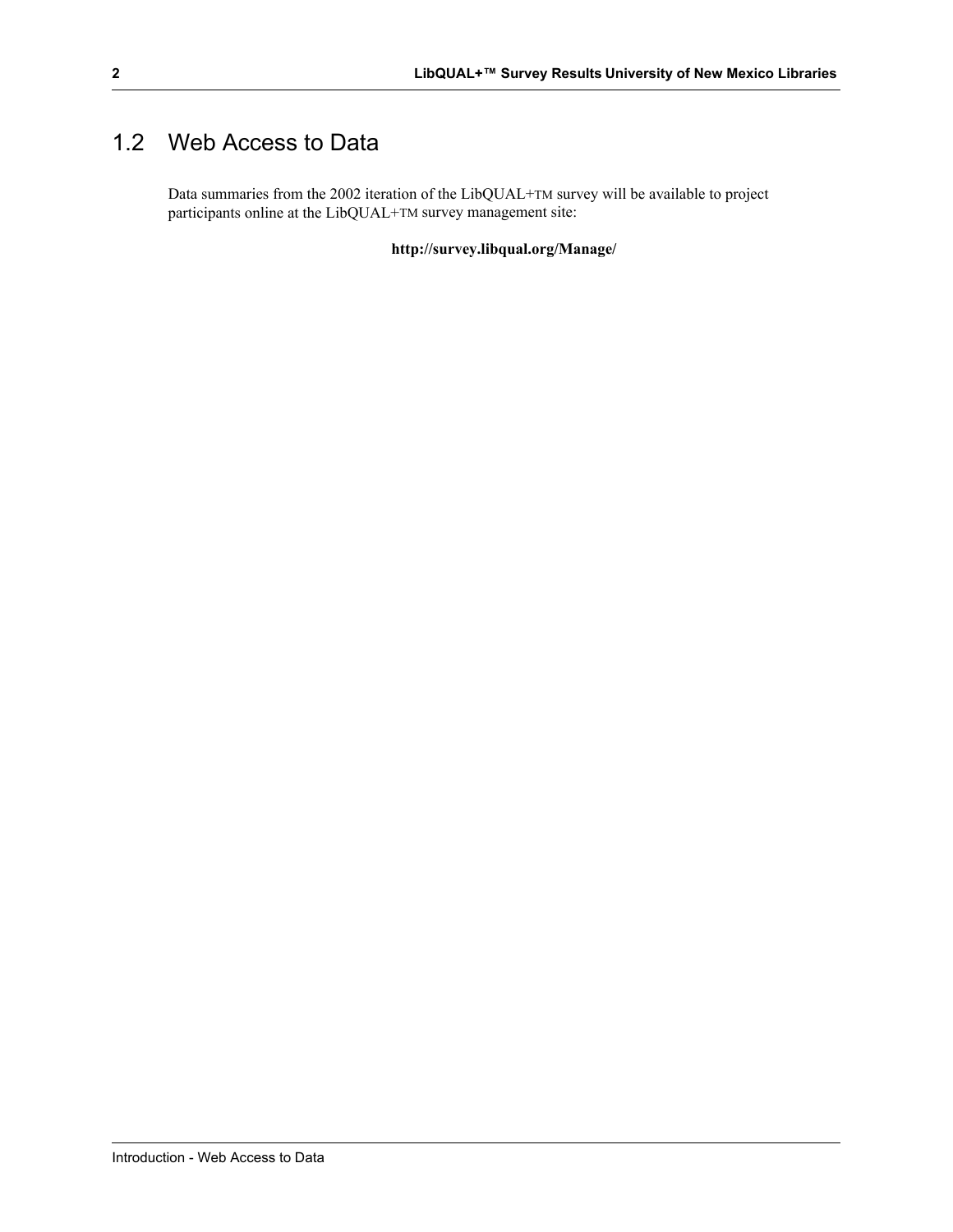# 1.3 Explanation of Charts

Several different types of charts are used throughout this document to display individual institution results. A working knowledge of how to read and derive relevant information from these charts is essential. The basic chart types are outlined below, and additional descriptive information is included throughout this notebook.

### 1.3.1 Pie Chart



On a pie chart, each slice represents a percentage of the whole. Pie charts are especially useful for displaying classes or groups of data in proportion to the whole data set. On the pages that follow, pie charts are used primarily to present demographical information collected as part of the survey.

### 1.3.2 Bar Chart



Bar charts are easy to read and are useful for comparing classes and groups of data. For LibQUAL+TM results, bar charts are used to present information on survey completion rates, the chronological distribution of survey completion, respondents' general satisfaction with their libraries' service, service quality dimension summaries, and other sets of data that easily lend themselves to this format.

# 1.3.3 Radar Chart



On a radar chart, variations in the data are shown by distance from the center of the chart. Radar charts feature multiple axes along which data are plotted. In the case of the LibQUAL+TM survey results, each axis represents a different survey question. Radar charts are used to present the item summaries (the results from the 25 survey questions) and the local question analysis (the results from the additional questions added by individual institutions).

Radar graphs are an effective way to graphically show strengths and weaknesses. Points close to the center indicate a low value, while points near the edge indicate a high value. When interpreting a radar graph, it is important to check each individual axis as well as the graph's overall shape in order to gain a complete understanding of its meaning.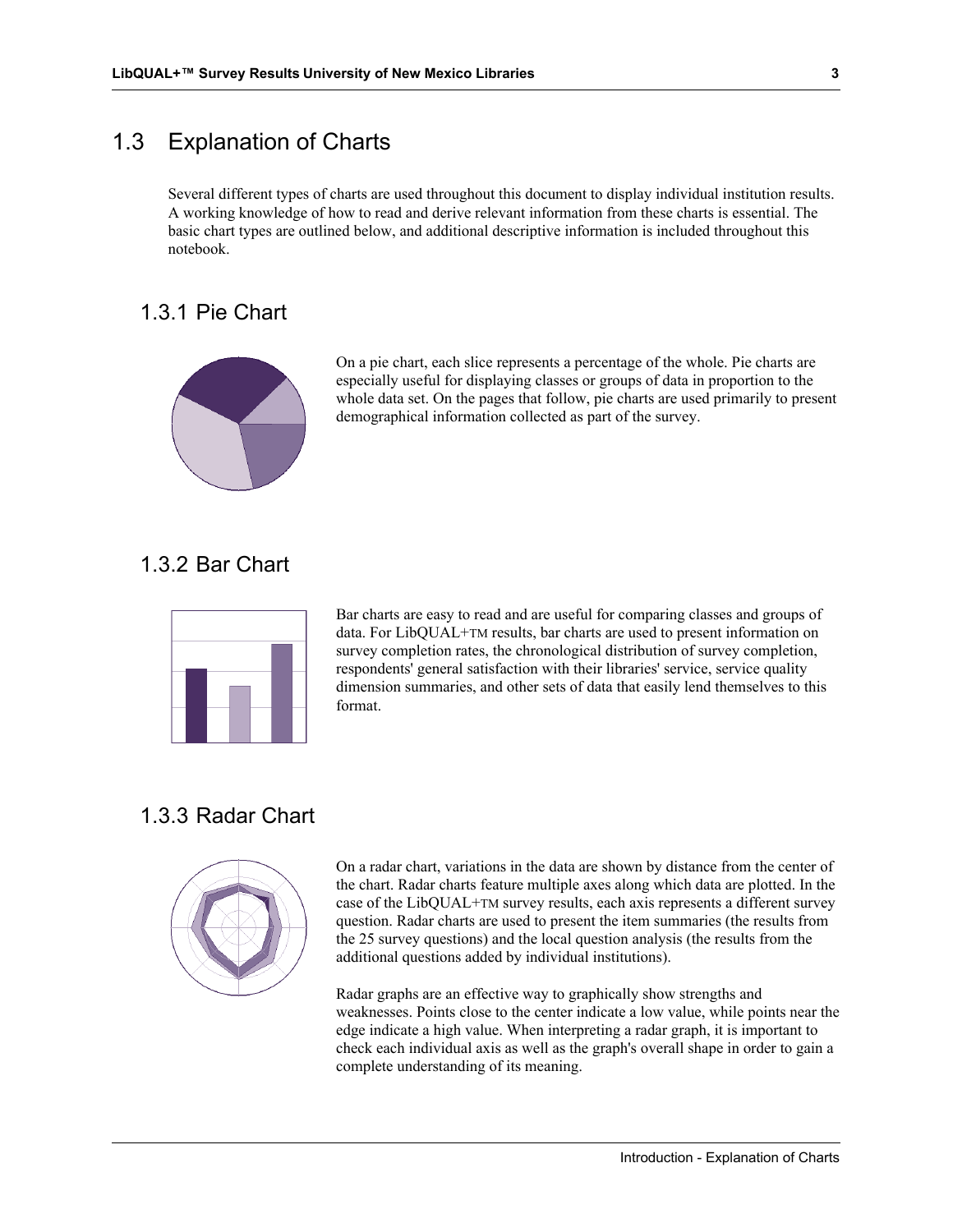### 1.4 A Few Words About LibQUAL+TM 2002

Libraries today confront escalating pressure to demonstrate impact. As Cullen (2001) recently noted,

Academic libraries are currently facing their greatest challenge since the explosion in tertiary education and academic publishing which began after World War II... [T]he emergence of the virtual university, supported by the virtual library, calls into question many of our basic assumptions about the role of the academic library, and the security of its future. Retaining and growing their customer base, and focusing more energy on meeting their customers' expectations is the only way for academic libraries to survive in this volatile environment. (pp. 662-663)

In this environment, "A measure of library quality based solely on collections has become obsolete" (Nitecki, 1996, p. 181).

These considerations have prompted the Association of Research Libraries (ARL) to sponsor a number of "New Measures" initiatives. The New Measures efforts represent a collective determination on the part of the ARL membership to augment the collection-count and fiscal input measures that comprise the ARL Index and ARL Statistics, to date the most consistently collected statistics for research libraries, with outcome measures, such as assessments of service quality and satisfaction.

One New Measures initiative has been the LibQUAL+TM project (Cook, Heath & B. Thompson, 2002; Heath, Cook, Kyrillidou & Thompson, 2002; Thompson, Cook & Thompson, 2002). Within a service-quality assessment model, "only customers judge quality; all other judgments are **essentially irrelevant**" (Zeithaml, Parasuraman, Berry, 1990, p. 16). Consequently, the selection of items employed with the LibQUAL+TM has been grounded in the *users' perspective* as revealed in a series of qualitative studies (Cook, 2002a; Cook & Heath, 2001).

LibQUAL+TM is a "way of listening" to users called a *total market survey*. As Berry (1995) explained,

When well designed and executed, total market surveys provide a range of information unmatched by any other method... A critical facet of total market surveys (and the reason for using the word 'total') is the measurement of competitors' service quality. This [also] requires using noncustomers in the sample to rate the service of their suppliers. (p. 37)

Although (a) measuring perceptions of both users and non-users and (b) collecting perceptions data as regards peer institutions can provide important insights, LibQUAL+TM is only one (i.e., a total market survey) of 11 "ways of listening" (Berry, 1995, pp. 32-61).

#### **Using LibQUAL+TM Data**

In some cases LibQUAL+TM data may confirm prior expectations and library staff will readily formulate action plans to remedy perceived deficiencies. But in many cases library decision-makers will seek additional information to corroborate interpretations or to better understand the dynamics underlying user perceptions.

For example, once an interpretation is formulated, library staff might review recent submissions of users to suggestion boxes to evaluate whether LibQUAL+TM data are consistent with interpretations, and the suggestion box data perhaps also provide user suggestions for remedies. User focus groups also provide a powerful way to explore problems and potential solutions. Cook (2002b) provides case study reports of how staff at various libraries have employed data from prior renditions of LibQUAL+TM.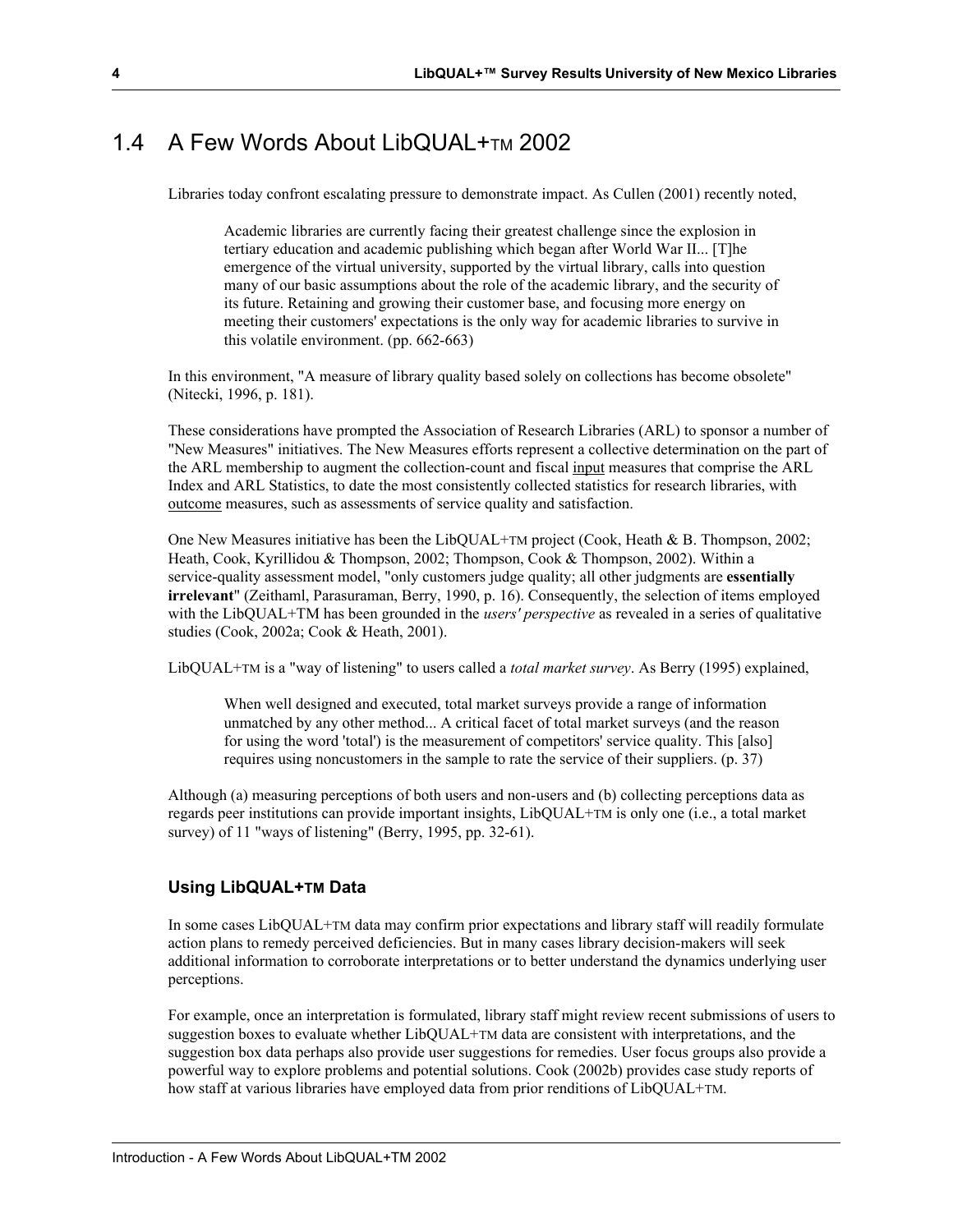#### **2002 Data Screening**

LibQUAL+TM consists of 25 items. The 25 items measure perceptions of total service quality, as well as four subdimensions of perceived library quality: (a) *Service Affect* (9 items, such as "willingness to help users"); (b) *Library as Place* (5 items, such as "a haven for quiet and solitude"); (c) *Personal Control* (6 items, such as "website enabling me to locate information on my own"); and (d) *Information Access* (5 items, such as "comprehensive print collections" and "convenient business hours").

However, as happens in any survey, in 2002 some users provided incomplete data, or inconsistent data, or both. In compiling the summary data reported here, several criteria were used to determine which data cases to omit from these analyses.

**1. Complete Data.** The web software that presents the 25 core items monitors whether a given user has completed all items. On each of these items, in order to proceed to the next survey page, users must provide a rating of (a) minimally-acceptable service, (b) desired service, and (c) perceived service or rate the item "not applicable" ("NA").

 If these conditions are not met, when the user attempts to leave the web page presenting the 25 core items, the software shows the user where missing data were located, and requests complete data. The user cannot exit the page containing the 25 items until all items are completed. *Only records with complete data on the 25 items were retained in summary statistics.*

- **2. Excessive "NA" Responses.** Because some institutions provided access to a lottery drawing for an incentive (e.g., a Palm Pilot) for completing the survey, some users might have selected "NA" choices for all or most of the items rather than reporting their actual perceptions. Or some users may have views on such a narrow range of quality issues that their data are not very informative. *In this survey we made the judgment that records containing more than 11 "NA" responses should be deleted.*
- **3. Excessive Inconsistent Responses.** On LibQUAL+TM user perceptions can be interpreted by locating "perceived" results within the "zone of tolerance" defined by data from the "minimum" and the "desired" ratings. For example, a mean "perceived" rating on the 1-to-9 ("9" is highest) scale of 7.5 might be very good if the mean "desired" rating is 6.0. But a 7.5 perception score is less satisfactory if the mean "desired" rating is 8.6, or if the mean "minimum" rating is 7.7.

 One appealing feature of such a "gap measurement model" is that the rating format provides a check for inconsistencies in the response data (Thompson, Cook & Heath, 2000). Logically, on a given item the "minimum" rating should not be higher than the "desired" rating on the same item. For each user a count of such inconsistencies, ranging from "0" to "25" was made. *Records containing more than 9 logical inconsistencies were deleted.*

#### **LibQUAL+TM Norms**

An important way to interpret LibQUAL+TM data is by examining the zones of tolerance for items, the 4 subscale scores, and the total scores. However, the collection of such a huge number of user perceptions has afforded us with the unique opportunity to create "norms" tables that provide yet another perspective on results.

Norms tell us how scores "stack up" within a particular user group. For example, on the 1-to-9 ("9" is highest) scale, users might provide a mean "perceived" rating of 6.5 on an item, "complete run of journal titles." The same users might provide a mean rating on "minimum" for this item of 7.0, and a mean service-adequacy "gap score" (i.e., "perceived" minus "minimum") of -0.5.

The zone-of-tolerance perspective suggests that this library is not doing well on this item, because "perceived" falls below "minimally acceptable." This is important to know. But there is also a second way (i.e., normatively) to interpret the data. Both perspectives can be valuable.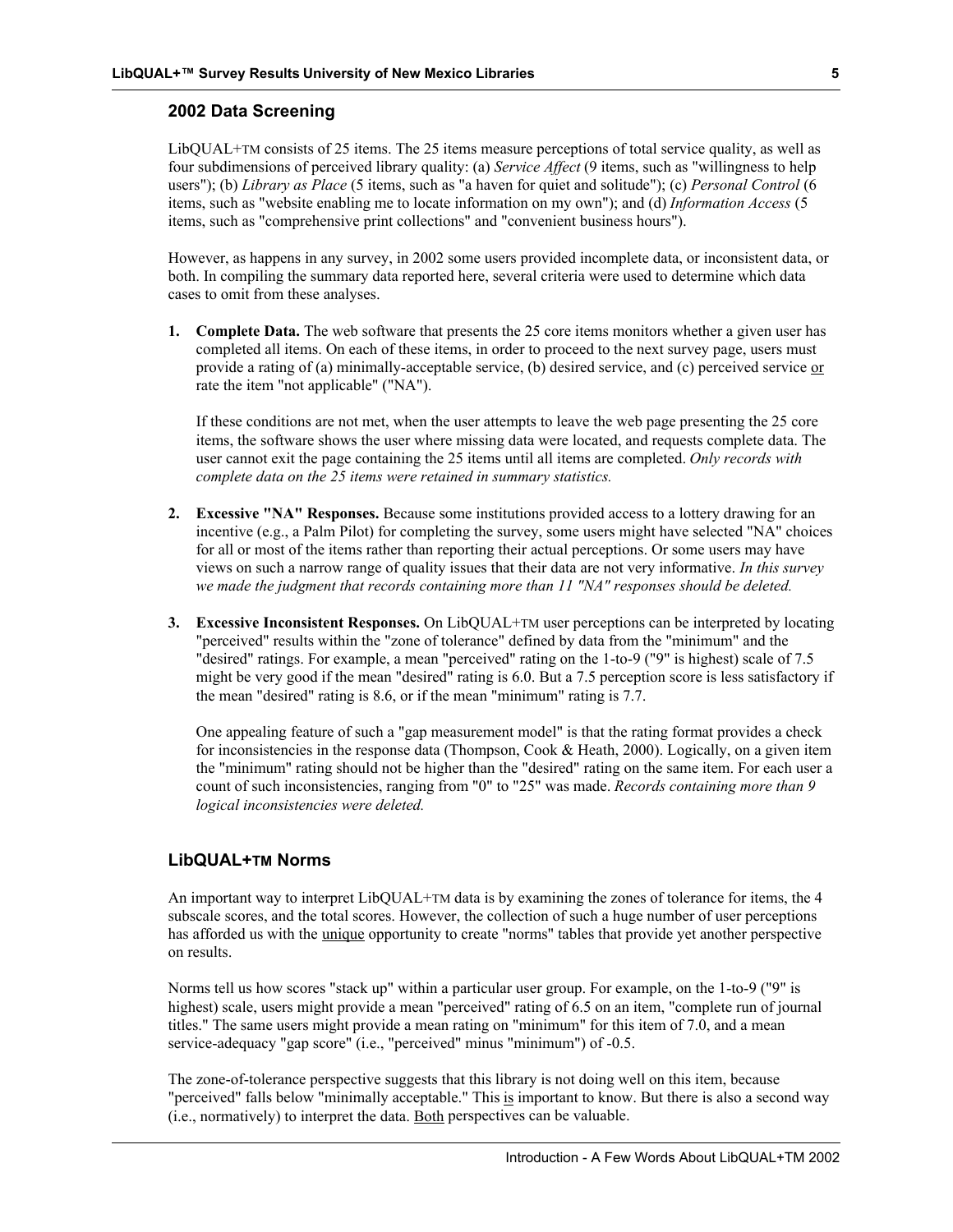A total market survey administered to tens of thousands of users, as was LibQUAL+TM in 2002, affords the opportunity to ask normative questions such as, "How does a mean 'perceived' score of 6.5 stack up among all individual users who completed the survey?", or ""How does a mean service-adequacy gap score of -0.5 stack up among the gap scores of all institutions participating in the survey?"

If 70% of individual users generated "perceived" ratings lower than 6.5, 6.5 might not be so bad. And if 90% of institutions had service-adequacy gap scores lower than -0.5 (e.g., -0.7, -1.1), a mean gap score of -0.5 might actually be quite good. Users simply may have quite high expectations in this area. They may also communicate their dissatisfaction by both (a) rating "perceived" lower and (b) "minimum" higher.

This does not mean that a service-adequacy gap score of -0.5 is necessarily a cause for celebration. But a service-adequacy gap score of -0.5 on an item on which 90% of institutions have a lower gap score is a different gap score than the same -0.5 for a different item in which 90% of institutions have a higher service-adequacy gap score.

Only norms give us insight into this comparative perspective. And a local user-satisfaction survey (as against a total market survey) can never give us this insight.

**Common Misconception Regarding Norms.** An unfortunate and incorrect misconception is that norms make value statements. Norms do not make value statements! Norms make fact statements. If you are a forest ranger, and you make \$25,000 a year, a norms table might inform you of the fact statement that you make less money than 85% of the adults in the United States.

But if you love the outdoors, you do not care very much about money, and you are very service-oriented, this fact statement might not be relevant to you. Or, in the context of your values, you might interpret this fact as being quite satisfactory.

**LibQUAL+TM 2002 Norms Tables.** Of course, the fact statements made by the LibQUAL+TM norms are only valuable if you care about the dimensions being evaluated by the measure. More background on LibQUAL+TM norms is provided by Cook and Thompson (2001) and Cook, Heath and B. Thompson (2002). LibQUAL+TM norms for 2002 are available on the web at URL:

#### **http://www.coe.tamu.edu/~bthompson/libq2002.htm**

#### **Response Rates**

At the American Library Association mid-winter meeting in San Antonio in January, 2000, participants were cautioned that response rates on the final LibQUAL+TM would probably range from 25% to 33%. Higher response rates can be realized (a) with shorter surveys that (b) are directly action-oriented (Cook, Heath & R.L. Thompson, 2000). For example, a very high response rate could be realized by a library director administering the following one-item survey to users:

> Instructions. Please tell us what time to close the library every day. In the future **we will close at whatever time receives the most votes**.

Should we close the library at?

A. 10pm B. 11pm C. midnight D. 2pm

Lower response rates will be expected for total market surveys measuring general perceptions of users across institutions, and when an intentional effort is made to solicit perceptions of both users and non-users. Two considerations should govern the evaluation of LibQUAL+TM response rates.

**Minimum Response Rates.** Response rates are computed by dividing the number of completed surveys at an institution by the number of persons asked to complete the survey. However, we do not know the actual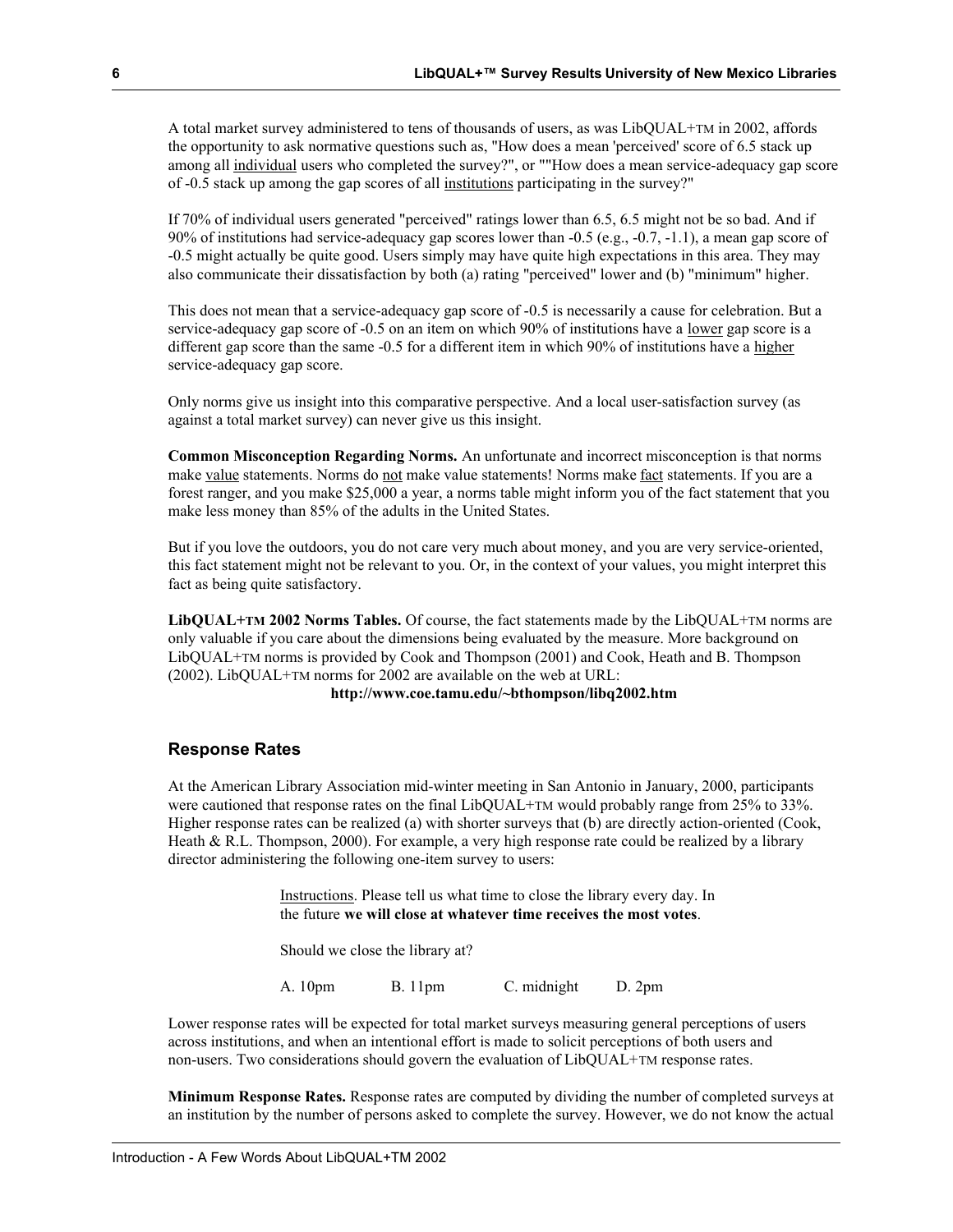response rates on LibQUAL+TM, because we do not know the correct denominators for these calculations.

For example, given inadequacy in records at schools, we are not sure how many e-mail addresses for users are accurate. And we do not know how many messages to invite participation were actually opened. In other words, what we know for LibQUAL+TM is the "lower-bound estimate" of response rates.

For example, if 200 out of 800 solicitations result in completed surveys, we know that the response rate is at least 25%. But because we are not sure whether 800 e-mail addresses were correct or that 800 e-mail messages were opened, we are not sure that 800 is the correct denominator. The response rate involving only correct e-mail addresses might be 35% or 45%. We don't know the exact response rate.

**Representativeness Versus Response Rate.** If 100% of the 800 people we randomly selected to complete our survey did so, then we can be assured that the results are representative of all users. But if only 25% of the 800 users complete the survey, the representativeness of the results is not assured.

Representativeness is actually a matter of degree. And several institutions each with 25% response rates may have data with different degrees of representativeness.

We can never be sure about how representative our data are as long as not everyone completes the survey. But we can at least address this concern by comparing the demographic profiles of survey completers with the population (Thompson, 2000). At which university below would one feel more confident that LibQUAL+TM results were reasonably representative?

| <b>Alpha University</b>  |            |                         |            |  |
|--------------------------|------------|-------------------------|------------|--|
| Completers $(n=200/800)$ |            | Population $(n=16,000)$ |            |  |
| Gender                   |            | Gender                  |            |  |
| <b>Students</b>          | 53% female | <b>Students</b>         | 51% female |  |
| Faculty                  | 45% female | Faculty                 | 41% female |  |
| Disciplines              |            | Disciplines             |            |  |
| Liberal Arts 40%         |            | Liberal Arts 35%        |            |  |
| Science                  | 15%        | Science                 | 20%        |  |
| Other                    | 45%        | Other                   | 45%        |  |
| <b>Omega University</b>  |            |                         |            |  |
| Completers $(n=200/800)$ |            | Population $(n=23,000)$ |            |  |
| Gender                   |            | Gender                  |            |  |
| <b>Students</b>          | 35% female | <b>Students</b>         | 59% female |  |
| Faculty                  | 65% female | Faculty                 | 43% female |  |
| Disciplines              |            | Disciplines             |            |  |
| Liberal Arts 40%         |            | Liberal Arts 15%        |            |  |
| Science                  | 20%        | Science                 | 35%        |  |
| Other                    | 40%        | Other                   | 50%        |  |

The persuasiveness of such analyses is greater as the number of variables used in the comparisons is greater. The LibQUAL+TM software is being expanded to automate these comparisons and to output side-by-side graphs comparing sample and population profiles for given institutions. Show these to people who question result representativeness.

#### **ARL Service Quality Assessment Academy**

LibQUAL+TM hopefully is an important tool in the New Measures toolbox that librarians can use to improve service quality. But, even more fundamentally, the LibQUAL+TM initiative is more than a single tool. LibQUAL+TM is an effort to create a culture of data-driven service quality assessment and service quality improvement within libraries.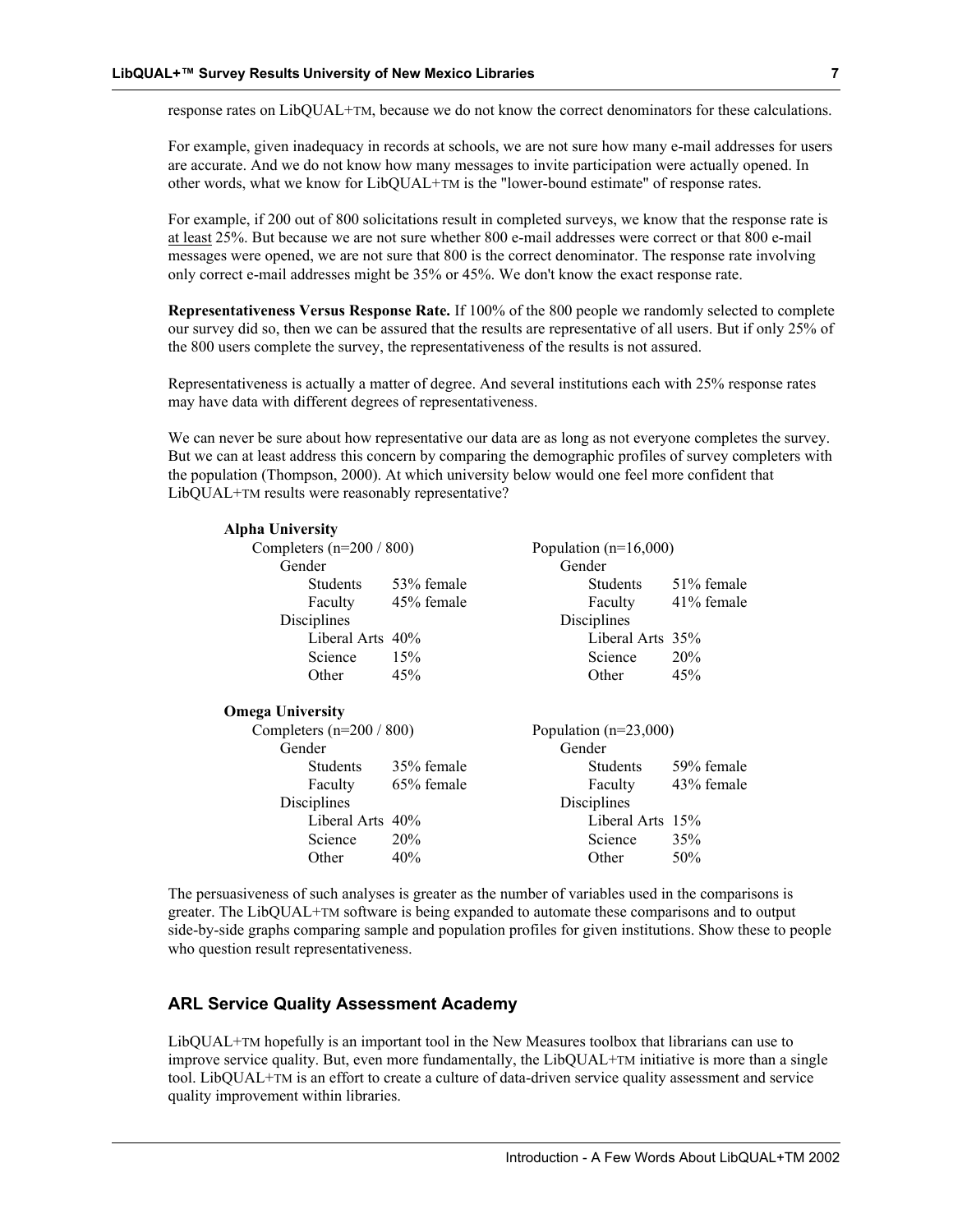Such a culture must be informed by more than one tool, and by more than only one of the 11 ways of listening to users. To facilitate a culture of service quality assessment, and to facilitate more informed usage of LibQUAL+TM data, the Association of Research Libraries has created the *ARL Service Quality Assessment Academy*:

#### **http://www.arl.org/libqual/geninfo/academy\_participants.html**

The intensive, five-day Academy teaches both qualitative and quantitative skills that library staff can use to evaluate and generate service-quality assessment information. The first cohort of Academy participants graduated in May 2002. The Academy is one more resource for library staff who would like to develop enhanced service-quality assessment skills.

#### **References**

Berry, L.L. (1995). On great service: A framework for action. New York: The Free Press.

- Cook, C.C. (2002a). A mixed-methods approach to the identification and measurement of academic library service quality constructs: LibQUAL+TM. (Doctoral dissertation, Texas A&M University, 2001). Dissertation Abstracts International, 62, 2295A. (University Microfilms No. AAT3020024)
- Cook, C. (Guest Ed.). (2002b). Library decision-makers speak to their uses of their LibQUAL+TM" data: Some LibQUAL+TM" case studies. Performance Measurement and Metrics, 3.
- Cook, C., & Heath, F. (2001). Users' perceptions of library service quality: A "LibQUAL+TM" qualitative study. Library Trends, 49, 548-584.
- Cook, C., Heath, F. & Thompson, B. (2002). Score norms for improving library service quality: A LibQUAL+TM study. portal: Libraries and the Academy, 2, 13-26.
- Cook, C., Heath, F., & Thompson, R.L. (2000). A meta-analysis of response rates in Web- or Internet-based surveys. Educational and Psychological Measurement, 60, 821-836.
- Cook, C., & Thompson, B. (2001). Psychometric properties of scores from the Web-based LibQUAL+TM study of perceptions of library service quality. Library Trends, 49, 585-604.
- Cullen, R. (2001). Perspectives on user satisfaction surveys. Library Trends, 49, 662-686.
- Heath, F., Cook, C., Kyrillidou, M., & Thompson, B. (2002). ARL Index and other validity correlates of LibQUAL+TM scores. portal: Libraries and the Academy, 2, 27-42.
- Nitecki, D.A. (1996). Changing the concept and measure of service quality in academic libraries. The Journal of Academic Librarianship, 22, 181-190.
- Thompson, B. (2000, October). Representativeness versus response rate: It ain't the response rate!. Paper presented at the Association of Research Libraries (ARL) Measuring Service Quality Symposium on the New Culture of Assessment: Measuring Service Quality, Washington, DC.
- Thompson, B., Cook, C., & Heath, F. (2000). The LibQUAL+TM gap measurement model: The bad, the ugly, and the good of gap measurement. Performance Measurement and Metrics, 1, 165-178.

Thompson, B., Cook, C., & Thompson, R.L. (2002). Reliability and structure of LibQUAL+TM scores: Measuring perceived library service quality. portal: Libraries and the Academy, 2, 3-12.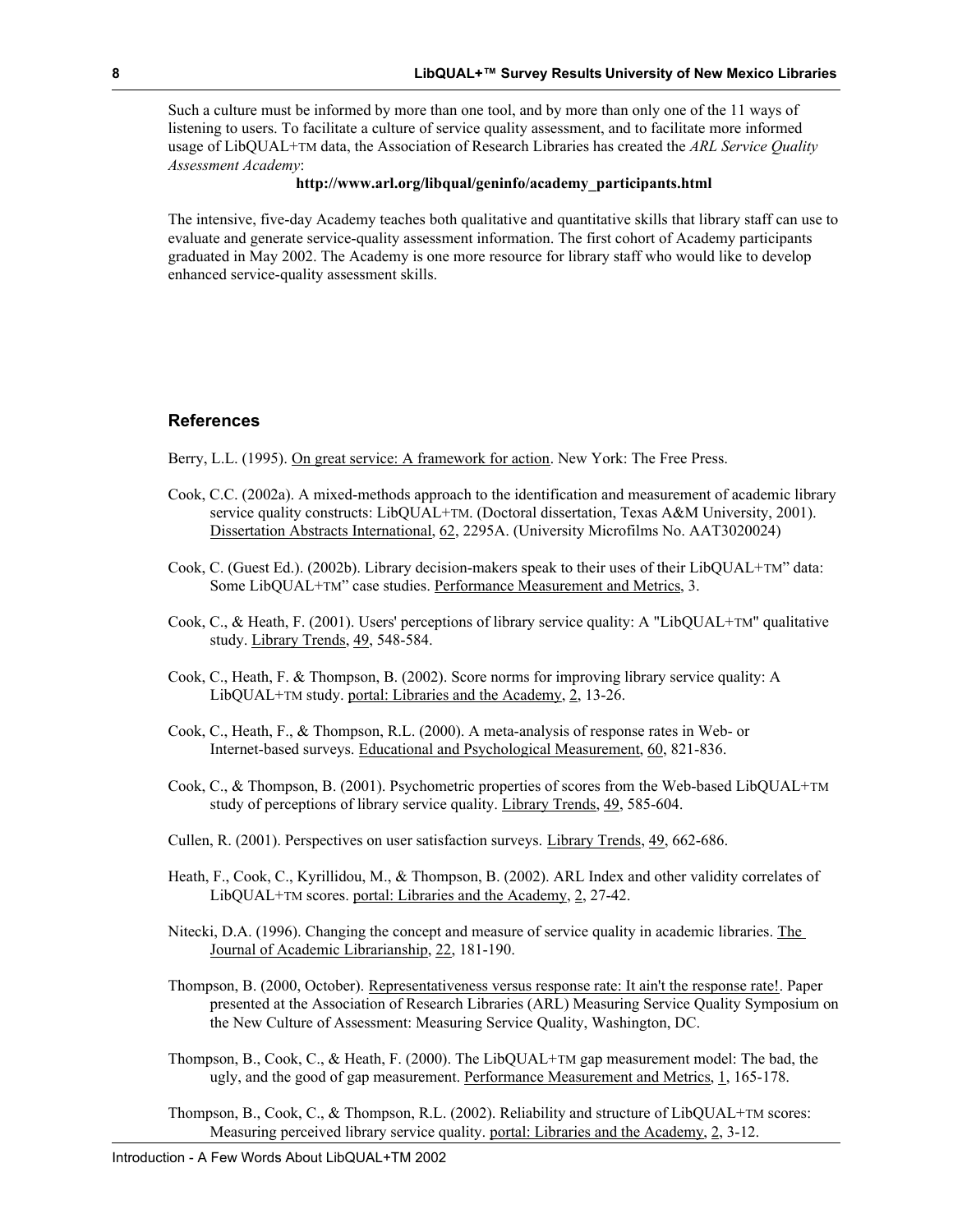Zeithaml, V.A., Parasuraman, A., Berry, L.L. (1990). Delivering quality service: Balancing customer perceptions and expectations. New York: Free Press.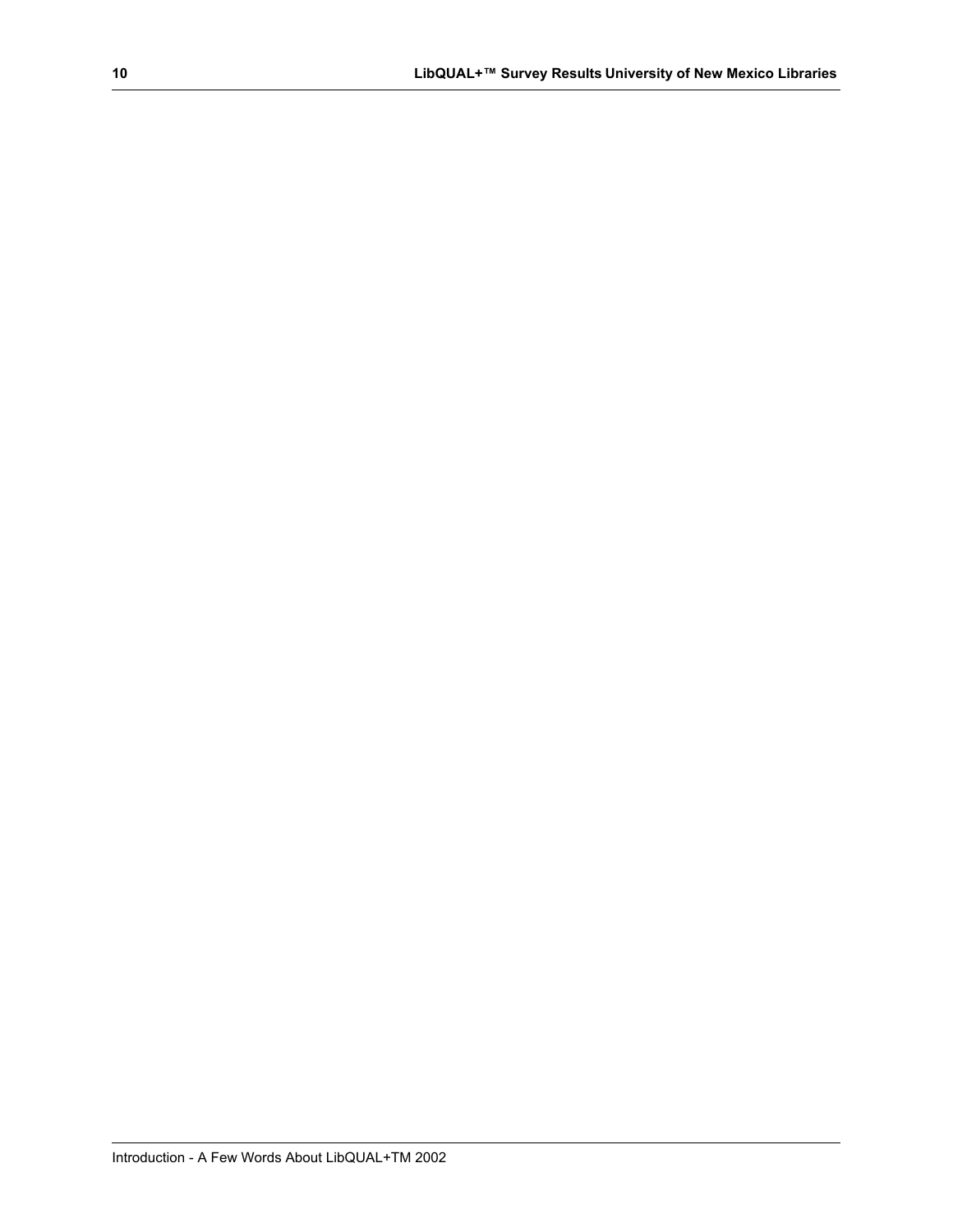# **2. Survey Analysis (Includes Library Staff)**

# 2.1 Completion Rates

This bar chart shows the completion rate and viewing rates for each page of the survey instrument. The brief chart below the graphic lists the number and percentage of respondents who viewed each page of the survey and completed the survey.



| <b>Page Viewed</b>      | <b>Page Viewed</b> | <b>Percentage</b> |  |
|-------------------------|--------------------|-------------------|--|
| Page 1 Viewed           | 740                | 100.00%           |  |
| Page 2 Viewed           | 634                | 85.68%            |  |
| Page 3 Viewed           | 595                | 80.41%            |  |
| Page 4 Viewed           | 451                | 60.95%            |  |
| <b>Survey Completed</b> | 445                | 60.14%            |  |
| Total:                  | 740                |                   |  |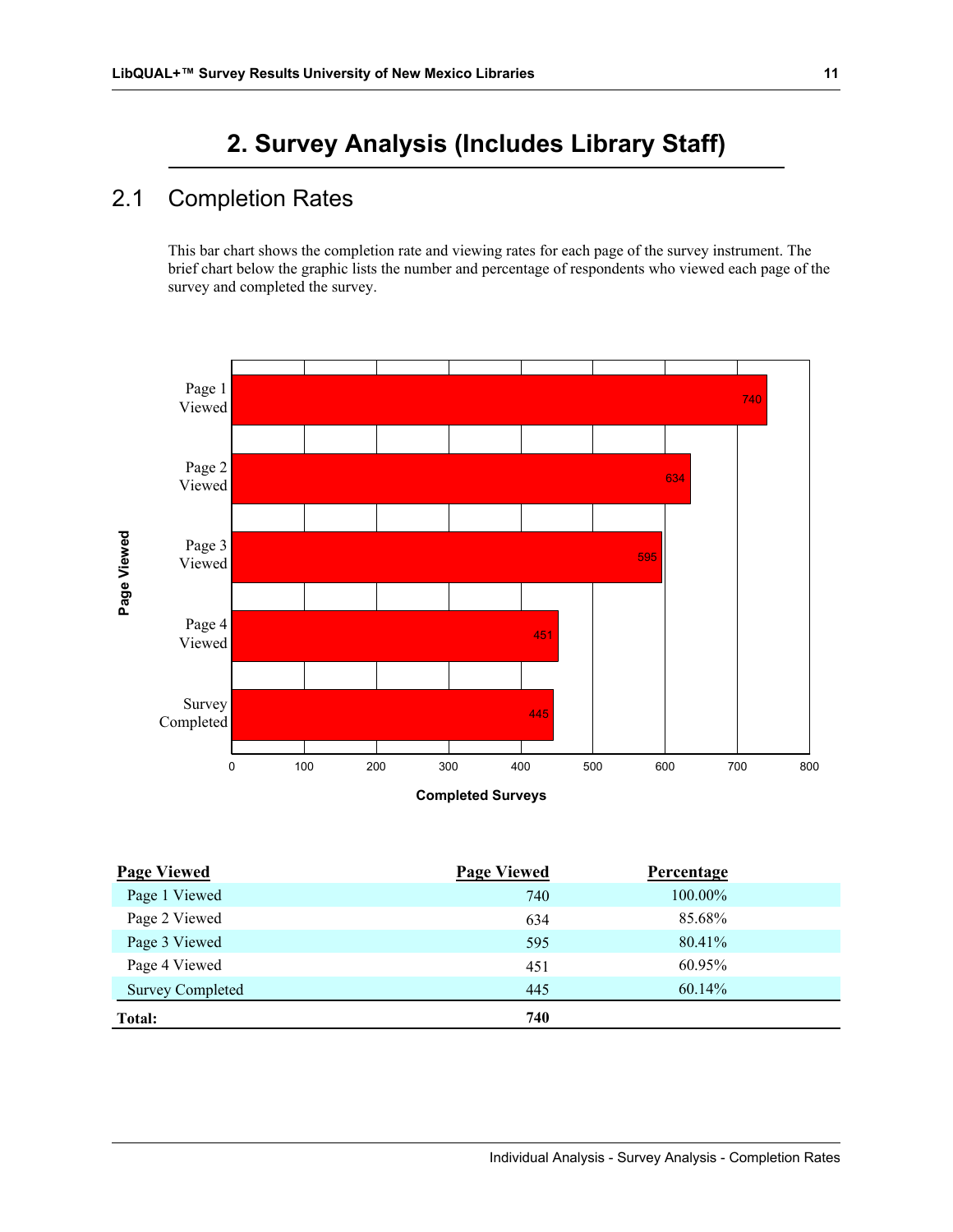# 2.2 Surveys Completed By Date

The bar chart below shows the number of surveys that were completed on each day of the survey run. Vertical lines indicate Mondays, traditionally the best day for sending out announcements and reminders to survey participants.



(Vertical lines indicate Mondays)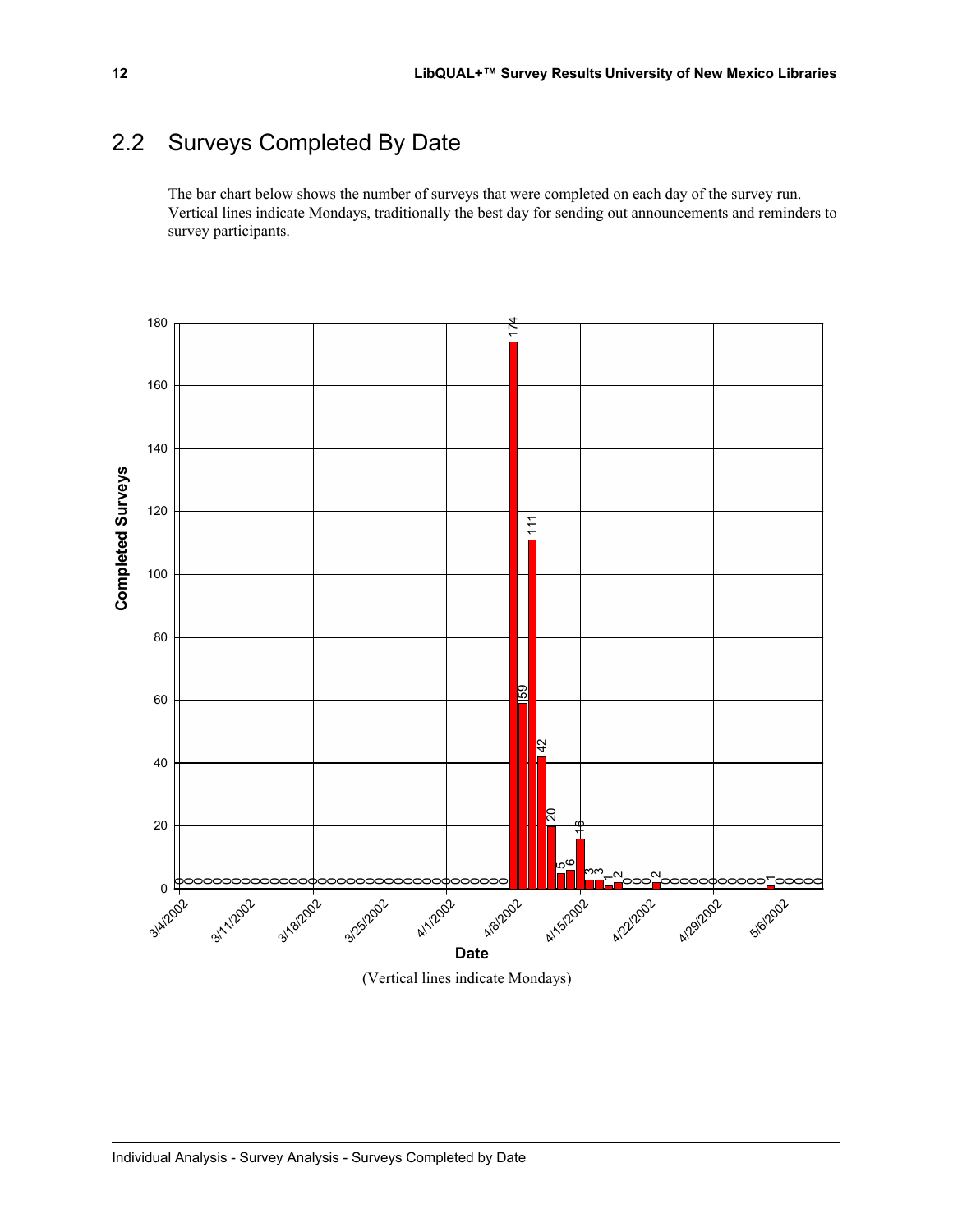# **3. Demographic Analysis**

# 3.1 Respondents by Age (Includes Library Staff)

This pie chart shows a breakdown of survey respondents by age. Ages are grouped into four categories: Younger than 22, 22-30, 31-45 and Older than 45.



| $\mathbf{Age}$  | <b>Respondents</b> | <b>Percentage</b> |  |
|-----------------|--------------------|-------------------|--|
| Younger than 22 | 45                 | $10.37\%$         |  |
| $22 - 30$       | 126                | 29.03%            |  |
| $31 - 45$       | 126                | 29.03%            |  |
| Older than 45   | 137                | 31.57%            |  |
| Total:          | 434                | 100.00%           |  |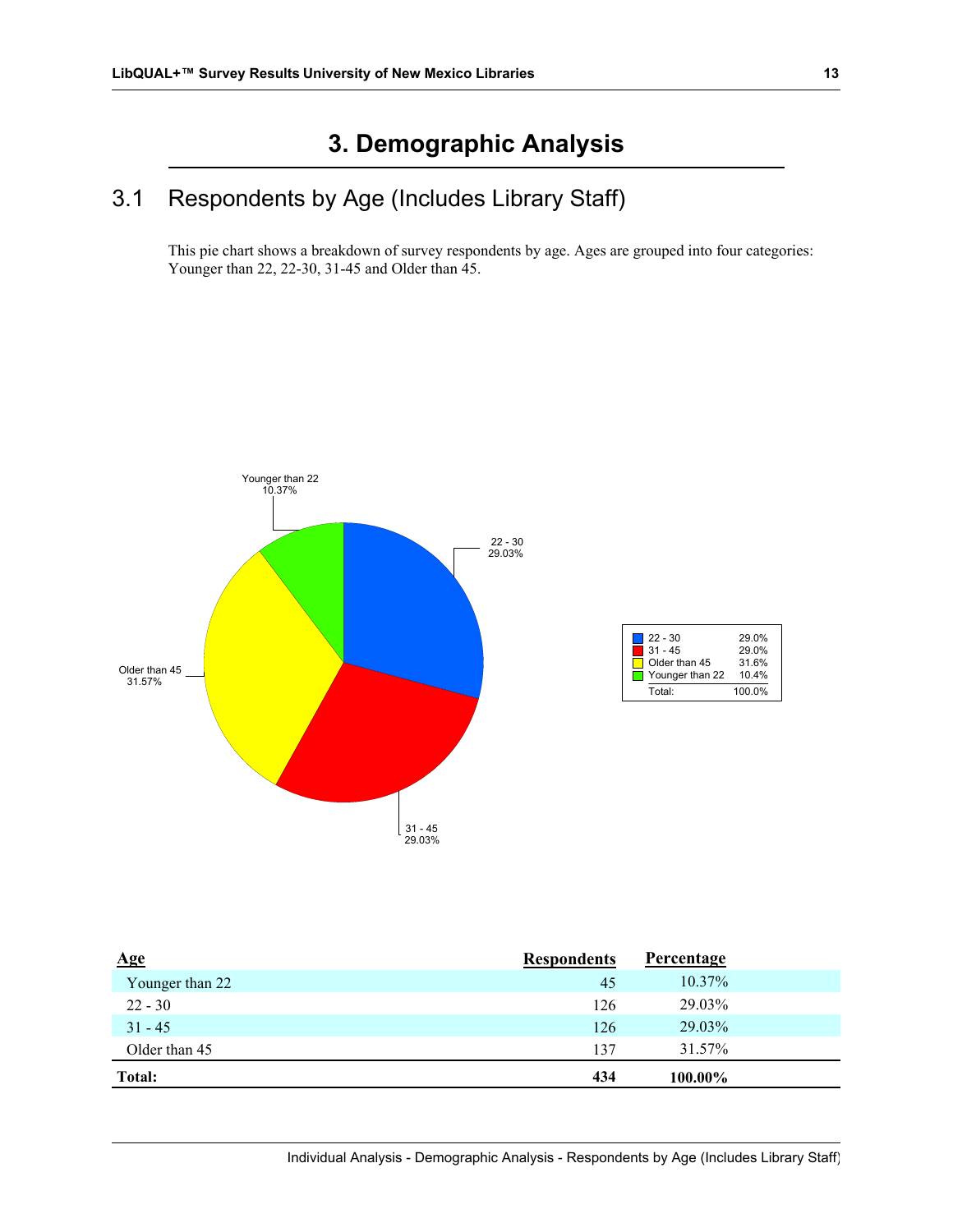# 3.2 Respondents by Sex (Includes Library Staff)

The pie chart below shows a breakdown of survey respondents by sex, based on responses to the demographic questions at the beginning of the survey instrument.



| <u>Sex</u> | <b>Respondents</b> | Percentage |  |
|------------|--------------------|------------|--|
| Female     | 240                | 55.30%     |  |
| Male       | 194                | 44.70%     |  |
| Total:     | 434                | 100.00%    |  |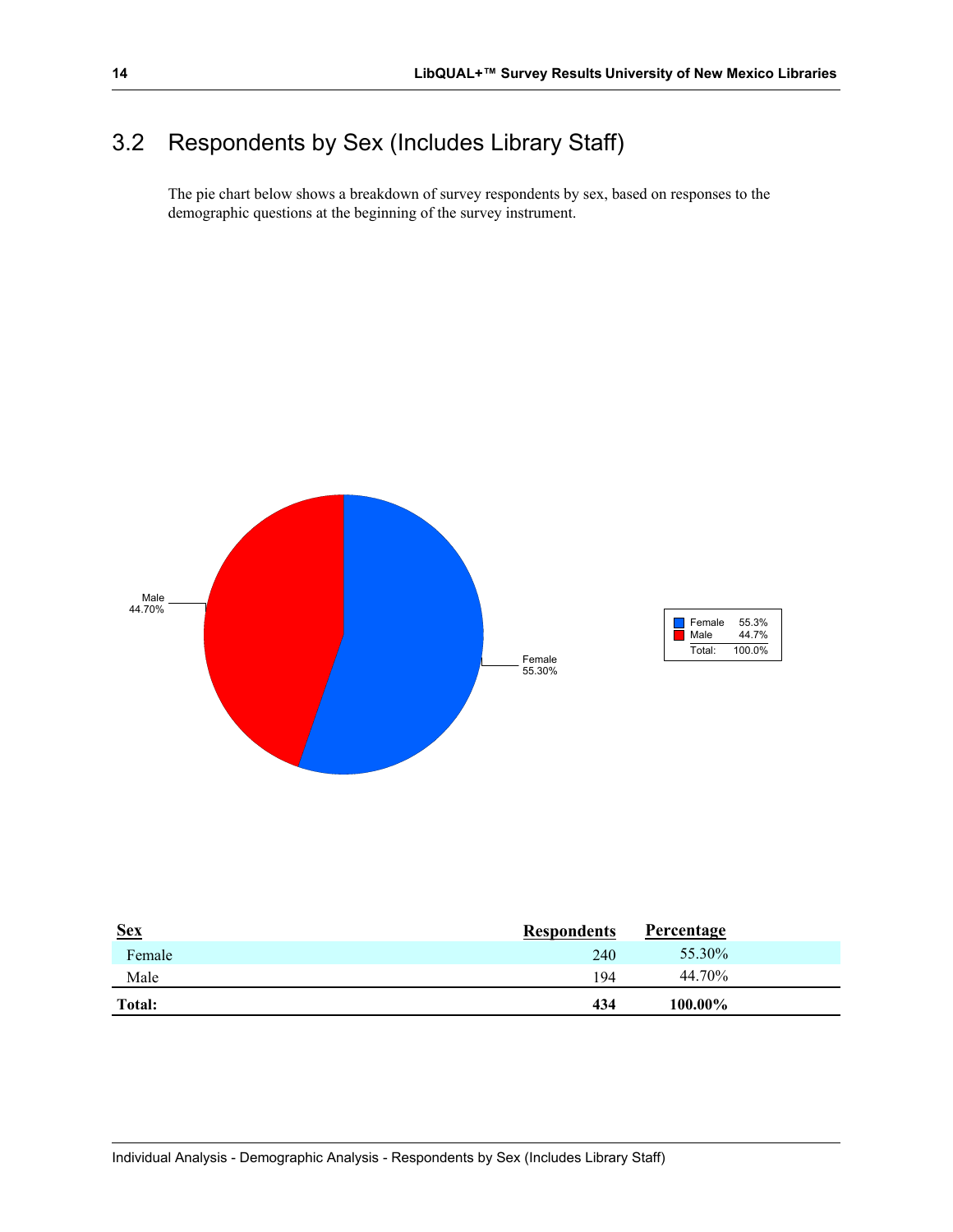# 3.3 Respondents by User Group

This chart shows the number and percentage of University of New Mexico Libraries respondents by user group, such as undergraduates, graduate students, faculty, etc.



| <b>User Group</b> | <b>Respondents</b> | <b>Percentage</b> |  |
|-------------------|--------------------|-------------------|--|
| Undergraduate     | 96                 | 22.12%            |  |
| Graduate          | 167                | 38.48%            |  |
| Faculty           | 138                | 31.80%            |  |
| Library Staff     | 10                 | 2.30%             |  |
| Staff             | 23                 | 5.30%             |  |
| Total:            | 434                | 100.00%           |  |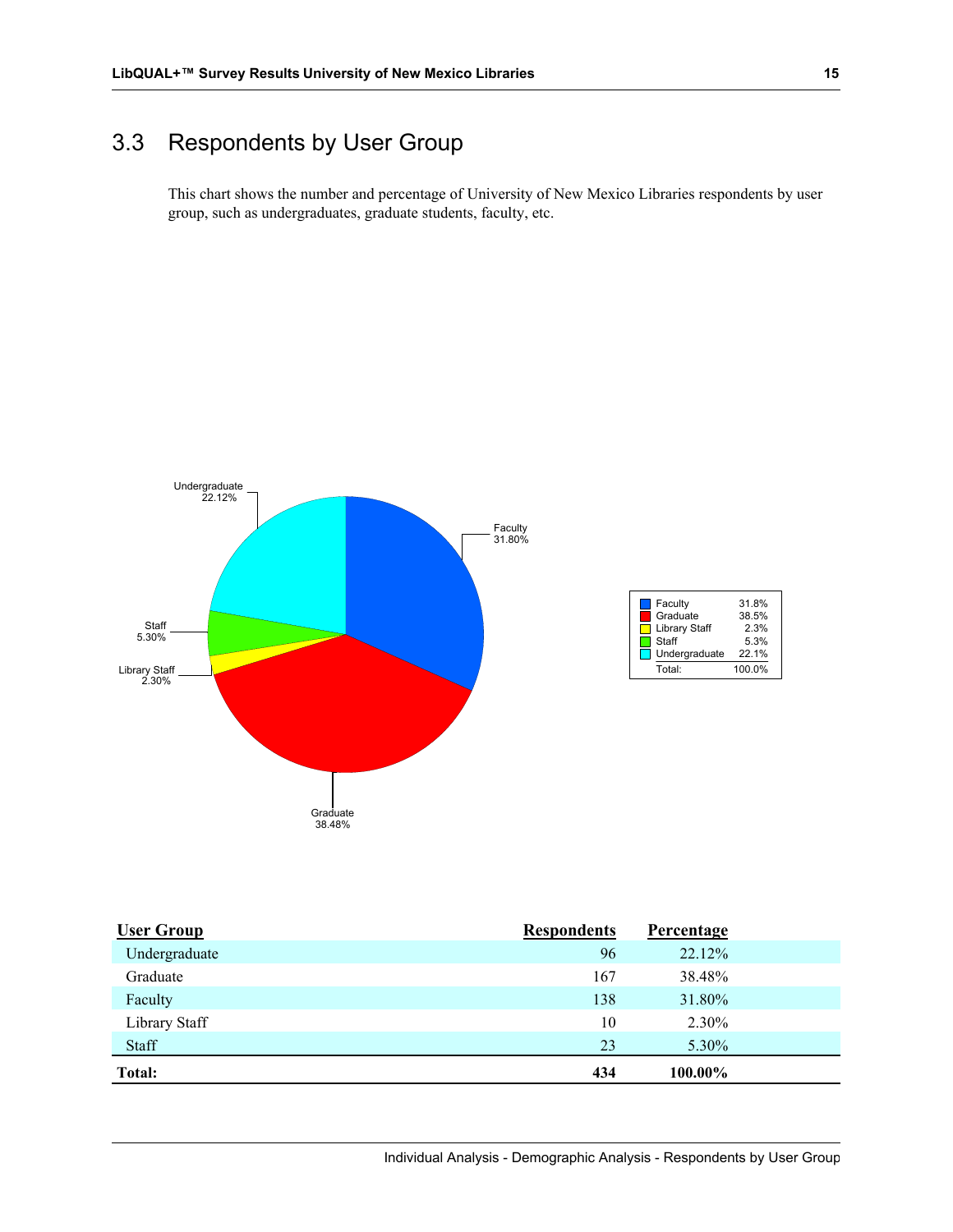# 3.4 Respondents by Discipline (Includes Library Staff)

This chart displays discipline information (academic major or area of focus) for all University of New Mexico Libraries respondents.

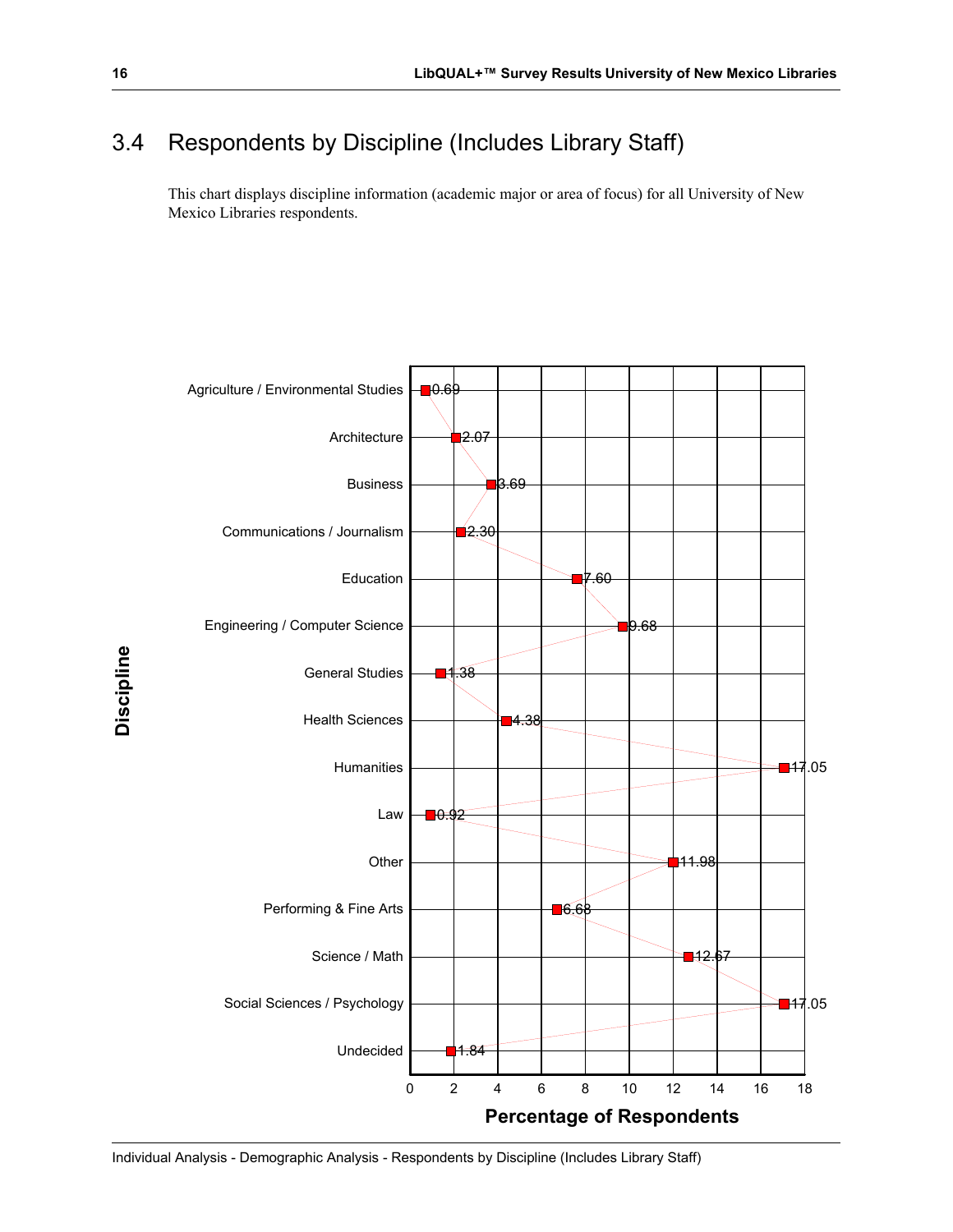| <b>Discipline</b>                   | <b>Respondents</b> | <b>Percentage</b> |  |
|-------------------------------------|--------------------|-------------------|--|
| Agriculture / Environmental Studies | 3                  | $0.69\%$          |  |
| Architecture                        | 9                  | 2.07%             |  |
| <b>Business</b>                     | 16                 | $3.69\%$          |  |
| Communications / Journalism         | 10                 | 2.30%             |  |
| Education                           | 33                 | $7.60\%$          |  |
| Engineering / Computer Science      | 42                 | 9.68%             |  |
| <b>Health Sciences</b>              | 19                 | 4.38%             |  |
| <b>Humanities</b>                   | 74                 | 17.05%            |  |
| Law                                 | $\overline{4}$     | $0.92\%$          |  |
| Performing & Fine Arts              | 29                 | 6.68%             |  |
| Science / Math                      | 55                 | 12.67%            |  |
| Social Sciences / Psychology        | 74                 | 17.05%            |  |
| <b>General Studies</b>              | 6                  | 1.38%             |  |
| Undecided                           | 8                  | 1.84%             |  |
| Other                               | 52                 | 11.98%            |  |
| Total:                              | 434                | 100.00%           |  |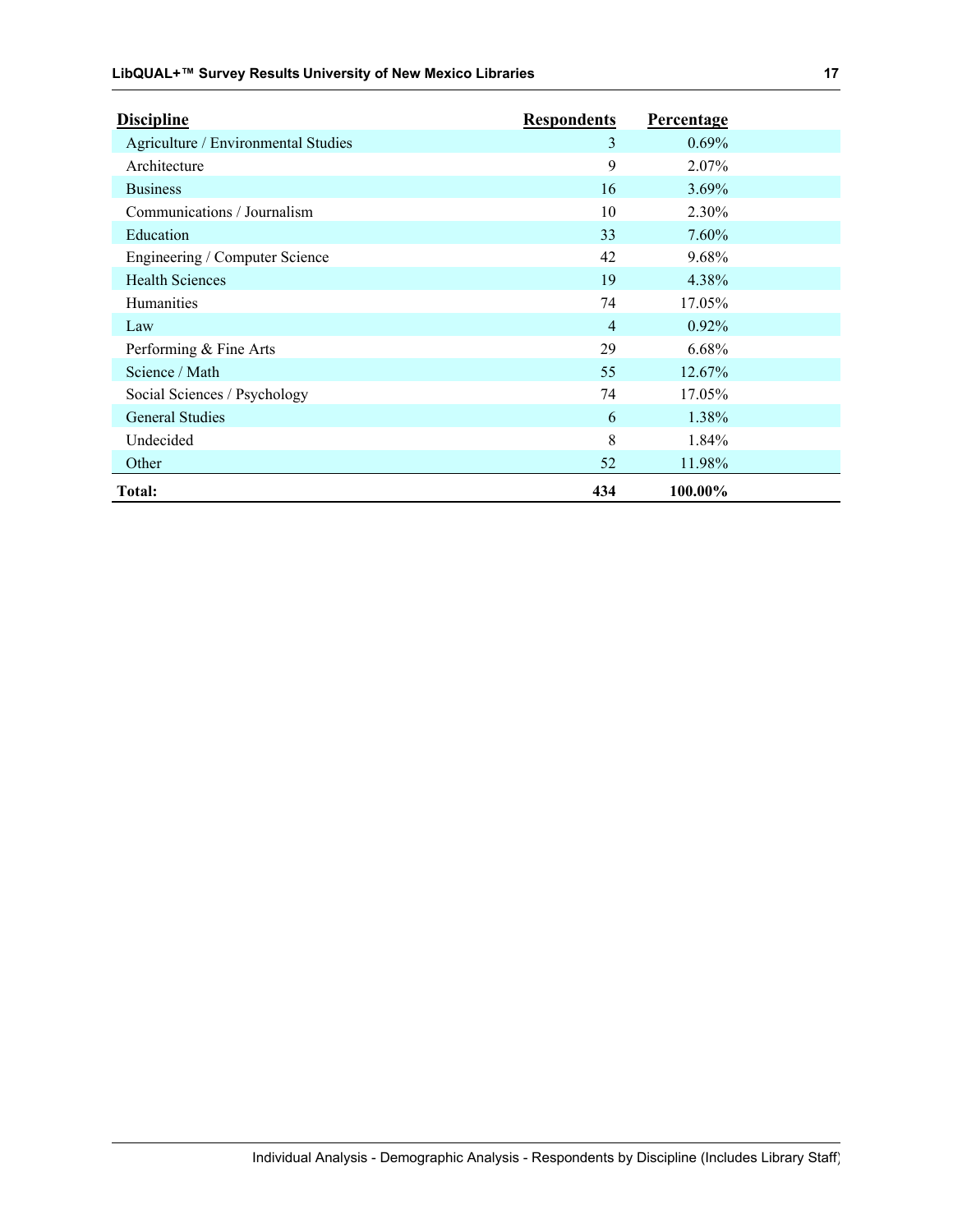# **4. Item Analysis By User Group**

# 4.1 All User Groups (Excludes Library Staff)

### 4.1.1 Item Summary

This radar chart shows results for all 25 survey questions for University of New Mexico Libraries. Each axis represents one question (question numbers are displayed at the outer point of each axis). While questions for each dimension of library service quality are scattered randomly throughout the survey, here they are grouped in quadrants: Affect of Service, Access to Information, Library as Place, and Personal Control.

On each axis, respondents' minimum, desired, and perceived levels of service quality are plotted, and the resulting "gaps" between the three levels are shaded in blue, yellow, green, and red. Generally, a desirable radar graph is shaded blue and yellow, indicating that users' perceptions of service fall within the "zone of tolerance," i.e., above their minimum expectations (represented in blue) but below their desired level of service (shown in yellow).

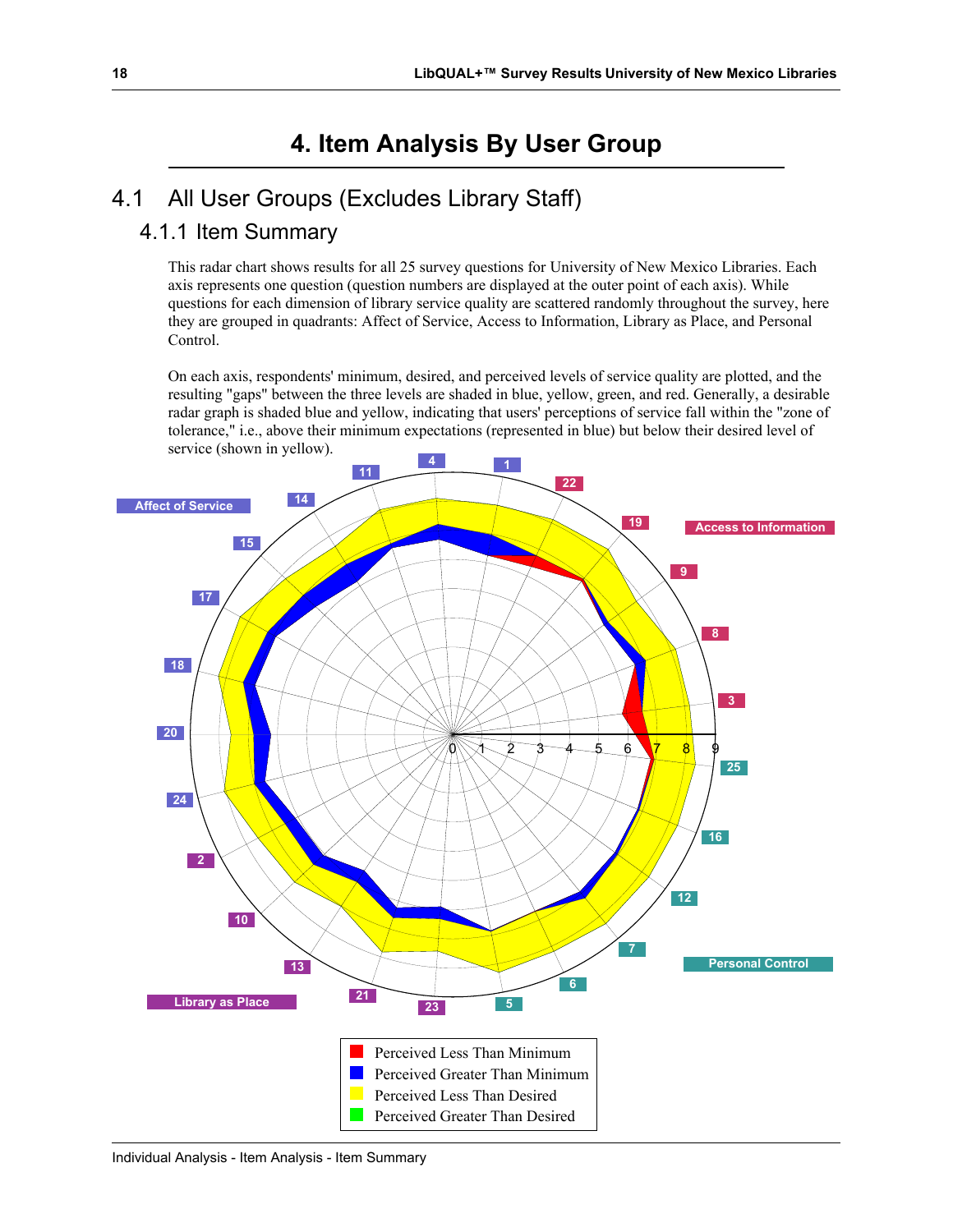| <u>No.</u> | <b>Question Text</b>                                                  | <b>Minimum</b> |      | <b>Desired Perceived</b> | Gap     |
|------------|-----------------------------------------------------------------------|----------------|------|--------------------------|---------|
|            | <b>Access to Information</b>                                          |                |      |                          |         |
| 3)         | Complete runs of journal titles                                       | 6.54           | 8.17 | 5.85                     | $-0.69$ |
| 8)         | Timely document delivery/interlibrary loan                            | 6.70           | 8.18 | 7.08                     | 0.39    |
| 9)         | Interdisciplinary library needs being addressed                       | 6.40           | 7.77 | 6.57                     | 0.17    |
| 19)        | Convenient business hours                                             | 6.96           | 8.28 | 6.86                     | $-0.10$ |
| 22)        | Comprehensive print collections                                       | 6.77           | 8.13 | 6.35                     | $-0.42$ |
|            | <b>Affect of Service</b>                                              |                |      |                          |         |
| 1)         | Willingness to help users                                             | 6.26           | 8.01 | 6.98                     | 0.72    |
| 4)         | Employees who are consistently courteous                              | 6.71           | 8.12 | 7.23                     | 0.52    |
| 11)        | Dependability in handling users' service problems                     | 6.73           | 8.10 | 6.88                     | 0.15    |
| 14)        | Giving users individual attention                                     | 6.19           | 7.60 | 6.88                     | 0.69    |
| 15)        | Employees who deal with users in a caring fashion                     | 6.43           | 7.84 | 7.00                     | 0.58    |
| 17)        | Employees who have the knowledge to answer user<br>questions          | 6.93           | 8.33 | 7.25                     | 0.32    |
| 18)        | Readiness to respond to users' questions                              | 6.99           | 8.27 | 7.40                     | 0.41    |
| 20)        | Employees who instill confidence in users                             | 6.23           | 7.59 | 6.82                     | 0.59    |
| 24)        | Employees who understand the needs of their users                     | 6.64           | 8.07 | 7.00                     | 0.36    |
|            | <b>Library as Place</b>                                               |                |      |                          |         |
| 2)         | Space that facilitates quiet study                                    | 6.11           | 7.55 | 6.51                     | 0.40    |
| 10)        | A haven for quiet and solitude                                        | 6.07           | 7.41 | 6.53                     | 0.46    |
| 13)        | A place for reflection and creativity                                 | 5.57           | 7.02 | 6.02                     | 0.46    |
| 21)        | A comfortable and inviting location                                   | 6.24           | 7.83 | 6.60                     | 0.36    |
| 23)        | A contemplative environment                                           | 5.91           | 7.44 | 6.33                     | 0.42    |
|            | <b>Personal Control</b>                                               |                |      |                          |         |
| 5)         | Making electronic resources accessible from my<br>home or office      | 6.85           | 8.30 | 6.88                     | 0.03    |
| 6)         | Modern equipment that lets me easily access the<br>information I need | 6.69           | 8.20 | 6.67                     | $-0.02$ |
| 7)         | A library website enabling me to locate information<br>on my own      | 6.93           | 8.33 | 7.21                     | 0.28    |
| 12)        | Easy-to-use access tools that allow me to find things<br>on my own    | 6.87           | 8.30 | 6.98                     | 0.11    |
| 16)        | Making information easily accessible for<br>independent use           | 6.83           | 8.31 | 6.89                     | 0.06    |
| 25)        | Convenient access to library collections                              | 6.96           | 8.37 | 6.84                     | $-0.12$ |
|            | <b>Number of Records: 424</b>                                         |                |      |                          |         |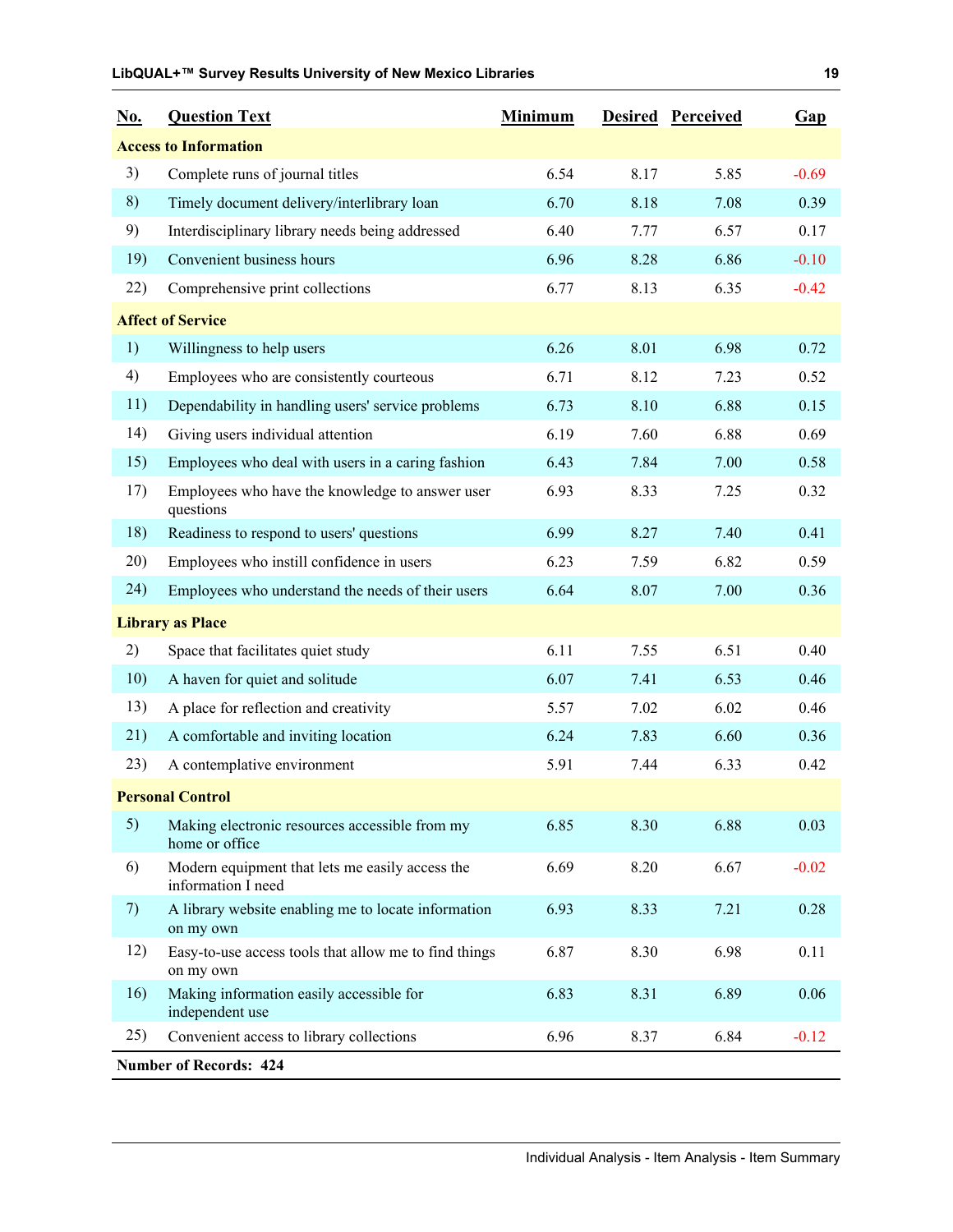### 4.1.2 Dimension Summary

On this chart, scores for each dimension of library service quality have been plotted graphically. The blue bars represent the range of minimum to desired scores for each dimension. The interior red bars represent the range of minimum to perceived scores, or the "gap," for each dimension of library service quality.

The four dimensions measured were Affect of Service (9 items), Personal Control (6 items), Access to Information (5 items), and Library as Place (5 items). A complete listing of the survey questions and their dimensions can be found in Appendix B.

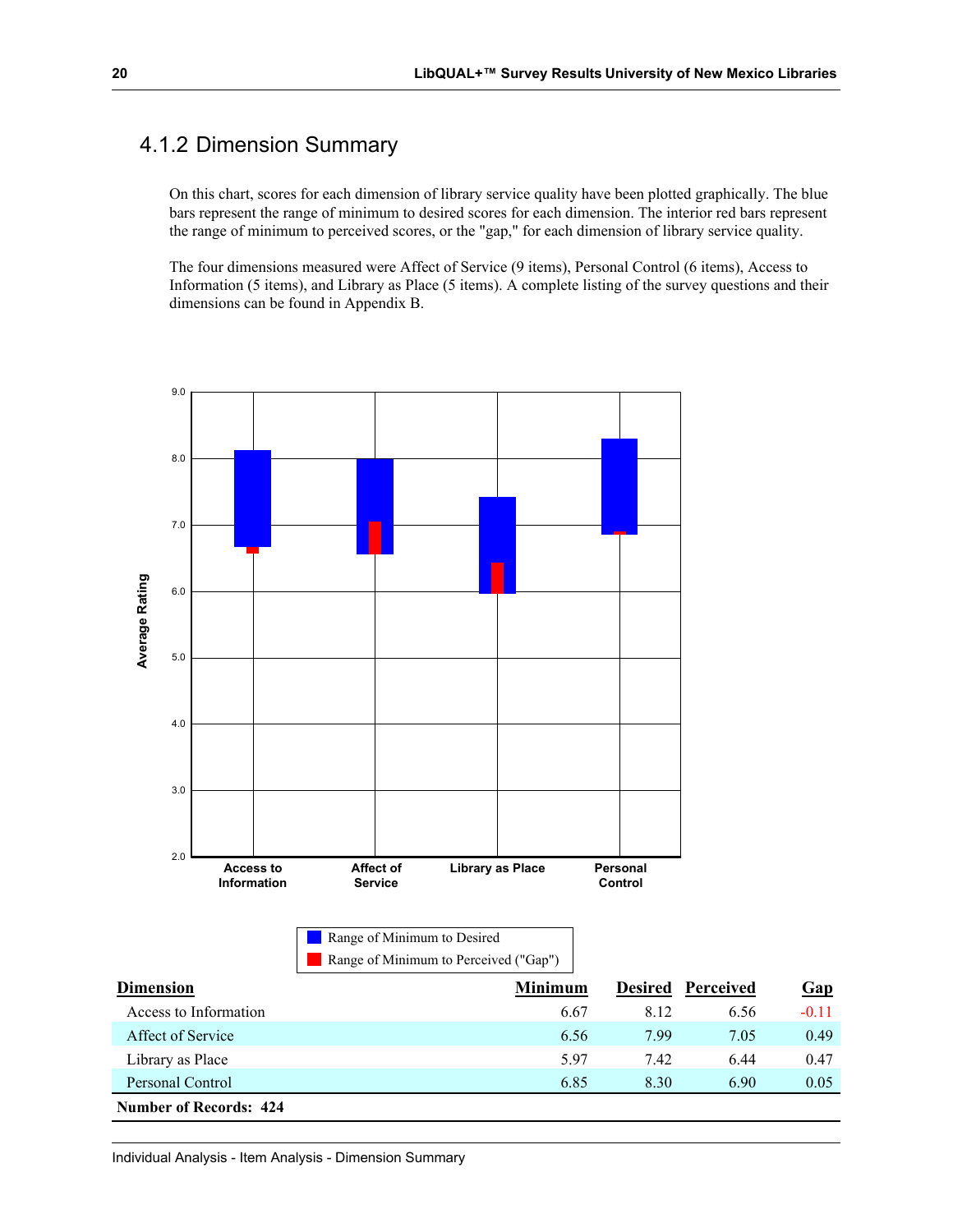### 4.1.3 General Satisfaction

This chart displays scores for three areas of general satisfaction: Satisfaction with Treatment, Satisfaction with Support, and Satisfaction with Overall Quality of Service. These scores are calculated from responses to three questions on page four of the survey, in which respondents rated their levels of general satisfaction from 1-9, with 1 being "strongly disagree" and 9 representing "strongly agree".

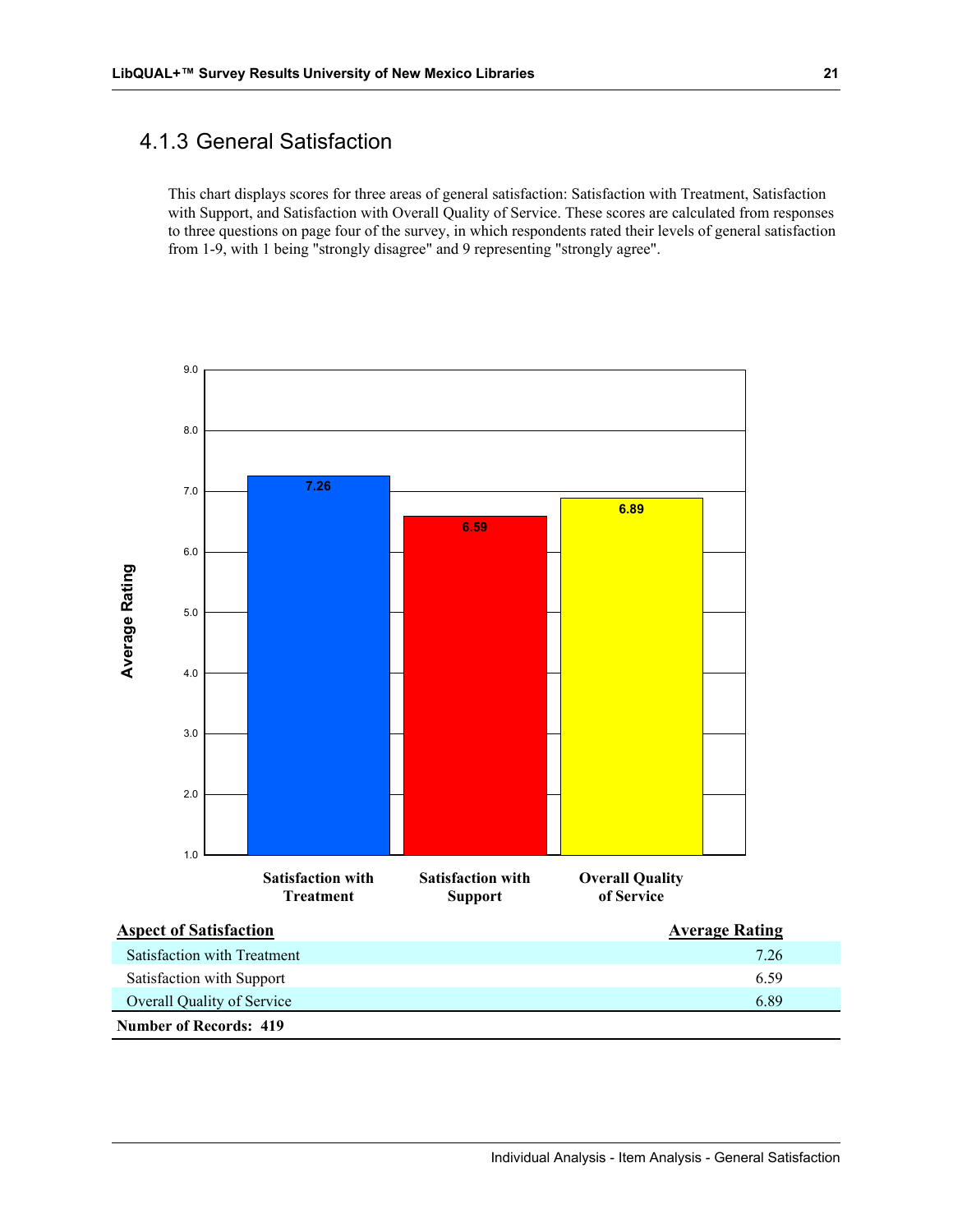### 4.1.4 Library Use

This chart shows a graphic description of library use, both on the premises and electronically. Bars represent the frequency with which University of New Mexico Libraries respondents report using the library: Daily, Weekly, Monthly, Quarterly, or Never. The brief table below the graphic also includes the number and percentage of respondents who selected each option.

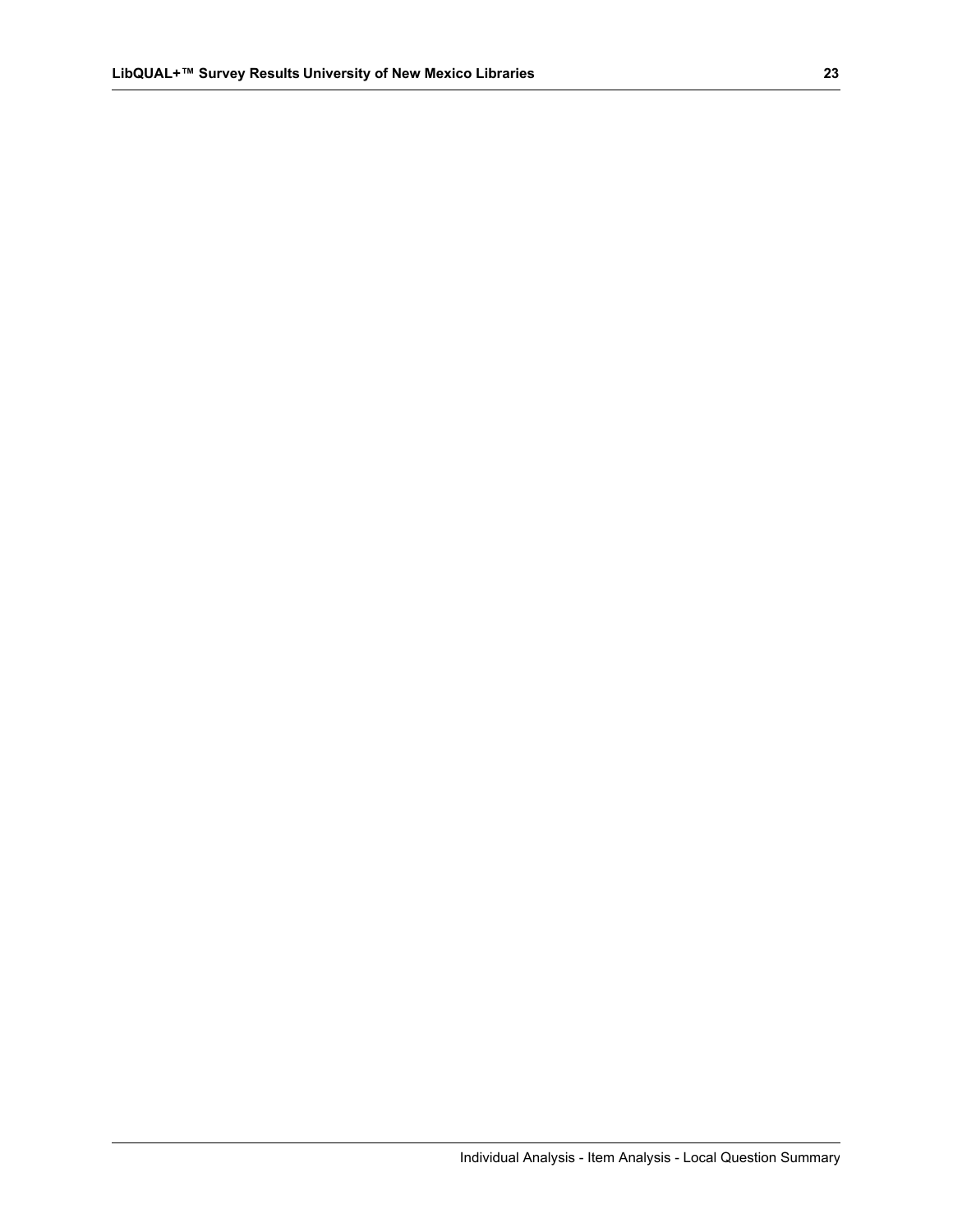## 4.2 Undergraduate

#### 4.2.1 Item Summary

This radar chart shows Undergraduate results for all 25 survey questions. Each axis represents one question (question numbers are displayed at the outer point of each axis). While questions for each dimension of library service quality are scattered randomly throughout the survey, here they are grouped in quadrants: Affect of Service, Access to Information, Library as Place, and Personal Control.

On each axis, respondents' minimum, desired, and perceived levels of service quality are plotted, and the resulting "gaps" between the three levels are shaded in blue, yellow, green, and red. Generally, a desirable radar graph is shaded blue and yellow, indicating that users' perceptions of service fall within the "zone of tolerance," i.e., above their minimum expectations (represented in blue) but below their desired level of service (shown in yellow).

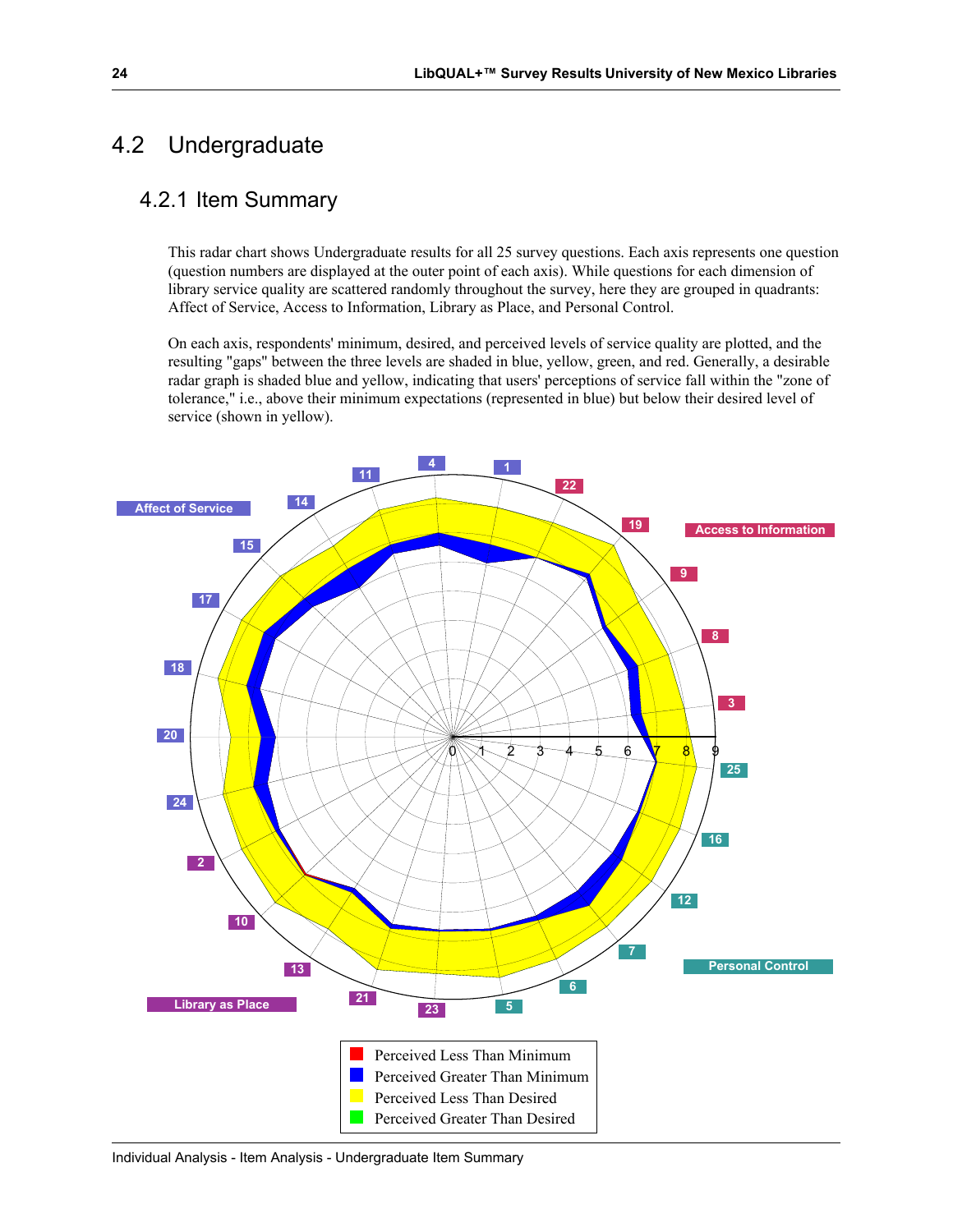| <u>No.</u> | <b>Question Text</b>                                                  | <b>Minimum</b> |      | <b>Desired Perceived</b> | Gap     |
|------------|-----------------------------------------------------------------------|----------------|------|--------------------------|---------|
|            | <b>Access to Information</b>                                          |                |      |                          |         |
| 3)         | Complete runs of journal titles                                       | 6.16           | 7.99 | 6.51                     | 0.36    |
| 8)         | Timely document delivery/interlibrary loan                            | 6.42           | 7.90 | 6.80                     | 0.38    |
| 9)         | Interdisciplinary library needs being addressed                       | 6.35           | 7.86 | 6.49                     | 0.14    |
| 19)        | Convenient business hours                                             | 7.13           | 8.58 | 7.29                     | 0.17    |
| 22)        | Comprehensive print collections                                       | 6.78           | 8.11 | 6.80                     | 0.01    |
|            | <b>Affect of Service</b>                                              |                |      |                          |         |
| 1)         | Willingness to help users                                             | 6.07           | 8.01 | 6.73                     | 0.65    |
| 4)         | Employees who are consistently courteous                              | 6.59           | 8.22 | 7.02                     | 0.44    |
| 11)        | Dependability in handling users' service problems                     | 6.61           | 8.18 | 6.93                     | 0.32    |
| 14)        | Giving users individual attention                                     | 6.04           | 7.72 | 6.79                     | 0.75    |
| 15)        | Employees who deal with users in a caring fashion                     | 6.55           | 8.09 | 6.96                     | 0.40    |
| 17)        | Employees who have the knowledge to answer user<br>questions          | 6.95           | 8.27 | 7.40                     | 0.45    |
| 18)        | Readiness to respond to users' questions                              | 6.81           | 8.29 | 7.28                     | 0.47    |
| 20)        | Employees who instill confidence in users                             | 6.07           | 7.60 | 6.56                     | 0.49    |
| 24)        | Employees who understand the needs of their users                     | 6.54           | 8.11 | 7.04                     | 0.50    |
|            | <b>Library as Place</b>                                               |                |      |                          |         |
| 2)         | Space that facilitates quiet study                                    | 6.72           | 8.19 | 6.87                     | 0.15    |
| 10)        | A haven for quiet and solitude                                        | 6.94           | 8.32 | 6.87                     | $-0.06$ |
| 13)        | A place for reflection and creativity                                 | 6.18           | 7.84 | 6.35                     | 0.17    |
| 21)        | A comfortable and inviting location                                   | 6.74           | 8.39 | 6.91                     | 0.17    |
| 23)        | A contemplative environment                                           | 6.62           | 8.13 | 6.68                     | 0.06    |
|            | <b>Personal Control</b>                                               |                |      |                          |         |
| 5)         | Making electronic resources accessible from my<br>home or office      | 6.70           | 8.40 | 6.77                     | 0.07    |
| 6)         | Modern equipment that lets me easily access the<br>information I need | 6.76           | 8.40 | 6.93                     | 0.17    |
| 7)         | A library website enabling me to locate information<br>on my own      | 6.79           | 8.37 | 7.43                     | 0.64    |
| 12)        | Easy-to-use access tools that allow me to find things<br>on my own    | 6.77           | 8.41 | 7.16                     | 0.39    |
| 16)        | Making information easily accessible for<br>independent use           | 6.83           | 8.39 | 6.91                     | 0.09    |
| 25)        | Convenient access to library collections                              | 7.00           | 8.42 | 7.06                     | 0.06    |
|            | <b>Number of Records: 96</b>                                          |                |      |                          |         |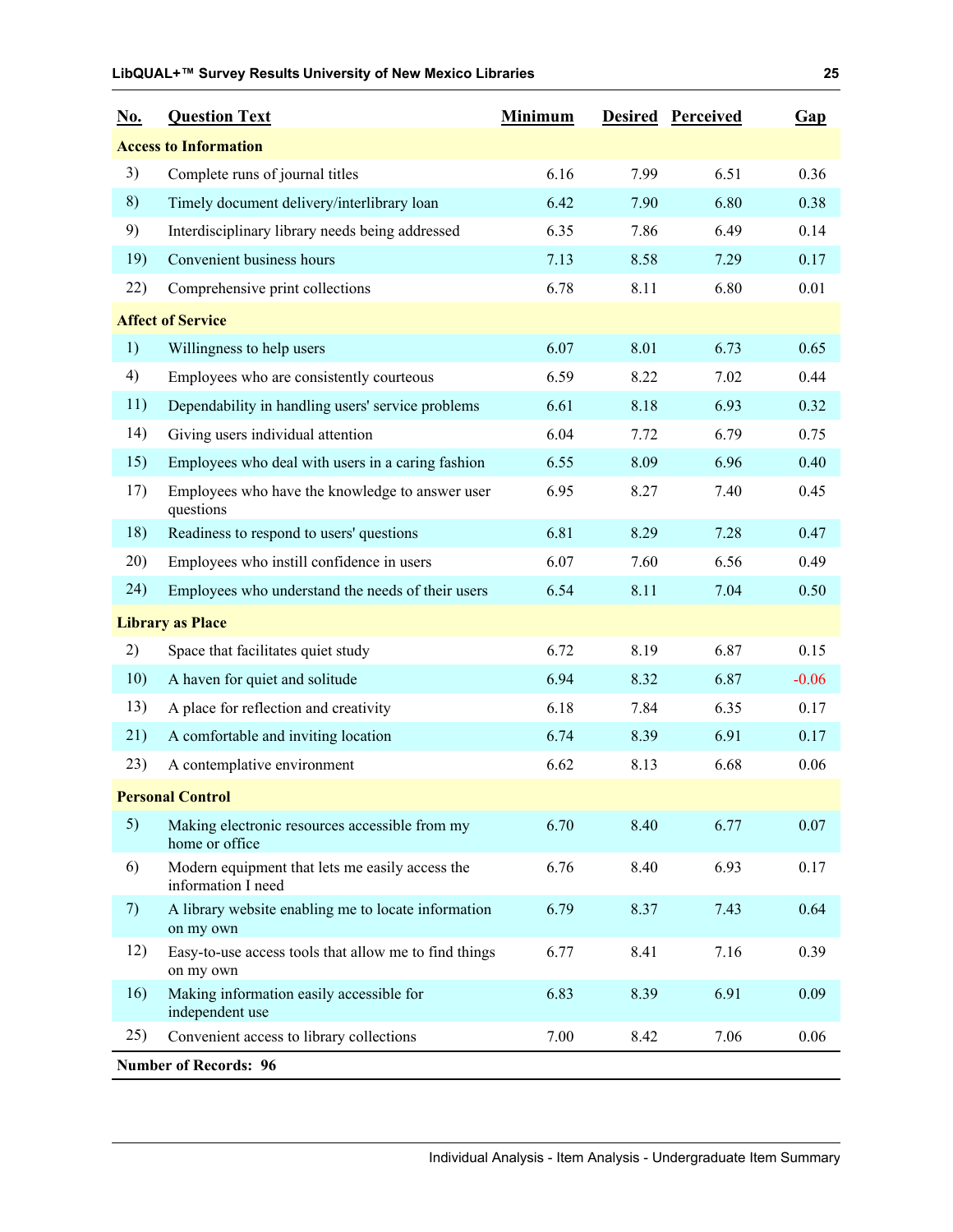### 4.2.2 Dimension Summary

On this chart, Undergraduate scores for each dimension of library service quality have been plotted graphically. The blue bars represent the range of minimum to desired scores for each dimension. The interior red bars represent the range of minimum to perceived scores, or the "gap," for each dimension of library service quality.

The four dimensions measured were Affect of Service (9 items), Personal Control (6 items), Access to Information (5 items), and Library as Place (5 items). A complete listing of the survey questions and their dimensions can be found in Appendix B.



**Number of Records: 96**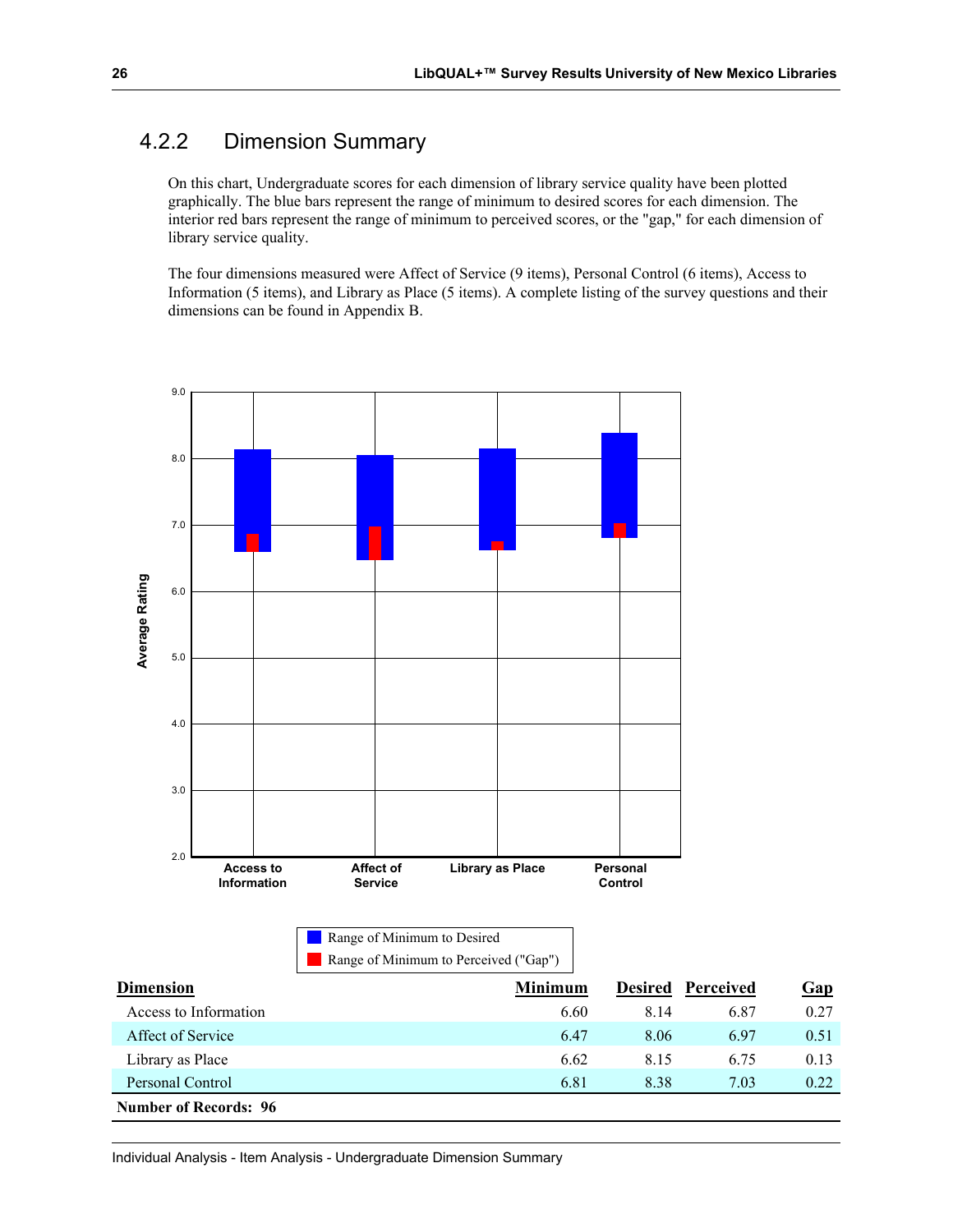#### 4.2.3 General Satisfaction

This chart displays Undergraduate scores for three areas of general satisfaction: Satisfaction with Treatment, Satisfaction with Support, and Satisfaction with Overall Quality of Service. These scores are calculated from responses to three questions on page four of the survey, in which respondents rated their levels of general satisfaction from 1-9, with 1 being "strongly disagree" and 9 representing "strongly agree".

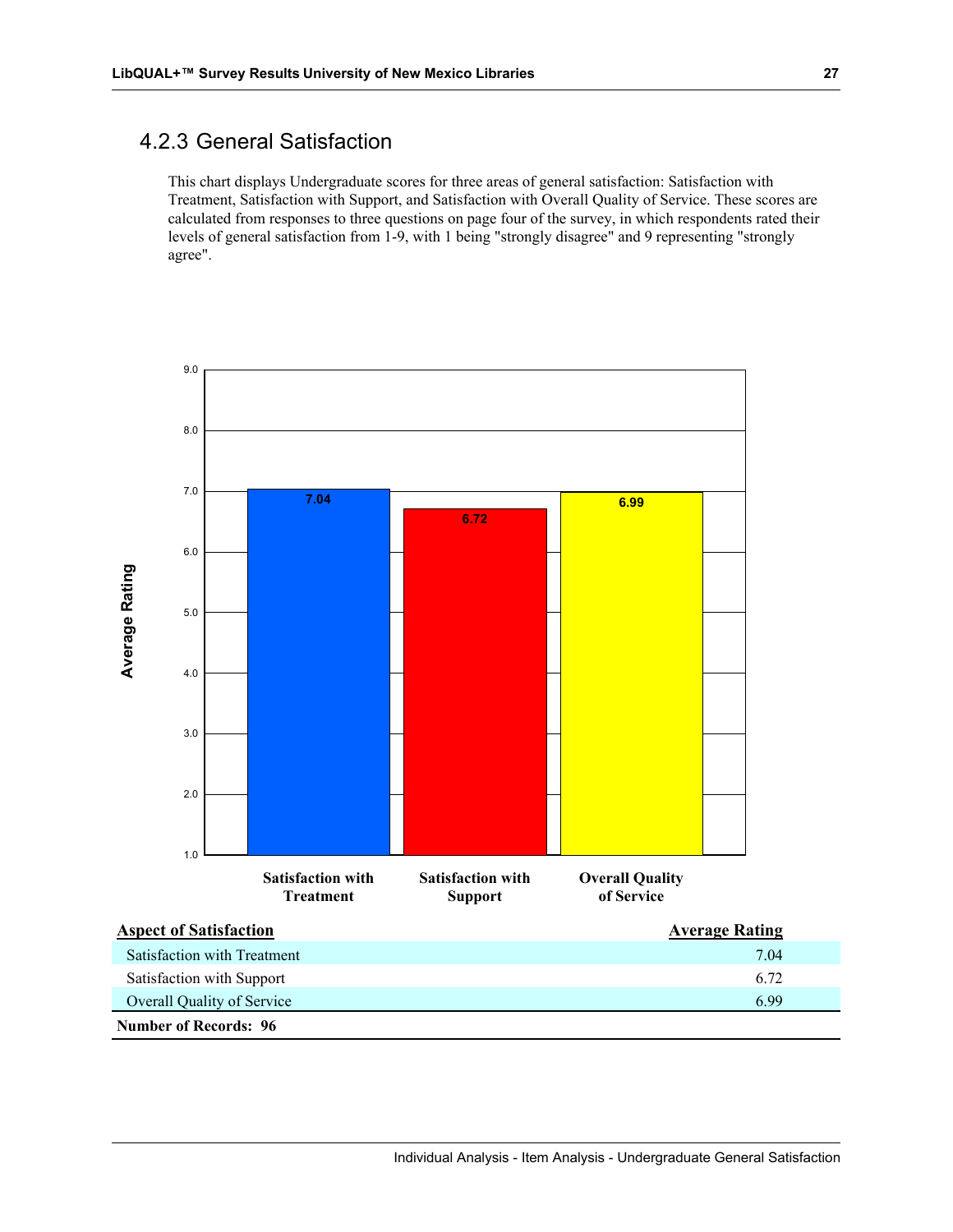### 4.2.4 Library Use

This chart shows a graphic description of library use, both on the premises and electronically. Bars represent the frequency with which Undergraduate respondents report using the library: Daily, Weekly, Monthly, Quarterly, or Never. The brief chart below the graphic also includes the number and percentage of respondents who selected each option.

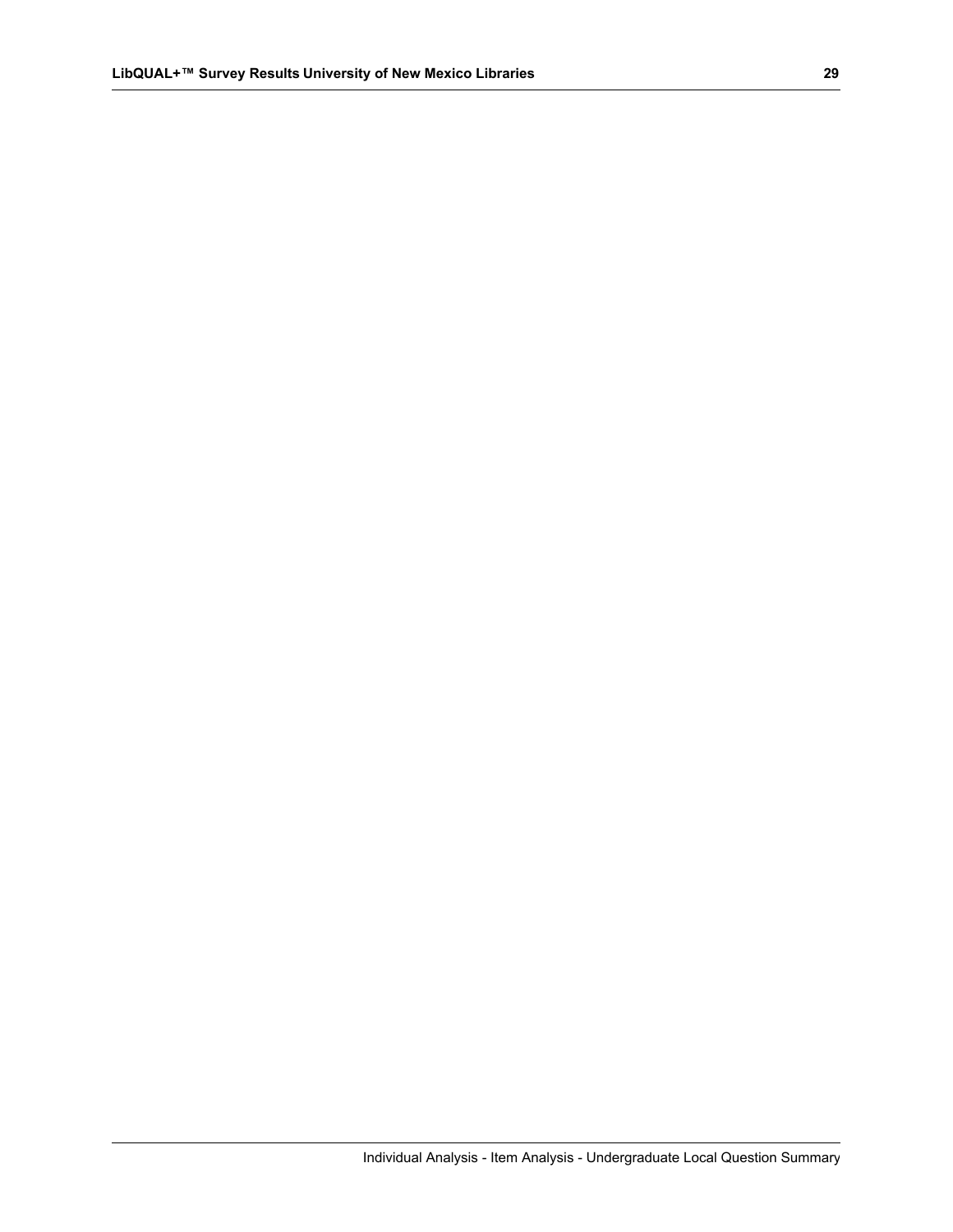### 4.2.6 Respondents and Collected Demographics by Discipline for Undergraduate

This chart displays discipline information (academic major or area of focus) for all University of New Mexico Libraries respondents.

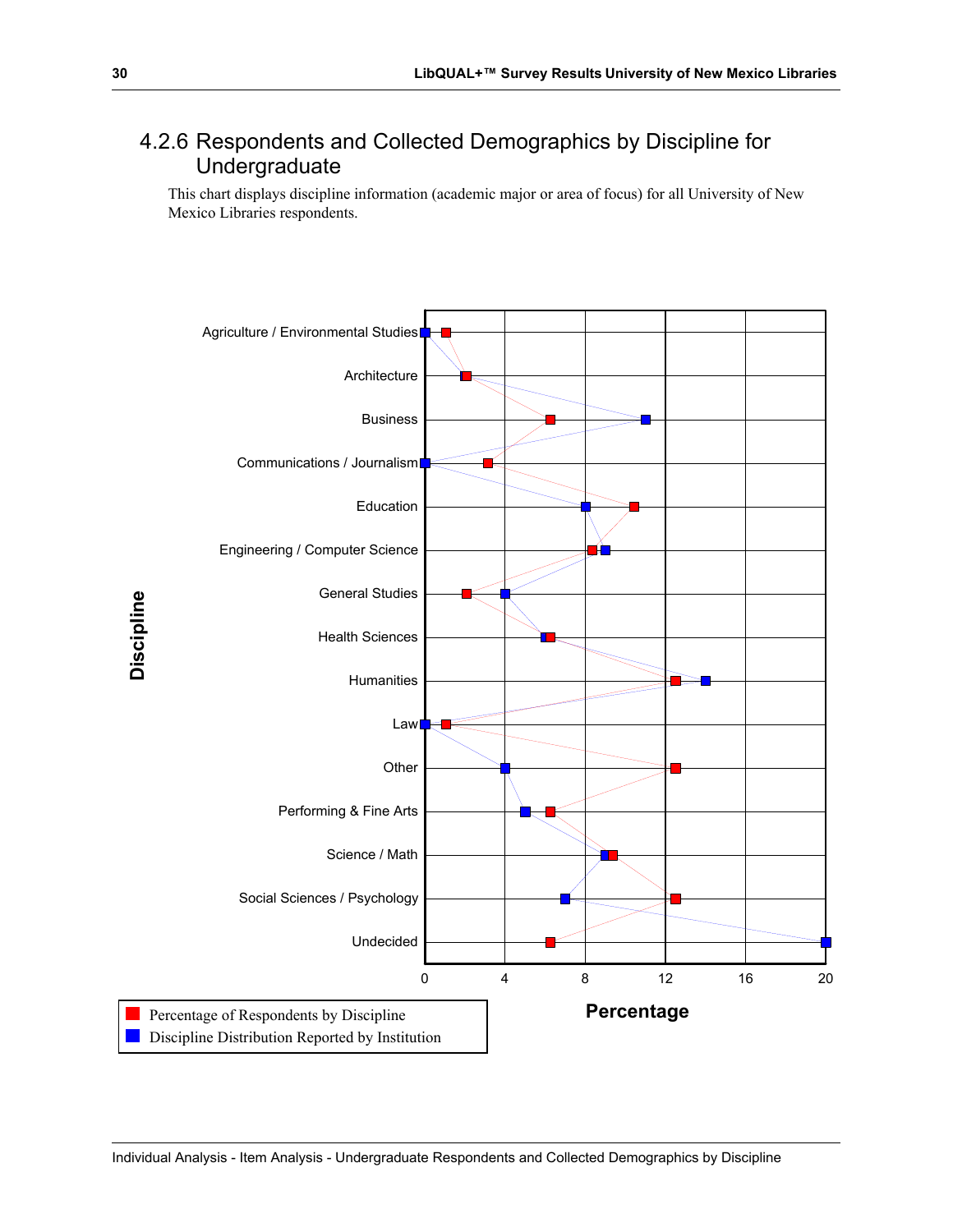| <b>Discipline</b>                   | <b>Respondents</b> | Respondent<br><b>Percentage</b> | <b>Reported</b><br>Percentage |
|-------------------------------------|--------------------|---------------------------------|-------------------------------|
| Agriculture / Environmental Studies |                    | $1.04\%$                        | $0.00\%$                      |
| Architecture                        | $\overline{2}$     | 2.08%                           | 2.00%                         |
| <b>Business</b>                     | 6                  | 6.25%                           | 11.00%                        |
| Communications / Journalism         | 3                  | 3.13%                           | $0.00\%$                      |
| Education                           | 10                 | 10.42%                          | 8.00%                         |
| Engineering / Computer Science      | 8                  | 8.33%                           | $9.00\%$                      |
| <b>Health Sciences</b>              | 6                  | 6.25%                           | $6.00\%$                      |
| Humanities                          | 12                 | 12.50%                          | 14.00%                        |
| Law                                 | 1                  | $1.04\%$                        | $0.00\%$                      |
| Performing & Fine Arts              | 6                  | 6.25%                           | 5.00%                         |
| Science / Math                      | 9                  | 9.38%                           | $9.00\%$                      |
| Social Sciences / Psychology        | 12                 | 12.50%                          | $7.00\%$                      |
| <b>General Studies</b>              | $\overline{2}$     | 2.08%                           | 4.00%                         |
| Undecided                           | 6                  | 6.25%                           | 20.00%                        |
| Other                               | 12                 | 12.50%                          | 4.00%                         |
| Total:                              | 96                 | 100.00%                         | 99.00%                        |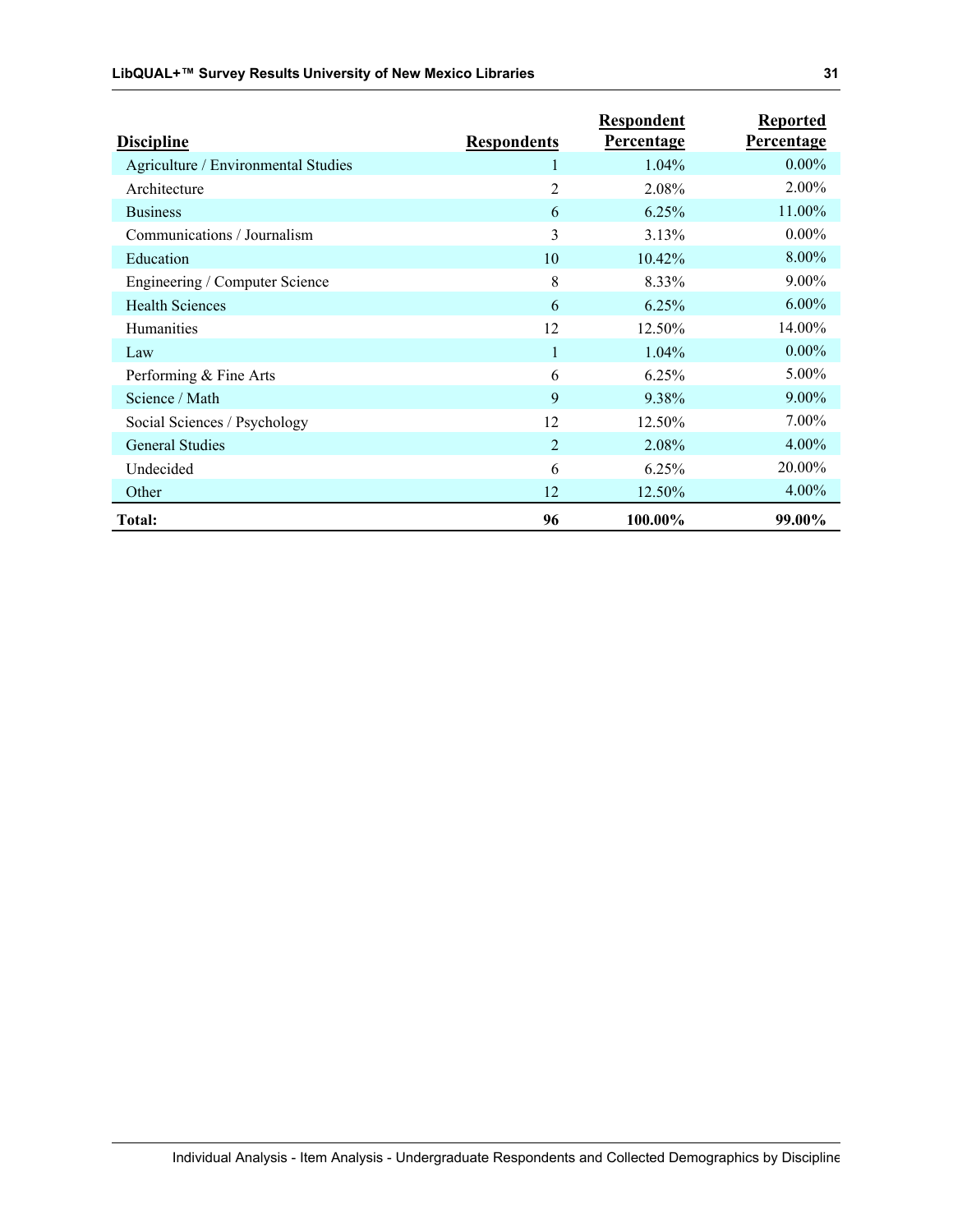#### 4.3 Graduate

#### 4.3.1 Item Summary

This radar chart shows Graduate results for all 25 survey questions. Each axis represents one question (question numbers are displayed at the outer point of each axis). While questions for each dimension of library service quality are scattered randomly throughout the survey, here they are grouped in quadrants: Affect of Service, Access to Information, Library as Place, and Personal Control.

On each axis, respondents' minimum, desired, and perceived levels of service quality are plotted, and the resulting "gaps" between the three levels are shaded in blue, yellow, green, and red. Generally, a desirable radar graph is shaded blue and yellow, indicating that users' perceptions of service fall within the "zone of tolerance," i.e., above their minimum expectations (represented in blue) but below their desired level of service (shown in yellow).

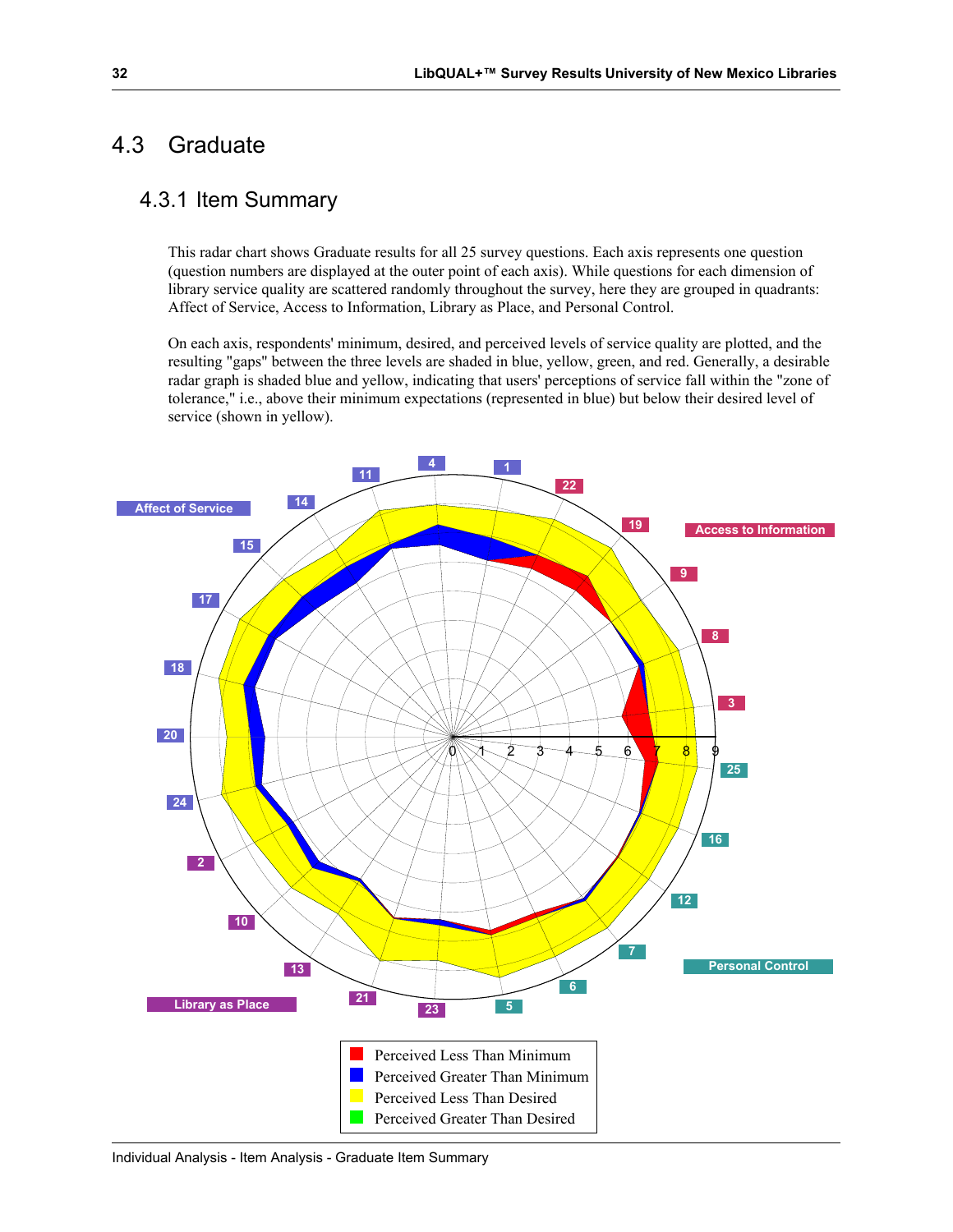| <u>No.</u> | <b>Question Text</b>                                                  | <b>Minimum</b> |      | <b>Desired Perceived</b> | Gap     |
|------------|-----------------------------------------------------------------------|----------------|------|--------------------------|---------|
|            | <b>Access to Information</b>                                          |                |      |                          |         |
| 3)         | Complete runs of journal titles                                       | 6.76           | 8.31 | 5.83                     | $-0.93$ |
| 8)         | Timely document delivery/interlibrary loan                            | 6.83           | 8.28 | 7.01                     | 0.18    |
| 9)         | Interdisciplinary library needs being addressed                       | 6.71           | 7.96 | 6.70                     | $-0.02$ |
| 19)        | Convenient business hours                                             | 7.20           | 8.45 | 6.56                     | $-0.64$ |
| 22)        | Comprehensive print collections                                       | 6.88           | 8.23 | 6.37                     | $-0.51$ |
|            | <b>Affect of Service</b>                                              |                |      |                          |         |
| 1)         | Willingness to help users                                             | 6.17           | 7.90 | 6.95                     | 0.78    |
| 4)         | Employees who are consistently courteous                              | 6.61           | 7.98 | 7.30                     | 0.69    |
| 11)        | Dependability in handling users' service problems                     | 6.79           | 8.16 | 6.94                     | 0.14    |
| 14)        | Giving users individual attention                                     | 6.23           | 7.58 | 6.88                     | 0.65    |
| 15)        | Employees who deal with users in a caring fashion                     | 6.43           | 7.91 | 7.06                     | 0.62    |
| 17)        | Employees who have the knowledge to answer user<br>questions          | 6.94           | 8.34 | 7.21                     | 0.28    |
| 18)        | Readiness to respond to users' questions                              | 7.00           | 8.26 | 7.39                     | 0.39    |
| 20)        | Employees who instill confidence in users                             | 6.44           | 7.73 | 6.93                     | 0.49    |
| 24)        | Employees who understand the needs of their users                     | 6.75           | 8.17 | 6.96                     | 0.21    |
|            | <b>Library as Place</b>                                               |                |      |                          |         |
| 2)         | Space that facilitates quiet study                                    | 6.20           | 7.70 | 6.40                     | 0.21    |
| 10)        | A haven for quiet and solitude                                        | 6.26           | 7.57 | 6.58                     | 0.31    |
| 13)        | A place for reflection and creativity                                 | 5.80           | 7.22 | 5.90                     | 0.10    |
| 21)        | A comfortable and inviting location                                   | 6.55           | 8.07 | 6.51                     | $-0.04$ |
| 23)        | A contemplative environment                                           | 6.27           | 7.67 | 6.47                     | 0.20    |
|            | <b>Personal Control</b>                                               |                |      |                          |         |
| 5)         | Making electronic resources accessible from my<br>home or office      | 6.91           | 8.40 | 6.75                     | $-0.17$ |
| 6)         | Modern equipment that lets me easily access the<br>information I need | 6.82           | 8.30 | 6.65                     | $-0.17$ |
| 7)         | A library website enabling me to locate information<br>on my own      | 7.12           | 8.42 | 7.22                     | 0.11    |
| 12)        | Easy-to-use access tools that allow me to find things<br>on my own    | 7.01           | 8.30 | 6.96                     | $-0.05$ |
| 16)        | Making information easily accessible for<br>independent use           | 6.90           | 8.33 | 6.97                     | 0.07    |
| 25)        | Convenient access to library collections                              | 7.10           | 8.45 | 6.64                     | $-0.47$ |
|            | <b>Number of Records: 167</b>                                         |                |      |                          |         |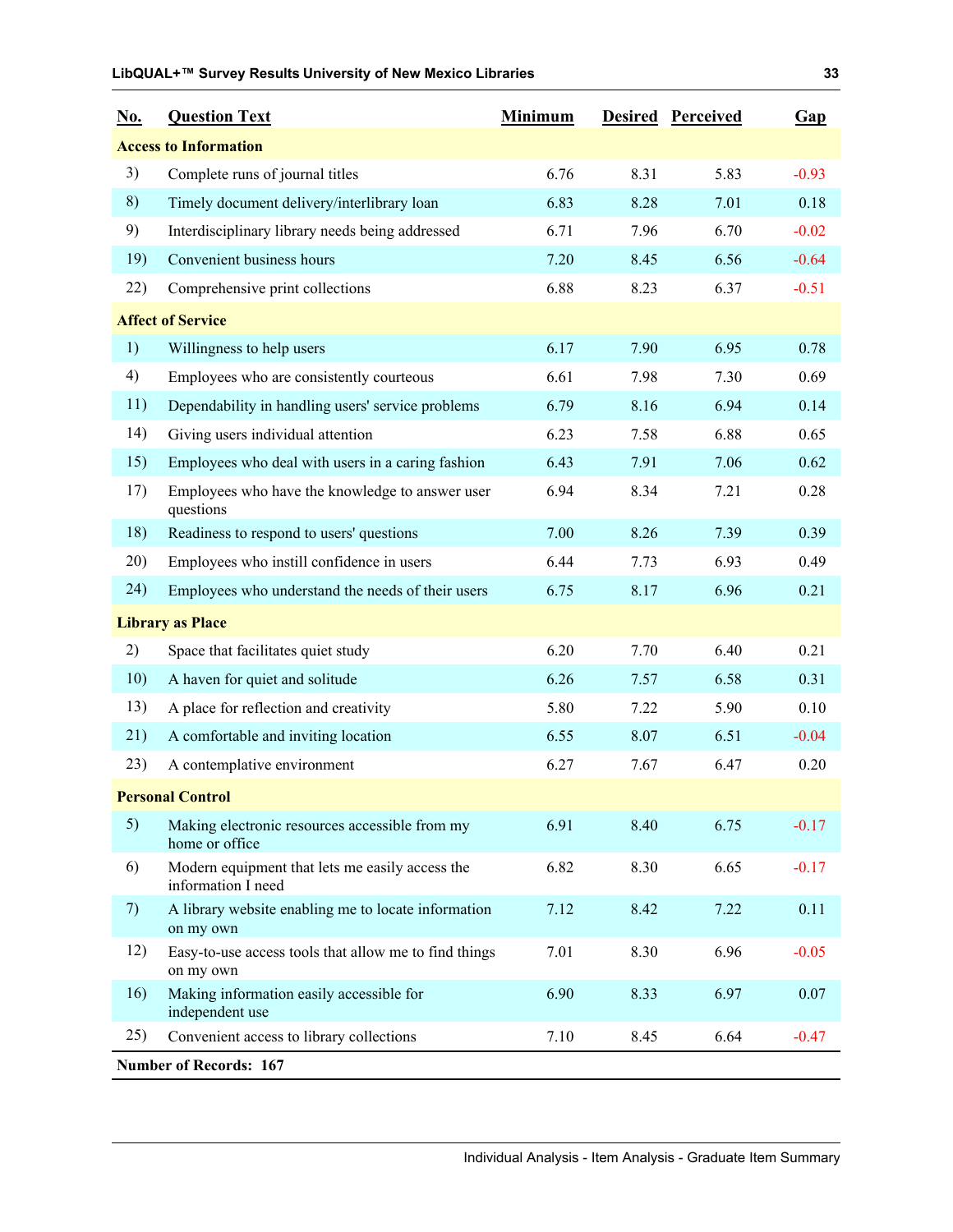### 4.3.2 Dimension Summary

On this chart, Graduate scores for each dimension of library service quality have been plotted graphically. The blue bars represent the range of minimum to desired scores for each dimension. The interior red bars represent the range of minimum to perceived scores, or the "gap," for each dimension of library service quality.

The four dimensions measured were Affect of Service (9 items), Personal Control (6 items), Access to Information (5 items), and Library as Place (5 items). A complete listing of the survey questions and their dimensions can be found in Appendix B.



Personal Control 6.97 8.36 6.86 -0.12 **Number of Records: 167**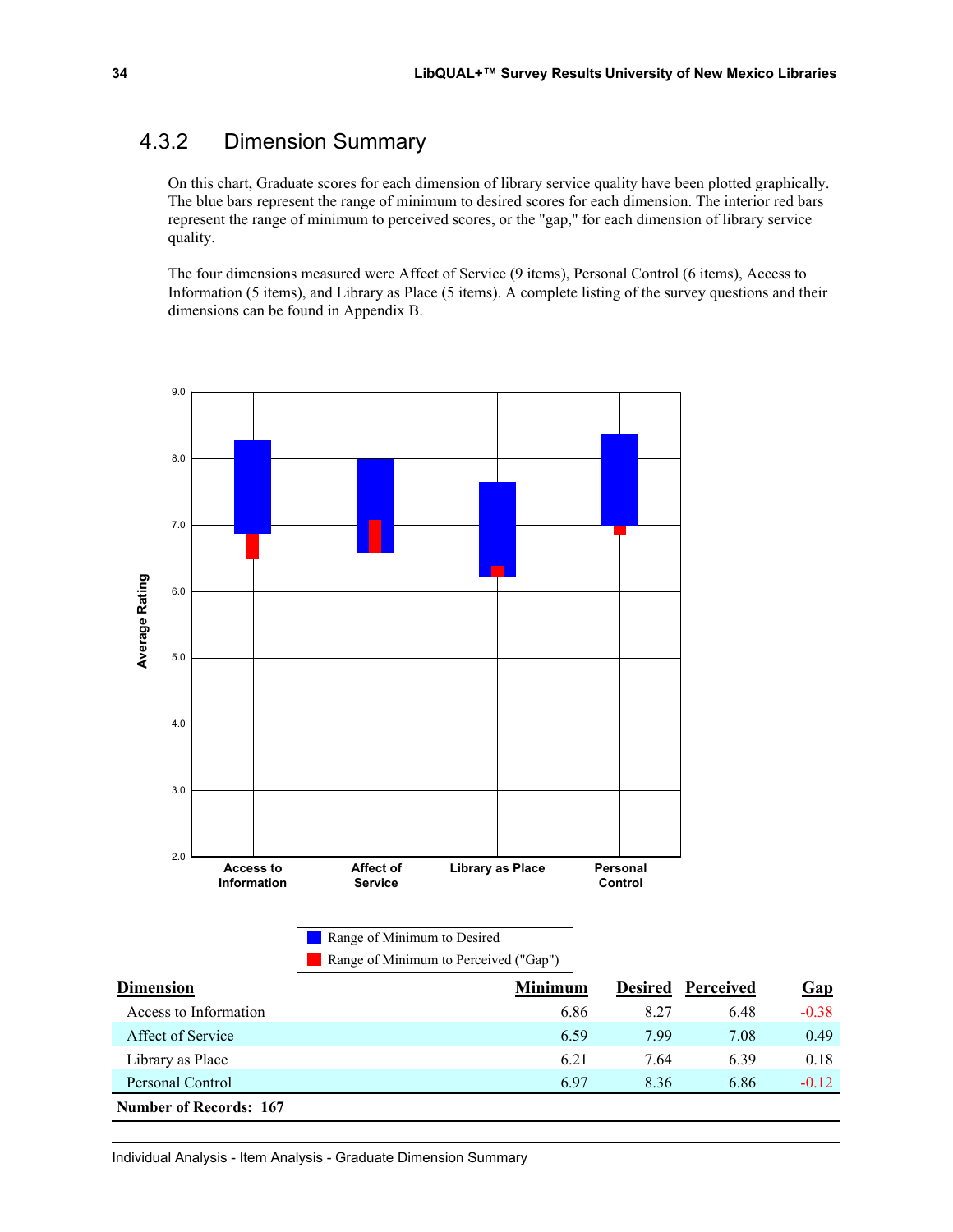#### 4.3.3 General Satisfaction

This chart displays Graduate scores for three areas of general satisfaction: Satisfaction with Treatment, Satisfaction with Support, and Satisfaction with Overall Quality of Service. These scores are calculated from responses to three questions on page four of the survey, in which respondents rated their levels of general satisfaction from 1-9, with 1 being "strongly disagree" and 9 representing "strongly agree".

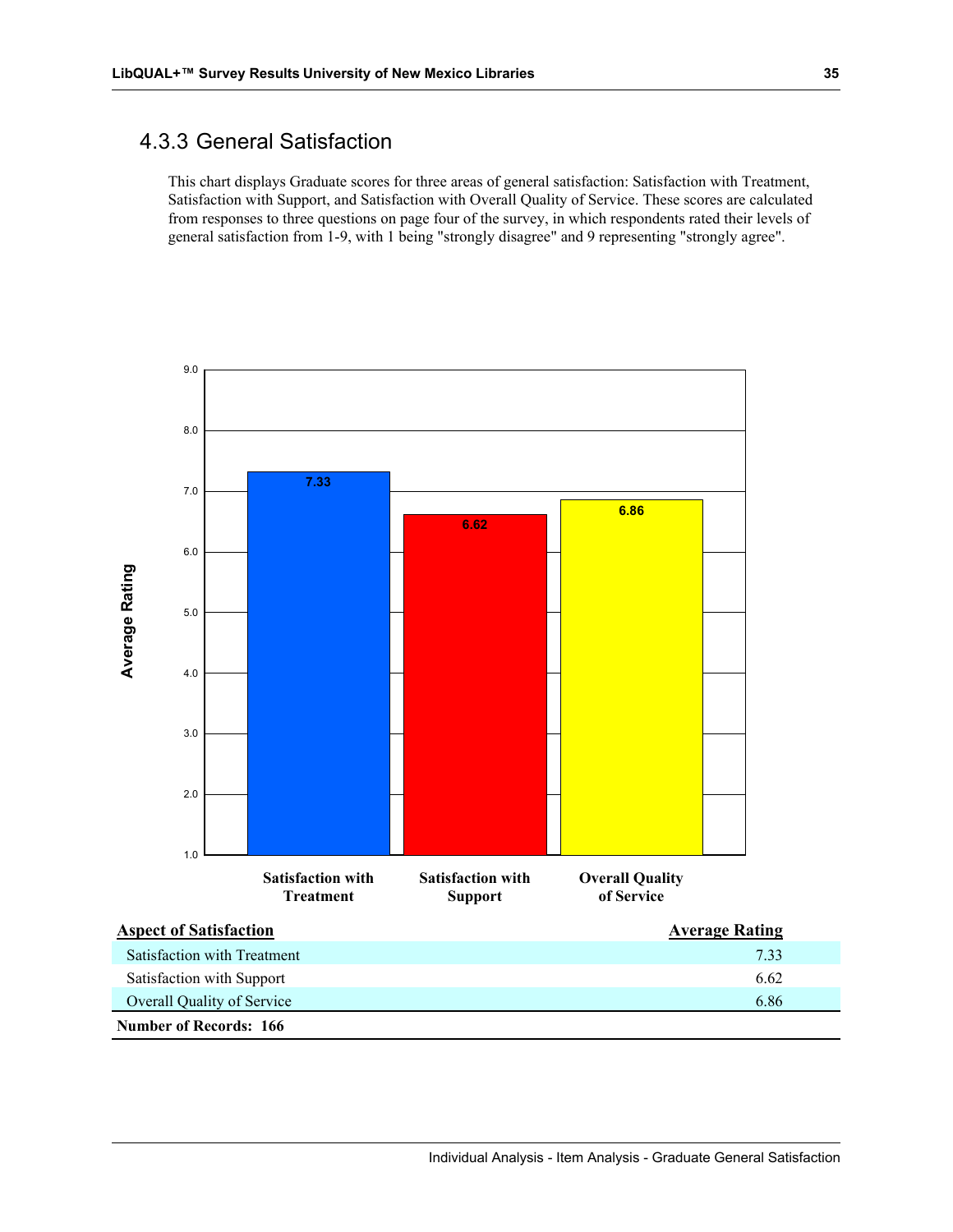### 4.3.4 Library Use

This chart shows a graphic description of library use, both on the premises and electronically. Bars represent the frequency with which Graduate respondents report using the library: Daily, Weekly, Monthly, Quarterly, or Never. The brief chart below the graphic also includes the number and percentage of respondents who selected each option.

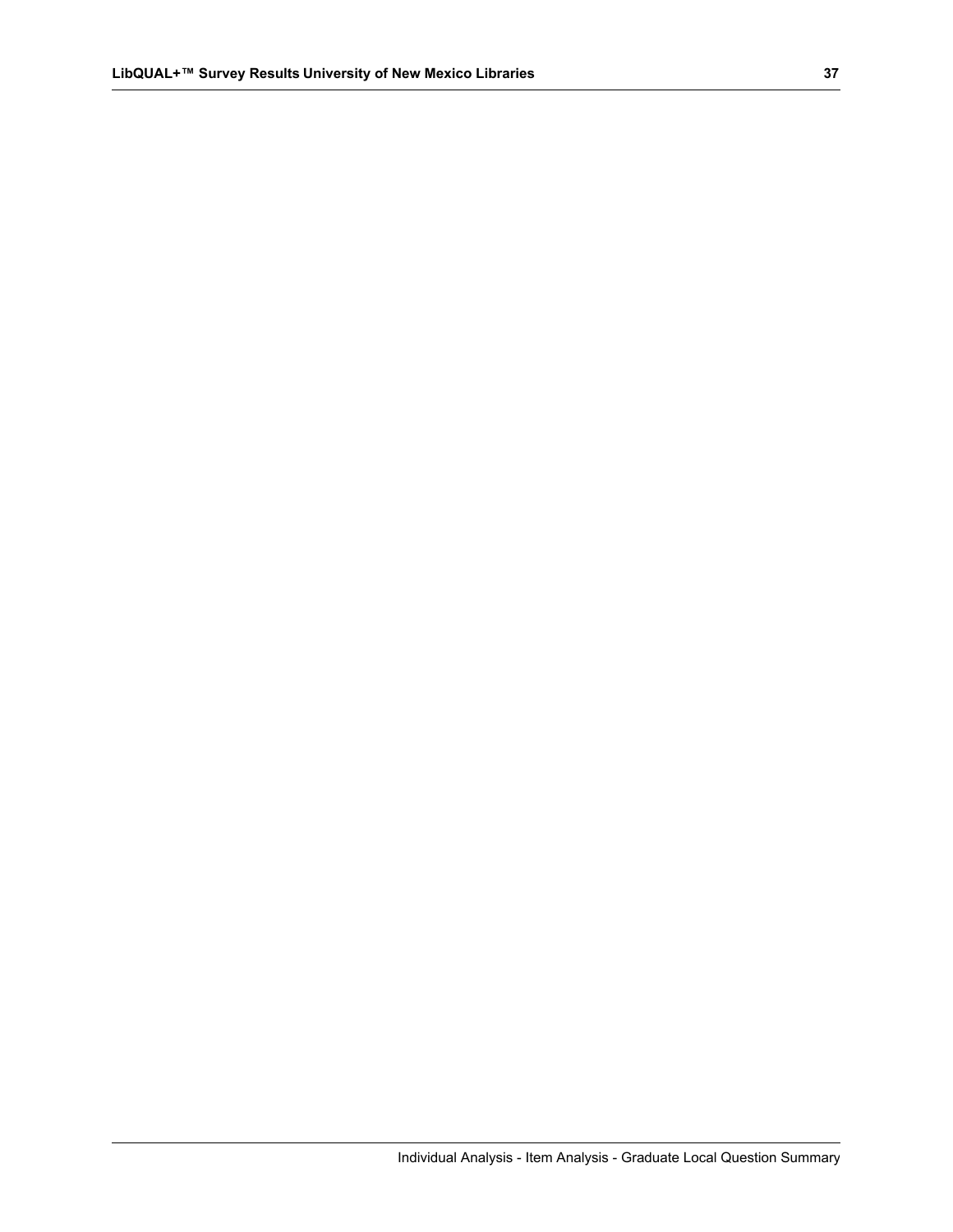### 4.3.6 Respondents and Collected Demographics by Discipline for **Graduate**

This chart displays discipline information (academic major or area of focus) for all University of New Mexico Libraries respondents.

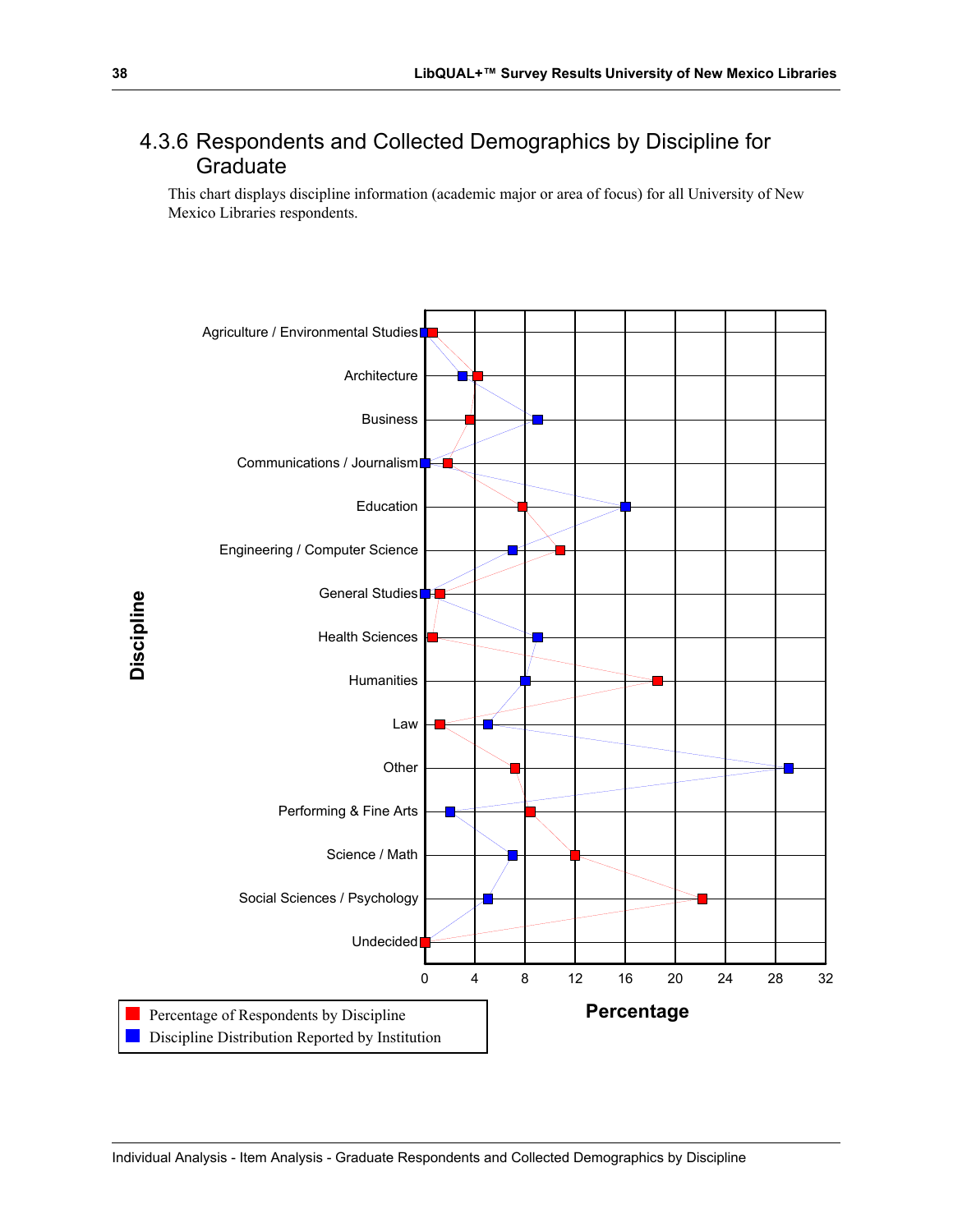| <b>Discipline</b>                   | <b>Respondents</b> | Respondent<br><b>Percentage</b> | <b>Reported</b><br><b>Percentage</b> |
|-------------------------------------|--------------------|---------------------------------|--------------------------------------|
| Agriculture / Environmental Studies |                    | $0.60\%$                        | $0.00\%$                             |
| Architecture                        | 7                  | 4.19%                           | 3.00%                                |
| <b>Business</b>                     | 6                  | 3.59%                           | $9.00\%$                             |
| Communications / Journalism         | 3                  | 1.80%                           | $0.00\%$                             |
| Education                           | 13                 | 7.78%                           | 16.00%                               |
| Engineering / Computer Science      | 18                 | 10.78%                          | $7.00\%$                             |
| <b>Health Sciences</b>              | $\mathbf{1}$       | $0.60\%$                        | $9.00\%$                             |
| Humanities                          | 31                 | 18.56%                          | $8.00\%$                             |
| Law                                 | $\overline{2}$     | $1.20\%$                        | 5.00%                                |
| Performing & Fine Arts              | 14                 | 8.38%                           | 2.00%                                |
| Science / Math                      | 20                 | 11.98%                          | $7.00\%$                             |
| Social Sciences / Psychology        | 37                 | 22.16%                          | 5.00%                                |
| <b>General Studies</b>              | $\overline{2}$     | 1.20%                           | $0.00\%$                             |
| Undecided                           | $\theta$           | $0.00\%$                        | $0.00\%$                             |
| Other                               | 12                 | 7.19%                           | 29.00%                               |
| Total:                              | 167                | 100.00%                         | 100.00%                              |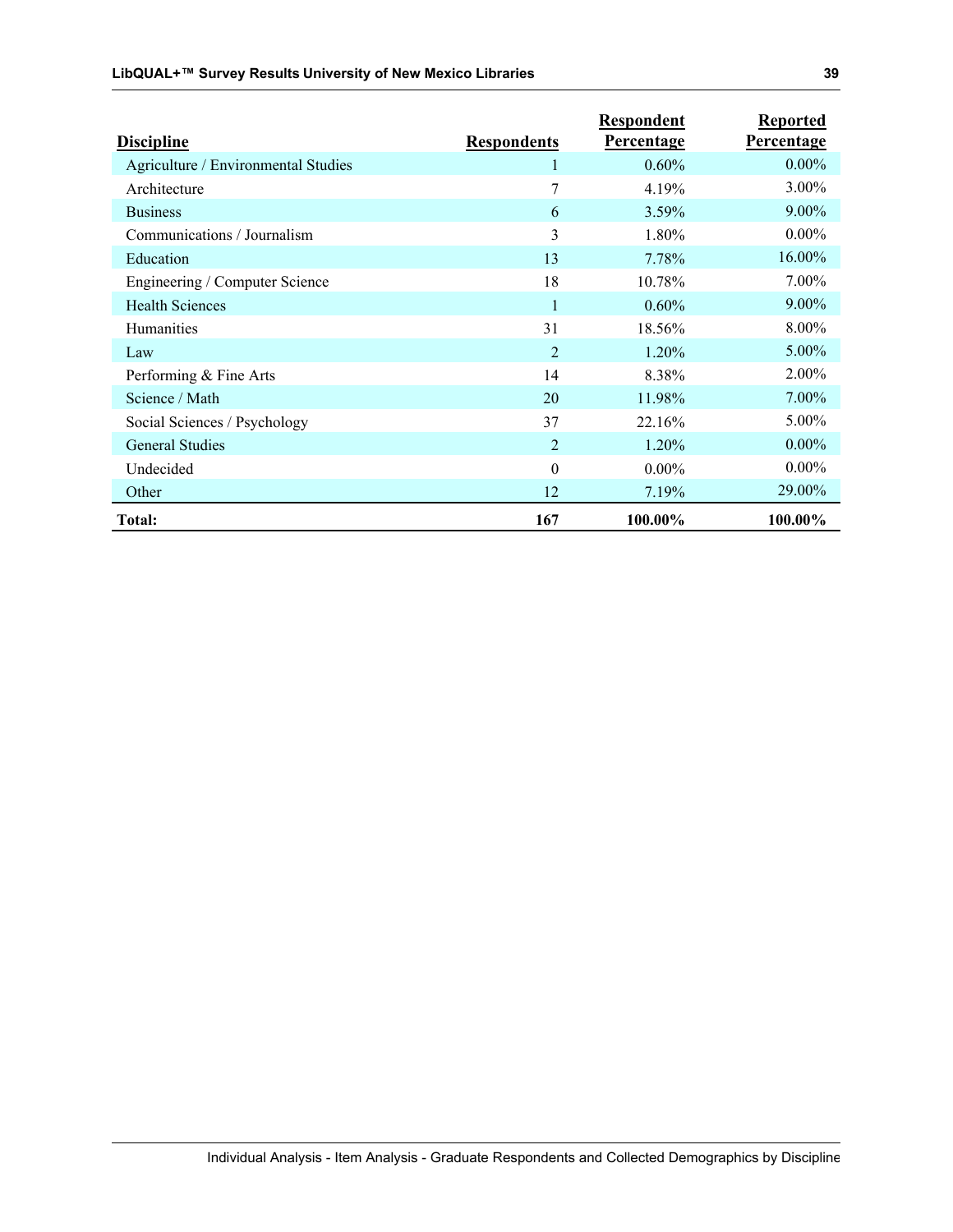### 4.4 Faculty

### 4.4.1 Item Summary

This radar chart shows Faculty results for all 25 survey questions. Each axis represents one question (question numbers are displayed at the outer point of each axis). While questions for each dimension of library service quality are scattered randomly throughout the survey, here they are grouped in quadrants: Affect of Service, Access to Information, Library as Place, and Personal Control.

On each axis, respondents' minimum, desired, and perceived levels of service quality are plotted, and the resulting "gaps" between the three levels are shaded in blue, yellow, green, and red. Generally, a desirable radar graph is shaded blue and yellow, indicating that users' perceptions of service fall within the "zone of tolerance," i.e., above their minimum expectations (represented in blue) but below their desired level of service (shown in yellow).

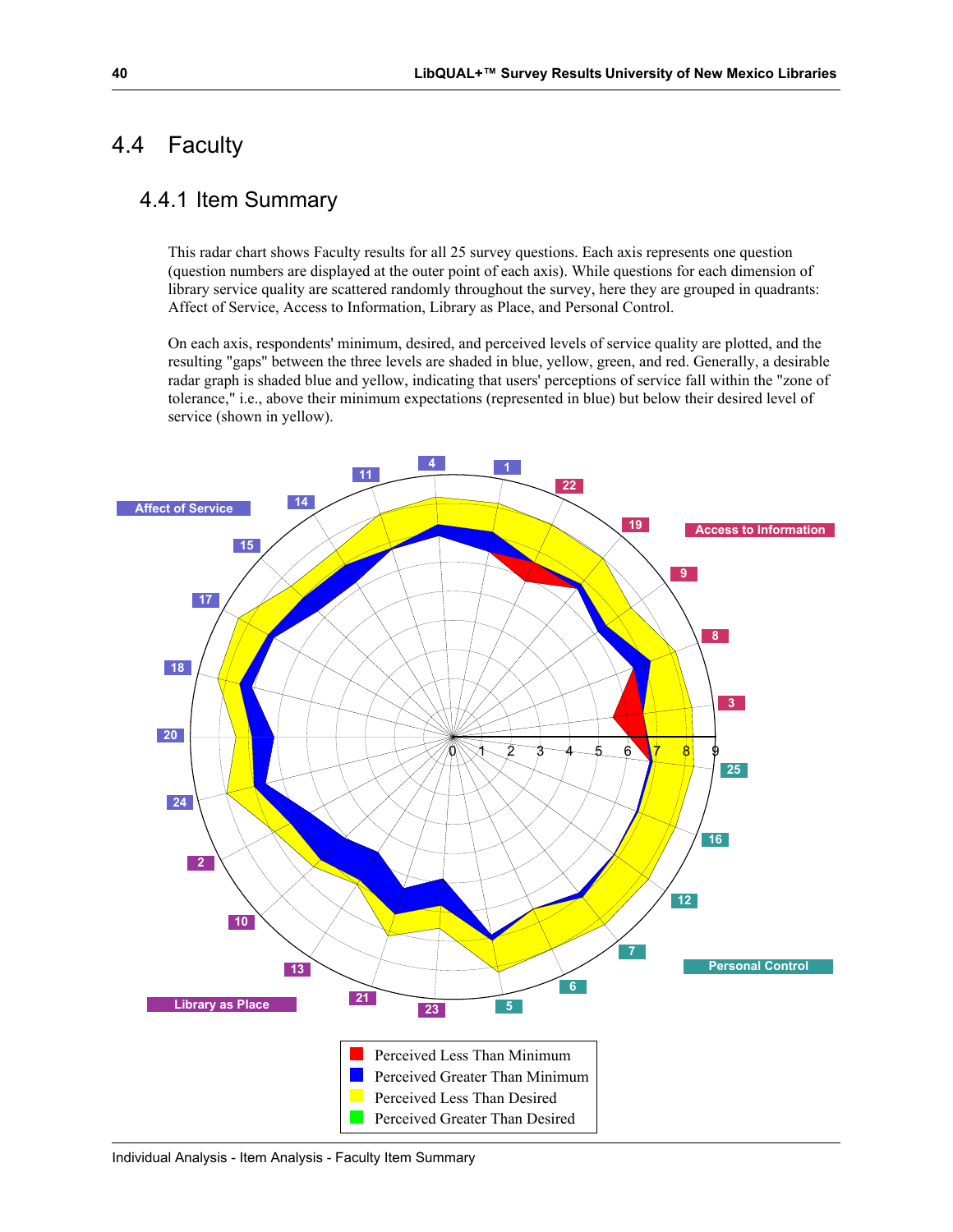| <u>No.</u> | <b>Question Text</b>                                                  | <b>Minimum</b> |      | <b>Desired Perceived</b> | Gap     |
|------------|-----------------------------------------------------------------------|----------------|------|--------------------------|---------|
|            | <b>Access to Information</b>                                          |                |      |                          |         |
| 3)         | Complete runs of journal titles                                       | 6.57           | 8.25 | 5.52                     | $-1.05$ |
| 8)         | Timely document delivery/interlibrary loan                            | 6.64           | 8.18 | 7.26                     | 0.62    |
| 9)         | Interdisciplinary library needs being addressed                       | 6.15           | 7.55 | 6.50                     | 0.35    |
| 19)        | Convenient business hours                                             | 6.64           | 8.00 | 6.84                     | 0.20    |
| 22)        | Comprehensive print collections                                       | 6.61           | 8.04 | 5.88                     | $-0.72$ |
|            | <b>Affect of Service</b>                                              |                |      |                          |         |
| 1)         | Willingness to help users                                             | 6.47           | 8.16 | 7.17                     | 0.70    |
| 4)         | Employees who are consistently courteous                              | 6.91           | 8.25 | 7.31                     | 0.39    |
| 11)        | Dependability in handling users' service problems                     | 6.76           | 8.05 | 6.81                     | 0.05    |
| 14)        | Giving users individual attention                                     | 6.26           | 7.54 | 6.95                     | 0.69    |
| 15)        | Employees who deal with users in a caring fashion                     | 6.33           | 7.57 | 7.00                     | 0.67    |
| 17)        | Employees who have the knowledge to answer user<br>questions          | 7.01           | 8.40 | 7.24                     | 0.22    |
| 18)        | Readiness to respond to users' questions                              | 7.11           | 8.30 | 7.53                     | 0.42    |
| 20)        | Employees who instill confidence in users                             | 6.12           | 7.42 | 6.88                     | 0.76    |
| 24)        | Employees who understand the needs of their users                     | 6.62           | 7.98 | 7.01                     | 0.40    |
|            | <b>Library as Place</b>                                               |                |      |                          |         |
| 2)         | Space that facilitates quiet study                                    | 5.54           | 6.92 | 6.30                     | 0.75    |
| 10)        | A haven for quiet and solitude                                        | 5.07           | 6.52 | 6.18                     | 1.11    |
| 13)        | A place for reflection and creativity                                 | 4.71           | 6.02 | 5.85                     | 1.14    |
| 21)        | A comfortable and inviting location                                   | 5.45           | 7.17 | 6.39                     | 0.94    |
| 23)        | A contemplative environment                                           | 4.87           | 6.57 | 5.79                     | 0.92    |
|            | <b>Personal Control</b>                                               |                |      |                          |         |
| 5)         | Making electronic resources accessible from my<br>home or office      | 6.91           | 8.21 | 7.11                     | 0.20    |
| 6)         | Modern equipment that lets me easily access the<br>information I need | 6.51           | 8.02 | 6.50                     | $-0.01$ |
| 7)         | A library website enabling me to locate information<br>on my own      | 6.87           | 8.28 | 7.07                     | 0.20    |
| 12)        | Easy-to-use access tools that allow me to find things<br>on my own    | 6.83           | 8.29 | 6.86                     | 0.03    |
| 16)        | Making information easily accessible for<br>independent use           | 6.79           | 8.23 | 6.85                     | 0.07    |
| 25)        | Convenient access to library collections                              | 6.81           | 8.32 | 6.90                     | 0.10    |
|            | <b>Number of Records: 138</b>                                         |                |      |                          |         |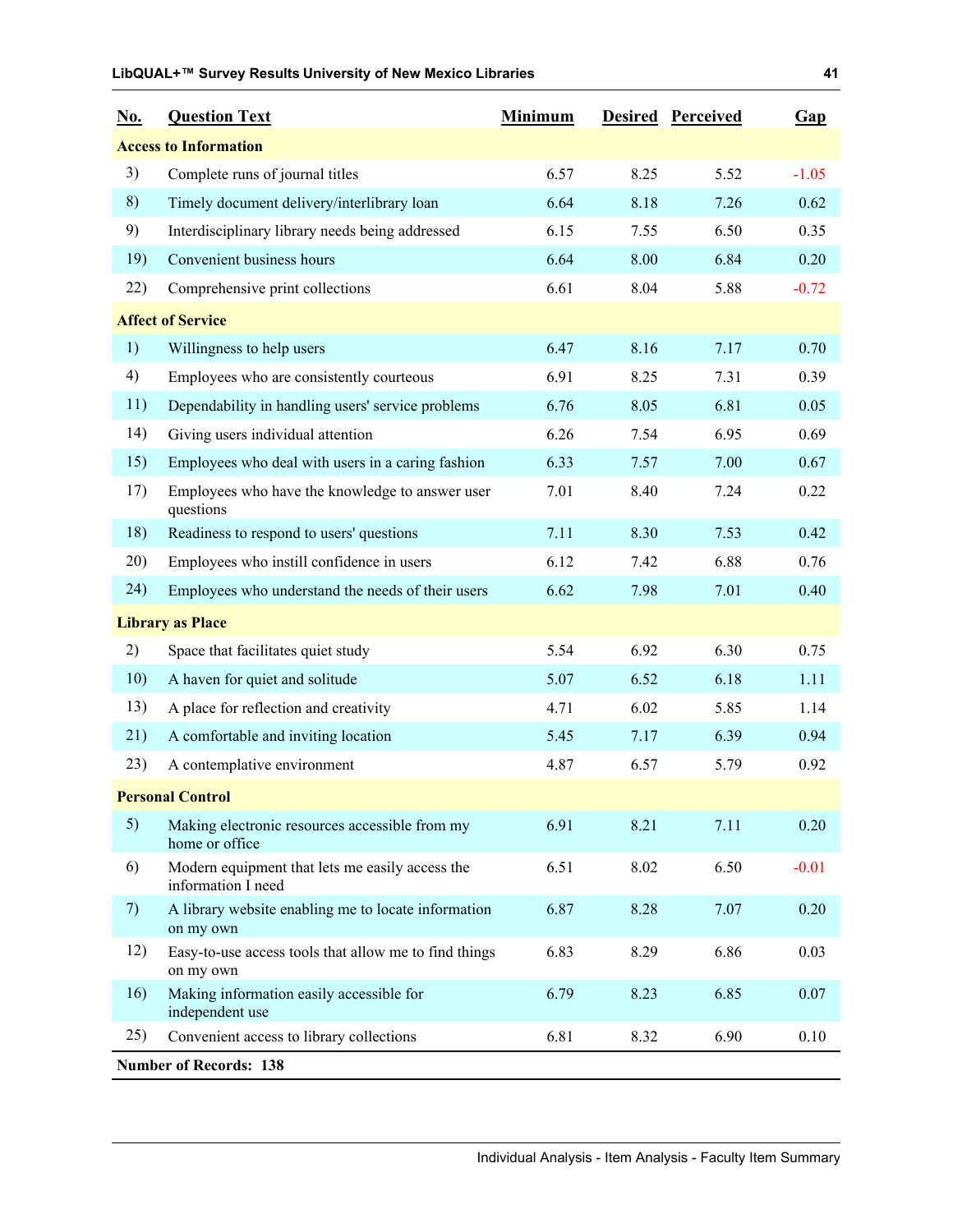### 4.4.2 Dimension Summary

On this chart, Faculty scores for each dimension of library service quality have been plotted graphically. The blue bars represent the range of minimum to desired scores for each dimension. The interior red bars represent the range of minimum to perceived scores, or the "gap," for each dimension of library service quality.

The four dimensions measured were Affect of Service (9 items), Personal Control (6 items), Access to Information (5 items), and Library as Place (5 items). A complete listing of the survey questions and their dimensions can be found in Appendix B.



| <b>Number of Records: 138</b> |      |      |      |      |  |  |  |
|-------------------------------|------|------|------|------|--|--|--|
| Personal Control              | 6.78 | 8.22 | 6.88 | 0.10 |  |  |  |
| Library as Place              | 5.19 | 6.65 | 619  | l.01 |  |  |  |
| Affect of Service             | 6.61 | 7.96 | 7.09 | 0.48 |  |  |  |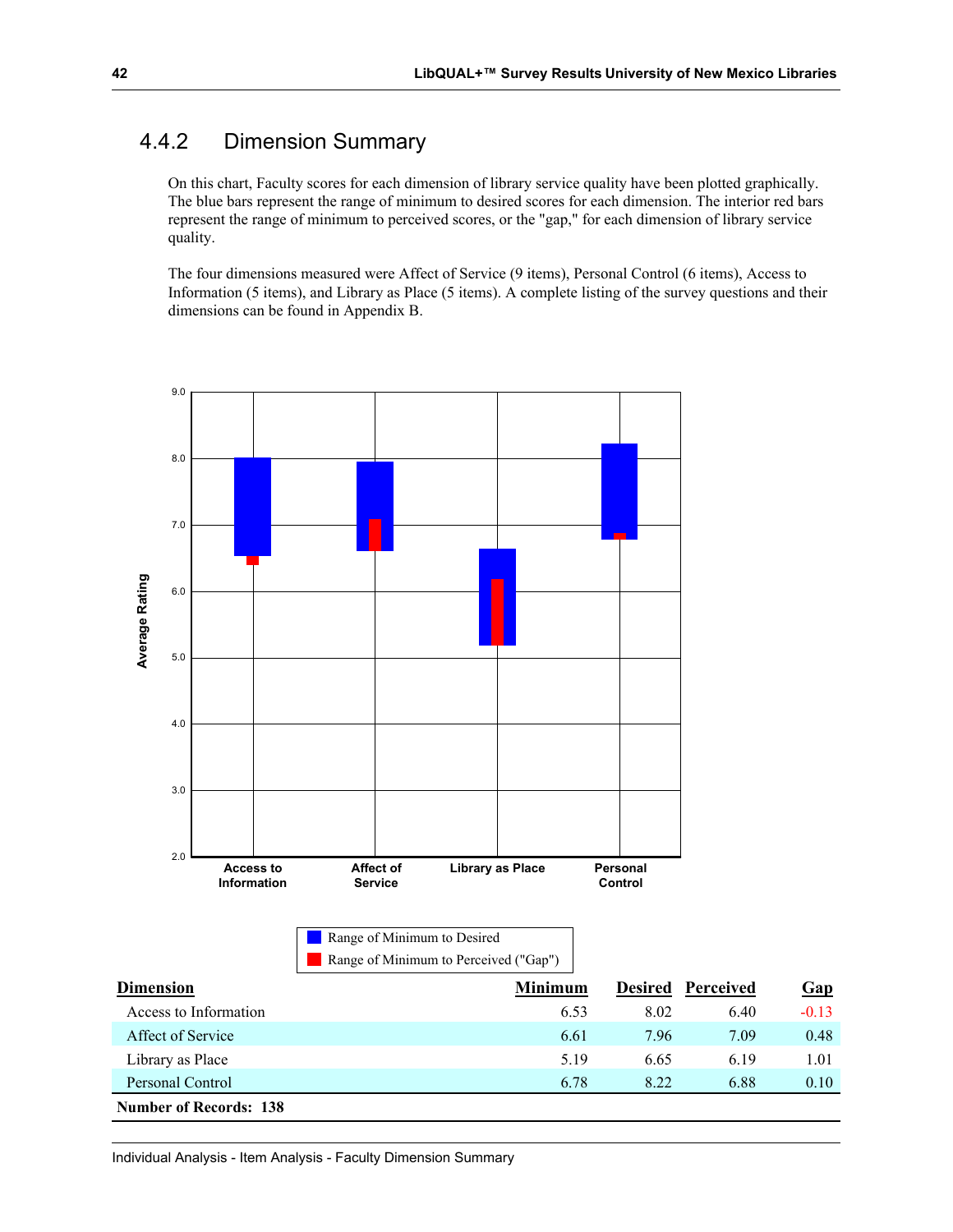### 4.4.3 General Satisfaction

This chart displays Faculty scores for three areas of general satisfaction: Satisfaction with Treatment, Satisfaction with Support, and Satisfaction with Overall Quality of Service. These scores are calculated from responses to three questions on page four of the survey, in which respondents rated their levels of general satisfaction from 1-9, with 1 being "strongly disagree" and 9 representing "strongly agree".

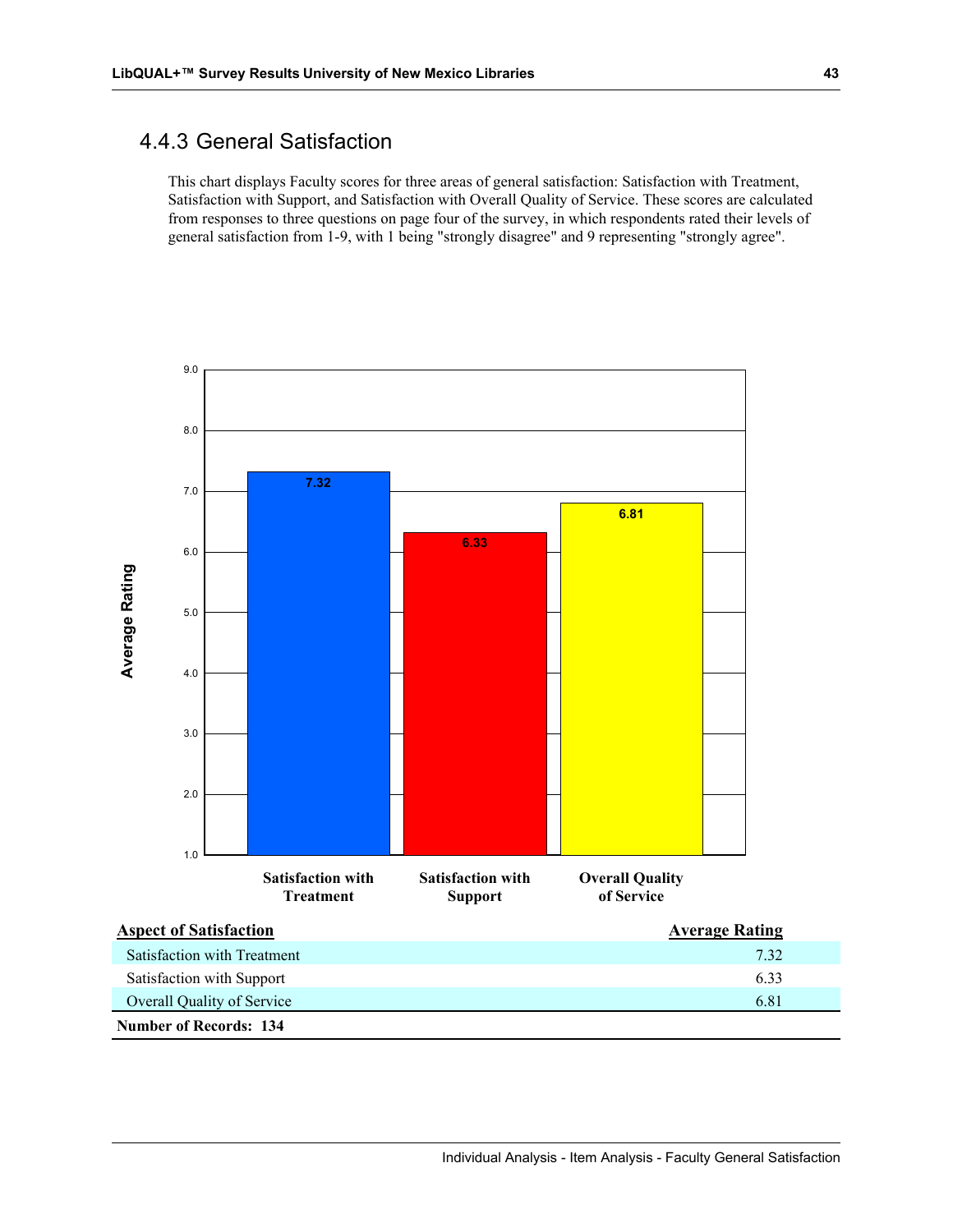#### 4.4.4 Library Use

This chart shows a graphic description of library use, both on the premises and electronically. Bars represent the frequency with which Faculty respondents report using the library: Daily, Weekly, Monthly, Quarterly, or Never. The brief chart below the graphic also includes the number and percentage of respondents who selected each option.

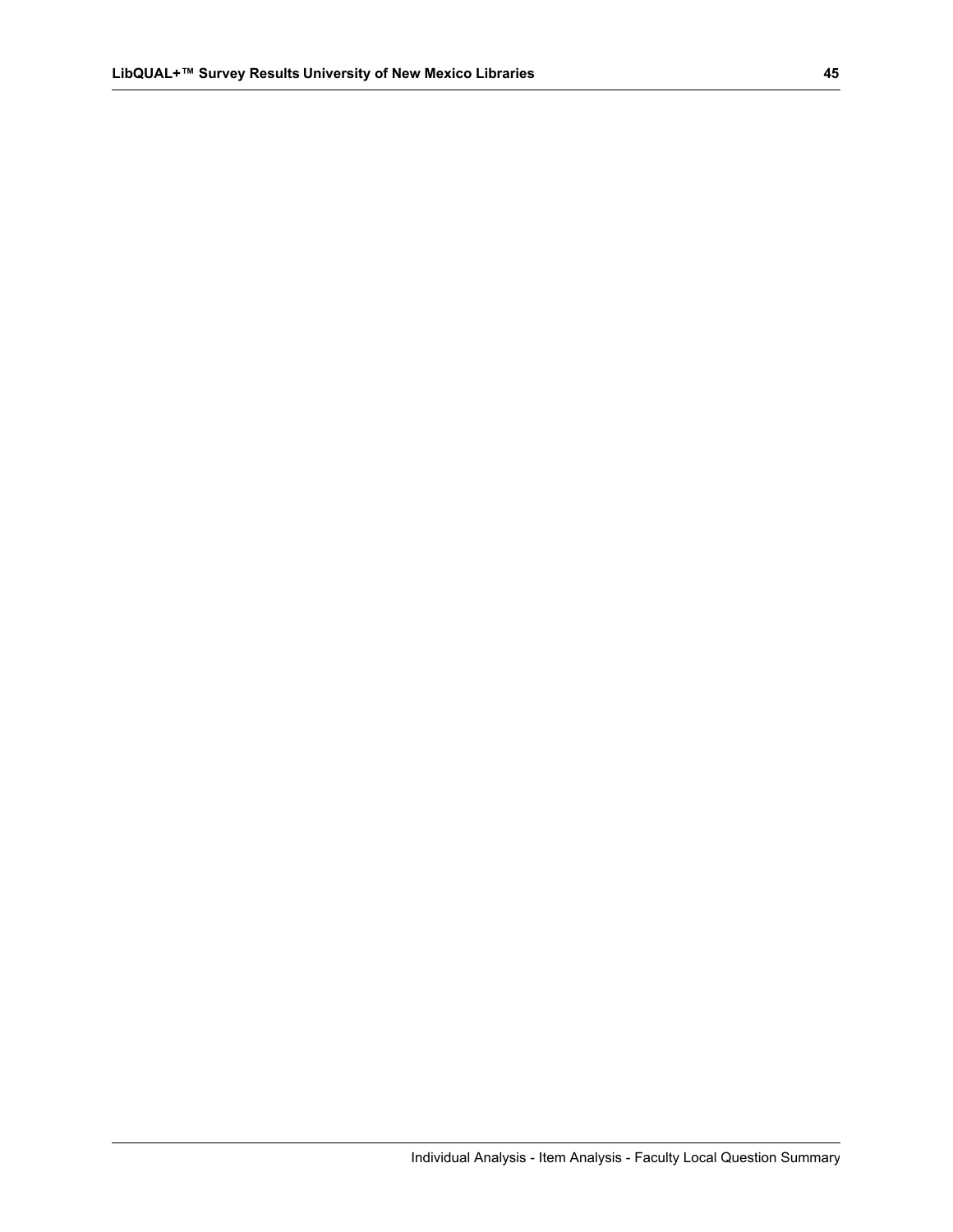### 4.4.6 Respondents and Collected Demographics by Discipline for Faculty

This chart displays discipline information (academic major or area of focus) for all University of New Mexico Libraries respondents.

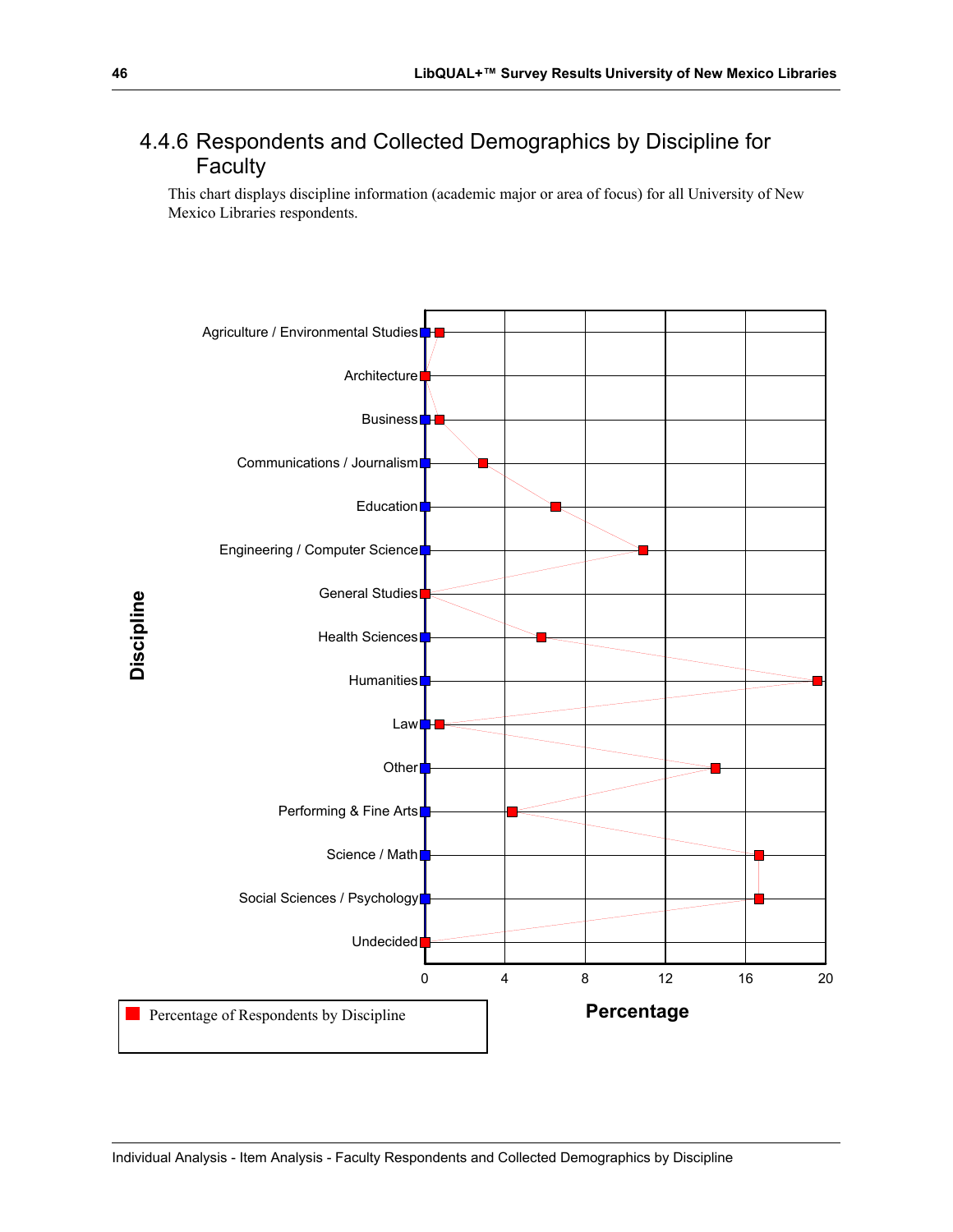|                                     |                    | <b>Respondent</b> |  |
|-------------------------------------|--------------------|-------------------|--|
| <b>Discipline</b>                   | <b>Respondents</b> | <b>Percentage</b> |  |
| Agriculture / Environmental Studies |                    | 0.72%             |  |
| Architecture                        | $\boldsymbol{0}$   | $0.00\%$          |  |
| <b>Business</b>                     |                    | 0.72%             |  |
| Communications / Journalism         | $\overline{4}$     | 2.90%             |  |
| Education                           | 9                  | 6.52%             |  |
| Engineering / Computer Science      | 15                 | 10.87%            |  |
| <b>Health Sciences</b>              | 8                  | 5.80%             |  |
| Humanities                          | 27                 | 19.57%            |  |
| Law                                 | 1                  | 0.72%             |  |
| Performing & Fine Arts              | 6                  | 4.35%             |  |
| Science / Math                      | 23                 | 16.67%            |  |
| Social Sciences / Psychology        | 23                 | 16.67%            |  |
| <b>General Studies</b>              | $\mathbf{0}$       | $0.00\%$          |  |
| Undecided                           | $\mathbf{0}$       | $0.00\%$          |  |
| Other                               | 20                 | 14.49%            |  |
| <b>Total:</b>                       | 138                | 100.00%           |  |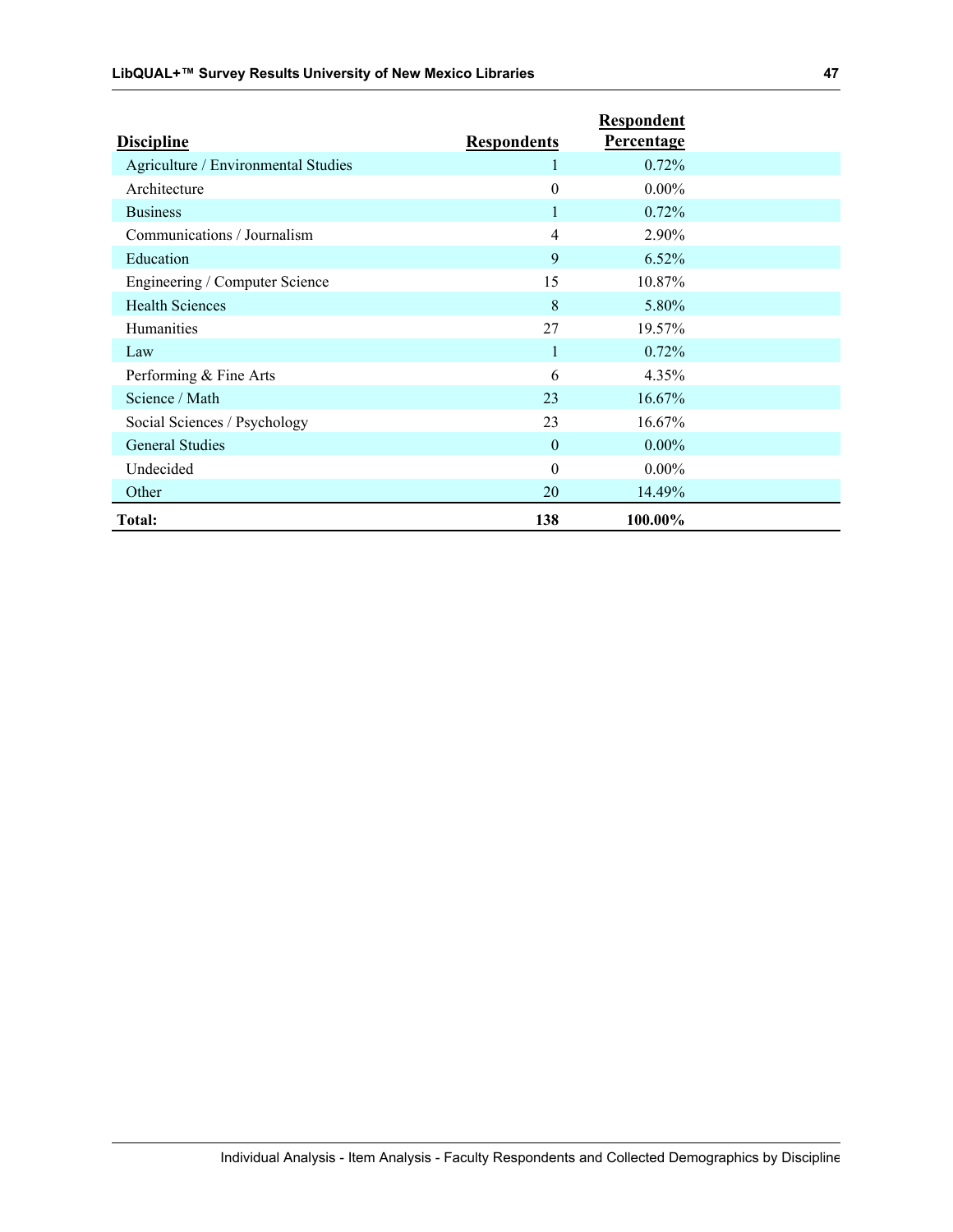### 4.5 Staff

#### 4.5.1 Item Summary

This radar chart shows Staff results for all 25 survey questions. Each axis represents one question (question numbers are displayed at the outer point of each axis). While questions for each dimension of library service quality are scattered randomly throughout the survey, here they are grouped in quadrants: Affect of Service, Access to Information, Library as Place, and Personal Control.

On each axis, respondents' minimum, desired, and perceived levels of service quality are plotted, and the resulting "gaps" between the three levels are shaded in blue, yellow, green, and red. Generally, a desirable radar graph is shaded blue and yellow, indicating that users' perceptions of service fall within the "zone of tolerance," i.e., above their minimum expectations (represented in blue) but below their desired level of service (shown in yellow).

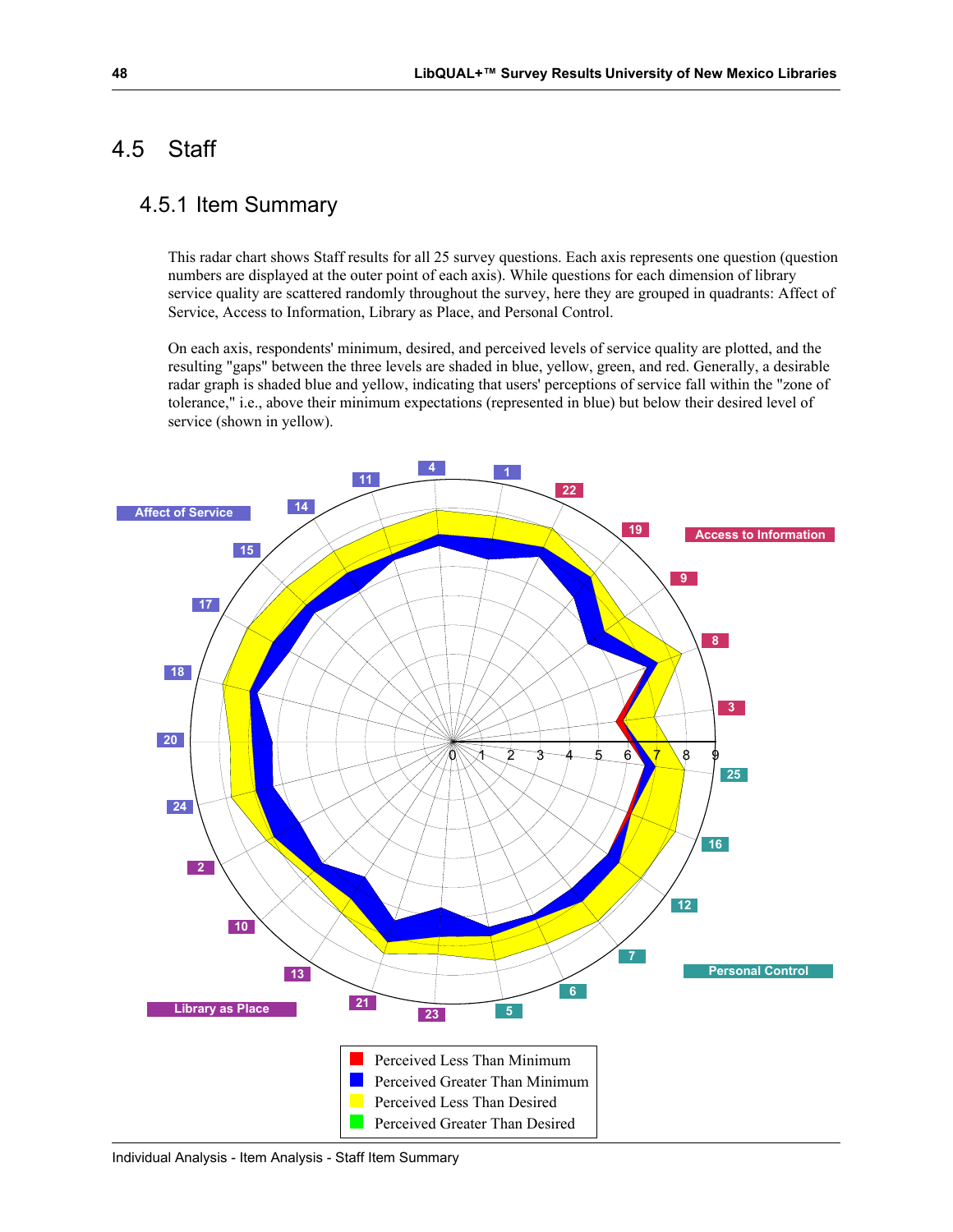| <u>No.</u> | <b>Question Text</b>                                                  | <b>Minimum</b> |      | <b>Desired Perceived</b> | Gap     |
|------------|-----------------------------------------------------------------------|----------------|------|--------------------------|---------|
|            | <b>Access to Information</b>                                          |                |      |                          |         |
| 3)         | Complete runs of journal titles                                       | 5.88           | 6.94 | 5.63                     | $-0.25$ |
| 8)         | Timely document delivery/interlibrary loan                            | 7.13           | 8.40 | 7.53                     | 0.40    |
| 9)         | Interdisciplinary library needs being addressed                       | 5.71           | 7.29 | 6.43                     | 0.71    |
| 19)        | Convenient business hours                                             | 6.45           | 7.55 | 7.36                     | 0.91    |
| 22)        | Comprehensive print collections                                       | 7.00           | 8.07 | 7.36                     | 0.36    |
|            | <b>Affect of Service</b>                                              |                |      |                          |         |
| 1)         | Willingness to help users                                             | 6.36           | 7.86 | 7.09                     | 0.73    |
| 4)         | Employees who are consistently courteous                              | 6.74           | 7.96 | 7.13                     | 0.39    |
| 11)        | Dependability in handling users' service problems                     | 6.55           | 7.70 | 6.75                     | 0.20    |
| 14)        | Giving users individual attention                                     | 6.09           | 7.70 | 6.83                     | 0.74    |
| 15)        | Employees who deal with users in a caring fashion                     | 6.48           | 7.78 | 6.87                     | 0.39    |
| 17)        | Employees who have the knowledge to answer user<br>questions          | 6.39           | 8.04 | 7.04                     | 0.65    |
| 18)        | Readiness to respond to users' questions                              | 6.91           | 8.13 | 7.17                     | 0.26    |
| 20)        | Employees who instill confidence in users                             | 6.19           | 7.63 | 6.88                     | 0.69    |
| 24)        | Employees who understand the needs of their users                     | 6.35           | 7.83 | 6.96                     | 0.61    |
|            | <b>Library as Place</b>                                               |                |      |                          |         |
| 2)         | Space that facilitates quiet study                                    | 5.94           | 7.22 | 6.94                     | 1.00    |
| 10)        | A haven for quiet and solitude                                        | 6.11           | 6.78 | 6.50                     | 0.39    |
| 13)        | A place for reflection and creativity                                 | 5.53           | 7.00 | 6.41                     | 0.88    |
| 21)        | A comfortable and inviting location                                   | 6.45           | 7.64 | 7.23                     | 0.77    |
| 23)        | A contemplative environment                                           | 5.70           | 7.30 | 6.70                     | 1.00    |
|            | <b>Personal Control</b>                                               |                |      |                          |         |
| 5)         | Making electronic resources accessible from my<br>home or office      | 6.47           | 7.63 | 6.79                     | 0.32    |
| 6)         | Modern equipment that lets me easily access the<br>information I need | 6.55           | 7.64 | 6.73                     | 0.18    |
| 7)         | A library website enabling me to locate information<br>on my own      | 6.48           | 7.90 | 7.05                     | 0.57    |
| 12)        | Easy-to-use access tools that allow me to find things<br>on my own    | 6.57           | 7.96 | 7.04                     | 0.48    |
| 16)        | Making information easily accessible for<br>independent use           | 6.59           | 8.23 | 6.45                     | $-0.14$ |
| 25)        | Convenient access to library collections                              | 6.64           | 8.00 | 7.00                     | 0.36    |
|            | <b>Number of Records: 23</b>                                          |                |      |                          |         |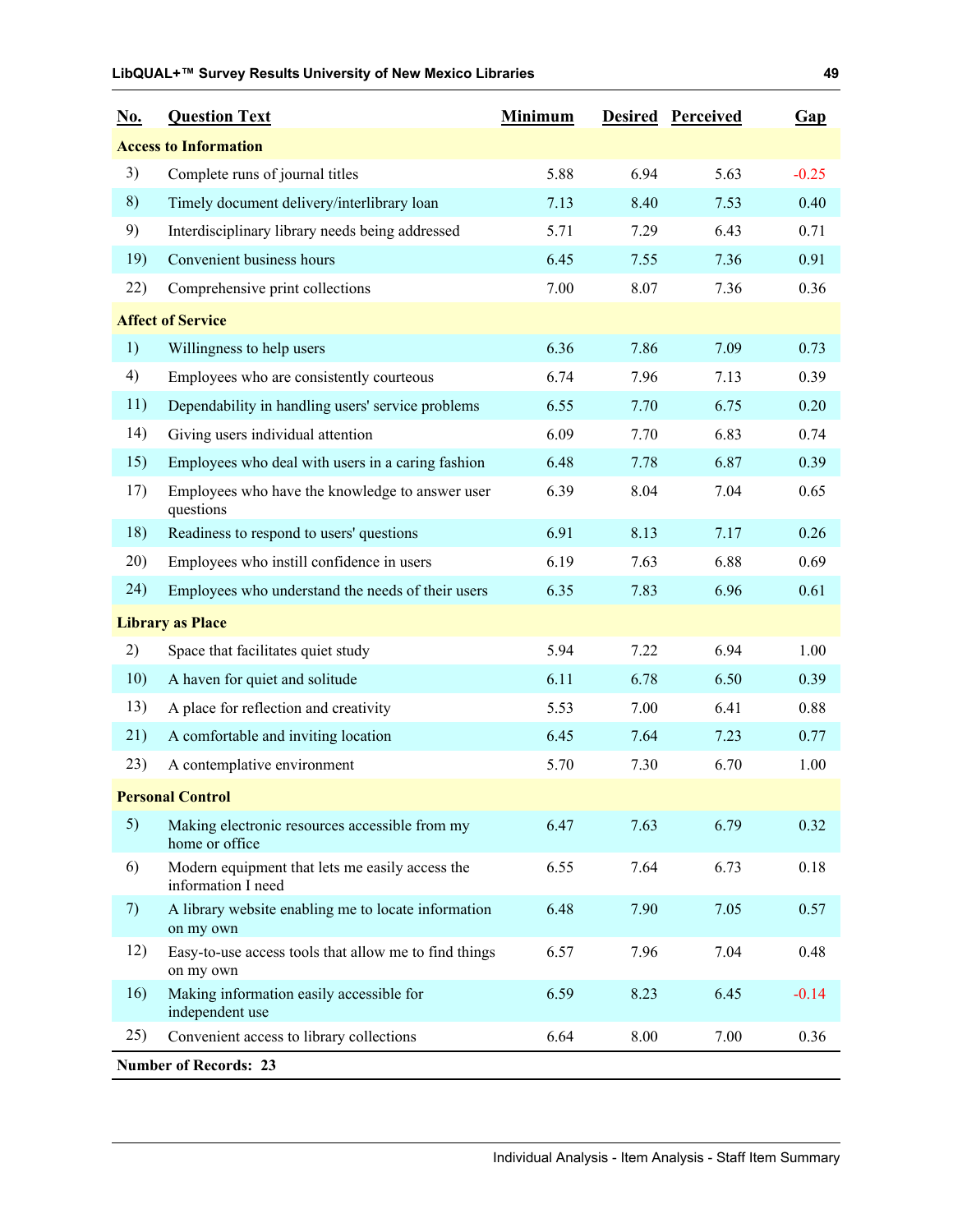### 4.5.2 Dimension Summary

On this chart, Staff scores for each dimension of library service quality have been plotted graphically. The blue bars represent the range of minimum to desired scores for each dimension. The interior red bars represent the range of minimum to perceived scores, or the "gap," for each dimension of library service quality.

The four dimensions measured were Affect of Service (9 items), Personal Control (6 items), Access to Information (5 items), and Library as Place (5 items). A complete listing of the survey questions and their dimensions can be found in Appendix B.

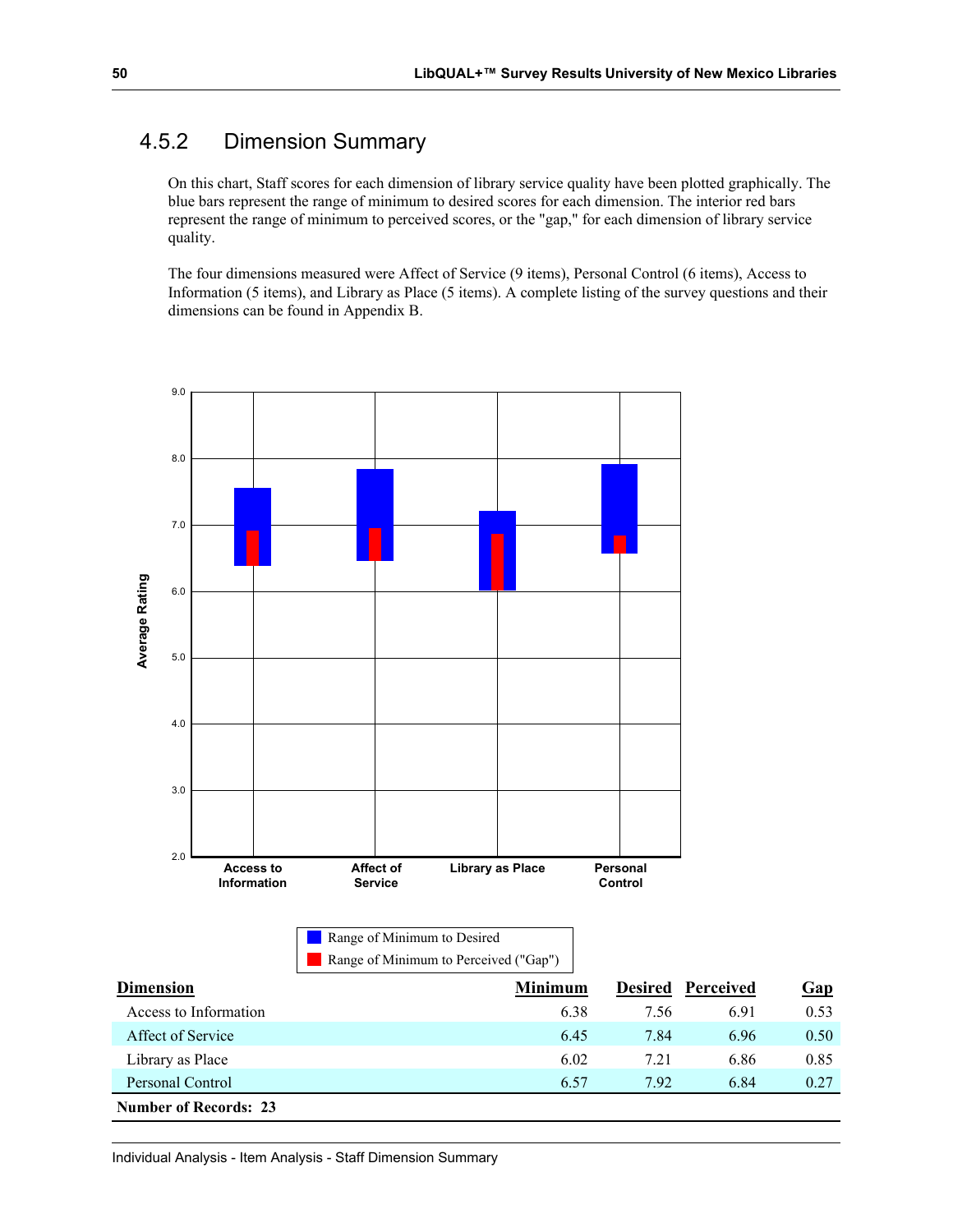#### 4.5.3 General Satisfaction

This chart displays Staff scores for three areas of general satisfaction: Satisfaction with Treatment, Satisfaction with Support, and Satisfaction with Overall Quality of Service. These scores are calculated from responses to three questions on page four of the survey, in which respondents rated their levels of general satisfaction from 1-9, with 1 being "strongly disagree" and 9 representing "strongly agree".

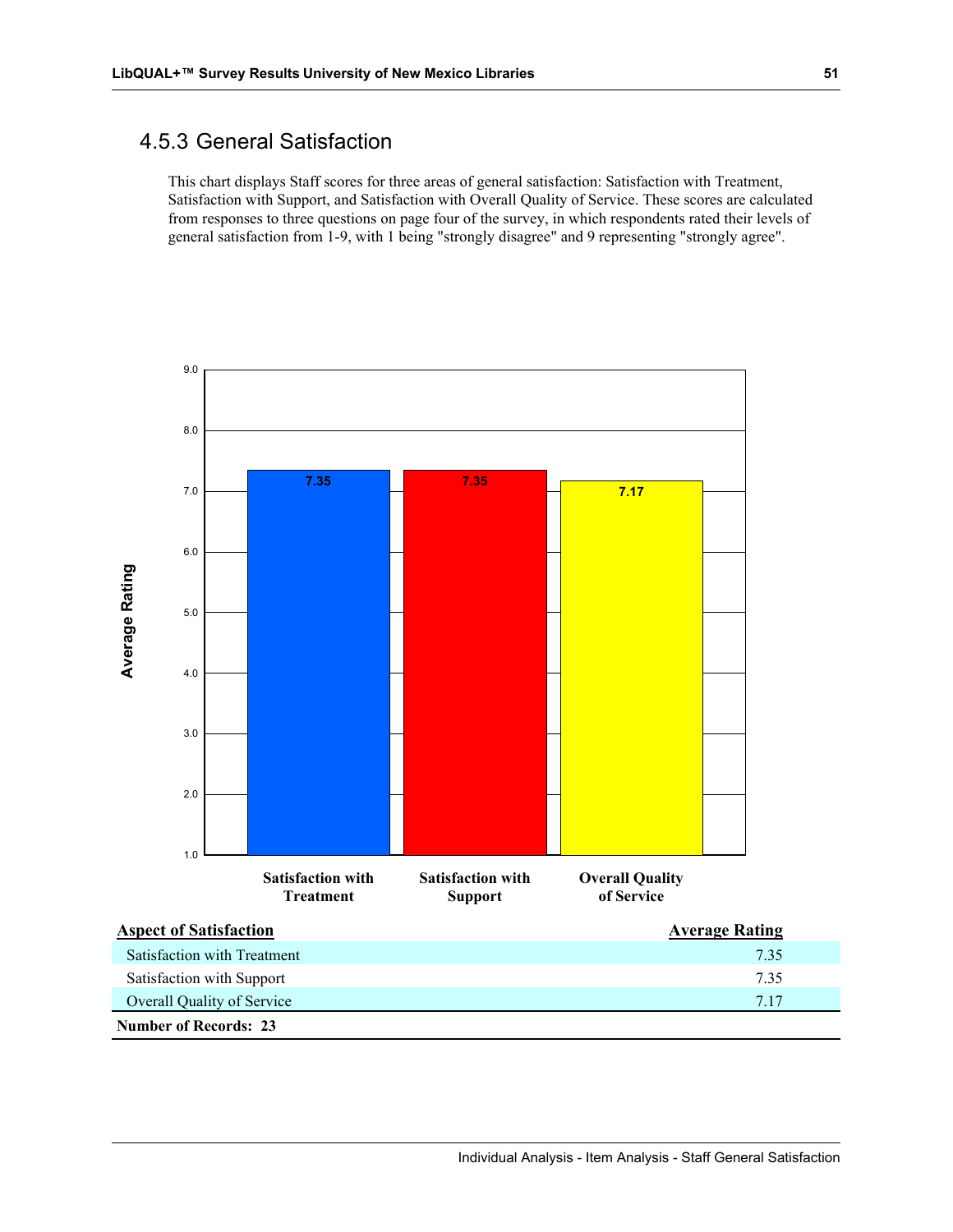### 4.5.4 Library Use

This chart shows a graphic description of library use, both on the premises and electronically. Bars represent the frequency with which Staff respondents report using the library: Daily, Weekly, Monthly, Quarterly, or Never. The brief chart below the graphic also includes the number and percentage of respondents who selected each option.

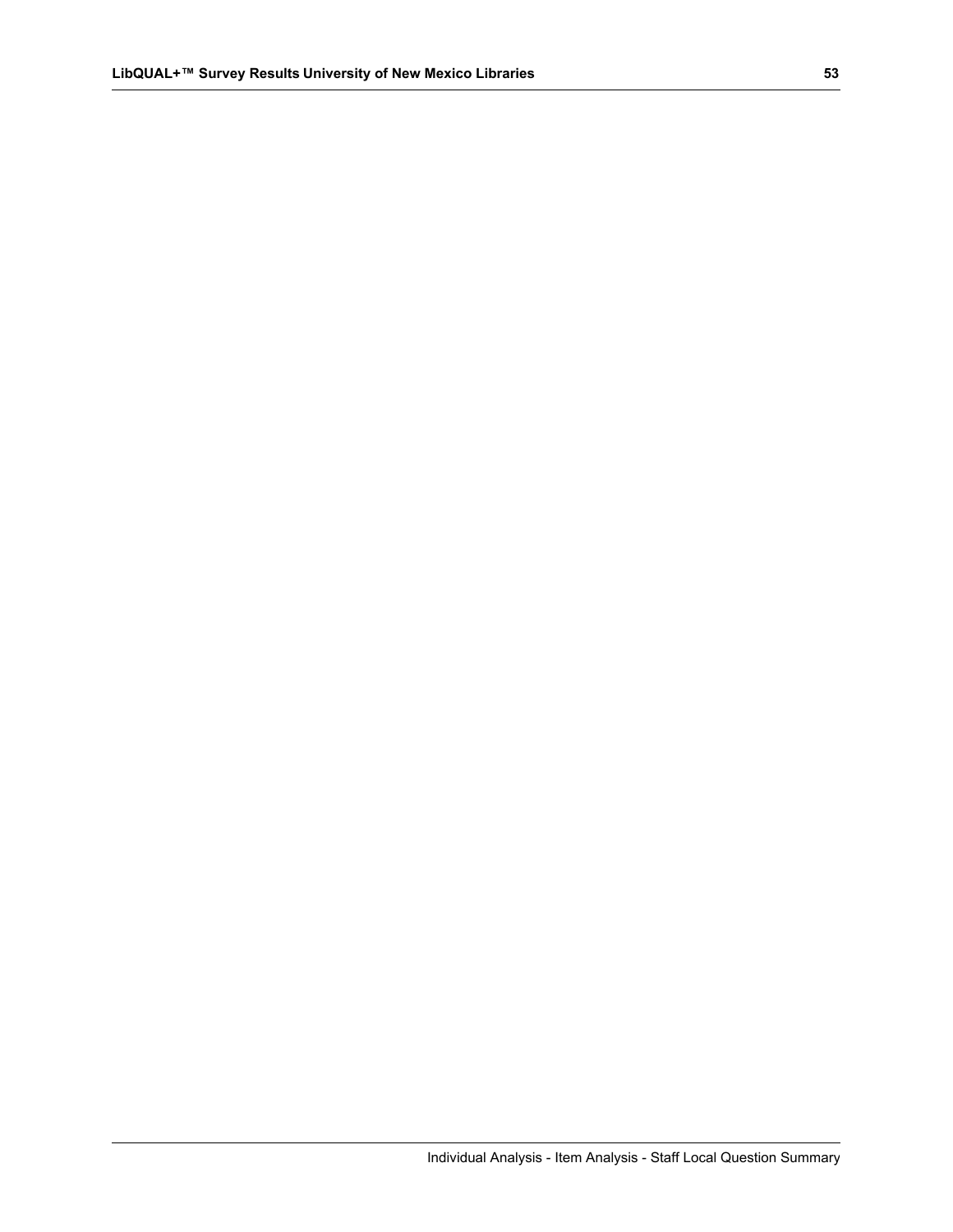### 4.5.6 Respondents and Collected Demographics by Discipline for Staff

This chart displays discipline information (academic major or area of focus) for all University of New Mexico Libraries respondents.

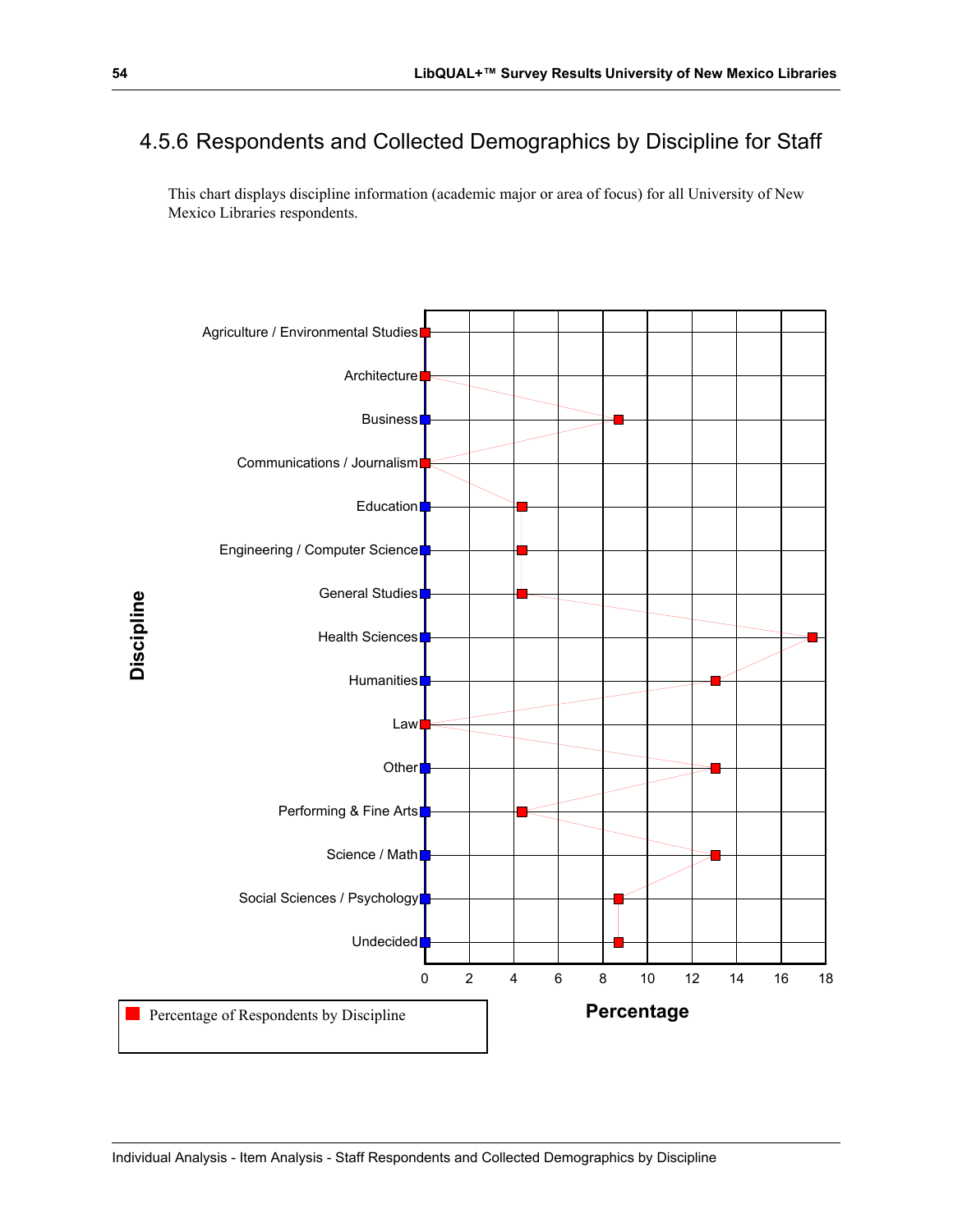|                                     |                    | <b>Respondent</b> |  |
|-------------------------------------|--------------------|-------------------|--|
| <b>Discipline</b>                   | <b>Respondents</b> | <b>Percentage</b> |  |
| Agriculture / Environmental Studies | $\mathbf{0}$       | $0.00\%$          |  |
| Architecture                        | $\boldsymbol{0}$   | $0.00\%$          |  |
| <b>Business</b>                     | $\overline{2}$     | 8.70%             |  |
| Communications / Journalism         | $\theta$           | $0.00\%$          |  |
| Education                           | 1                  | 4.35%             |  |
| Engineering / Computer Science      | 1                  | 4.35%             |  |
| <b>Health Sciences</b>              | $\overline{4}$     | 17.39%            |  |
| <b>Humanities</b>                   | 3                  | 13.04%            |  |
| Law                                 | $\mathbf{0}$       | $0.00\%$          |  |
| Performing & Fine Arts              | 1                  | 4.35%             |  |
| Science / Math                      | 3                  | 13.04%            |  |
| Social Sciences / Psychology        | $\overline{2}$     | 8.70%             |  |
| <b>General Studies</b>              |                    | 4.35%             |  |
| Undecided                           | $\overline{2}$     | 8.70%             |  |
| Other                               | $\overline{3}$     | 13.04%            |  |
| <b>Total:</b>                       | 23                 | 100.00%           |  |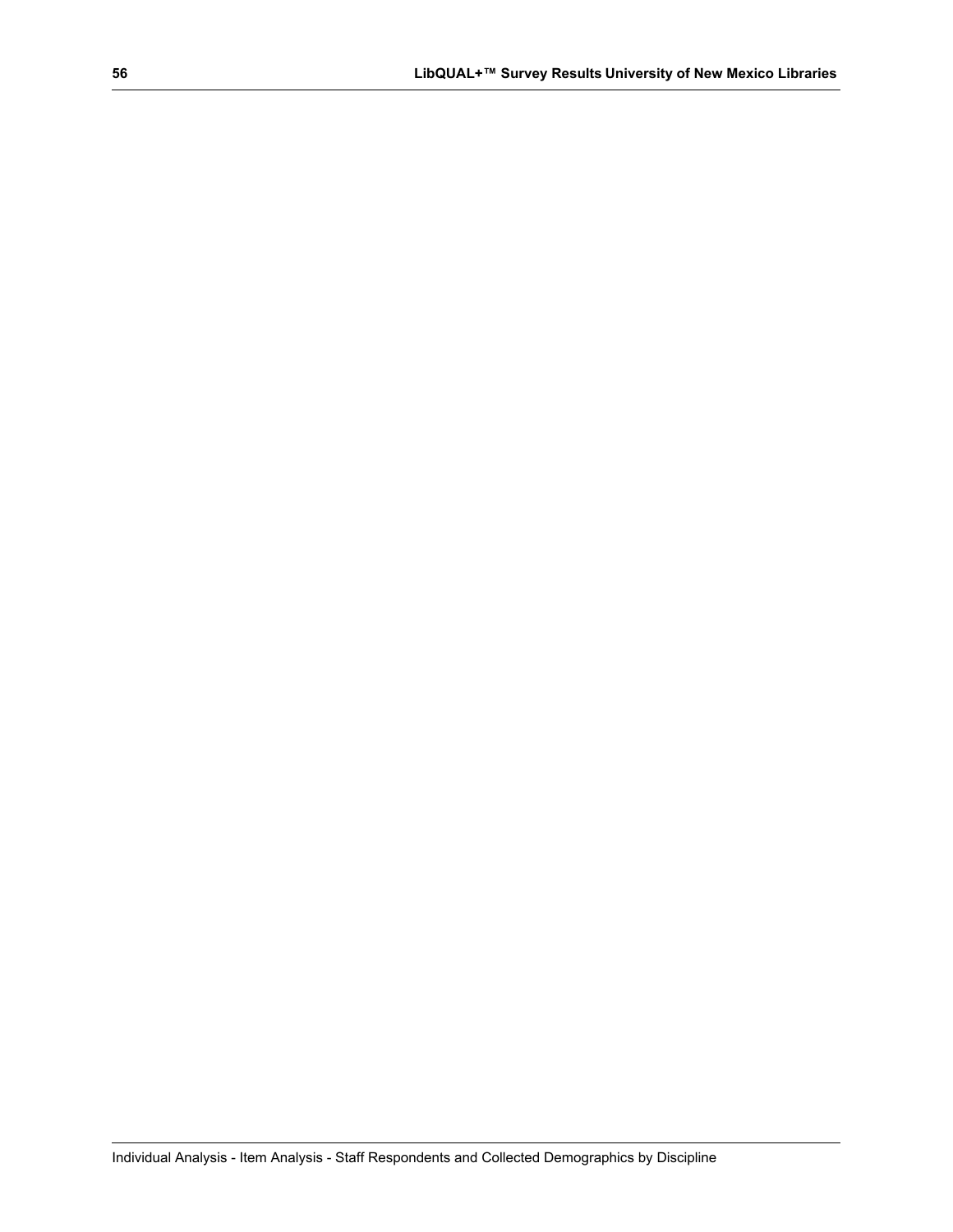# **5. Appendix A: Print Version of the Survey**

### 5.1 Description

The LibQUAL+TM survey is a five-page, web-based instrument. A print version of the survey is included below and on the following pages.

**Page 1** is an introduction and general description of the LibQUAL+TM survey.

**Page 2** contains the demographic information for the survey.

**Page 3** contains the core survey questions, 1-25. Questions relating to each dimension of library service quality (Library as Place, Personal Control, etc.) are distributed randomly throughout the survey.

**Page 4** of the survey contains any local questions specific to this institution's membership in a consortium, questions relating to user satisfaction and usage patterns, and allows respondents to add any additional comments they may have about library services.

**Page 5**, the final page of the survey instrument, thanks the respondents for completing the survey and provides them with an opportunity to include their e-mail address if they would like to enter the prize drawing.

## 5.2 Print Version of 4-Year Institution Survey - Page 1, Introduction



Welcome!

Please help us. Your participation in this survey will allow us to improve library services. Better understanding your expectations will help us tailor services to your needs.

We are conducting this survey to measure library service quality and identify best practices through the Association of Research Libraries' LibQUAL+TM program. Partial funding for this project is provided by the U.S. Department of Education's Fund for the Improvement of Postsecondary Education (FIPSE).

Please answer all items. The survey will take about **10 minutes** to complete.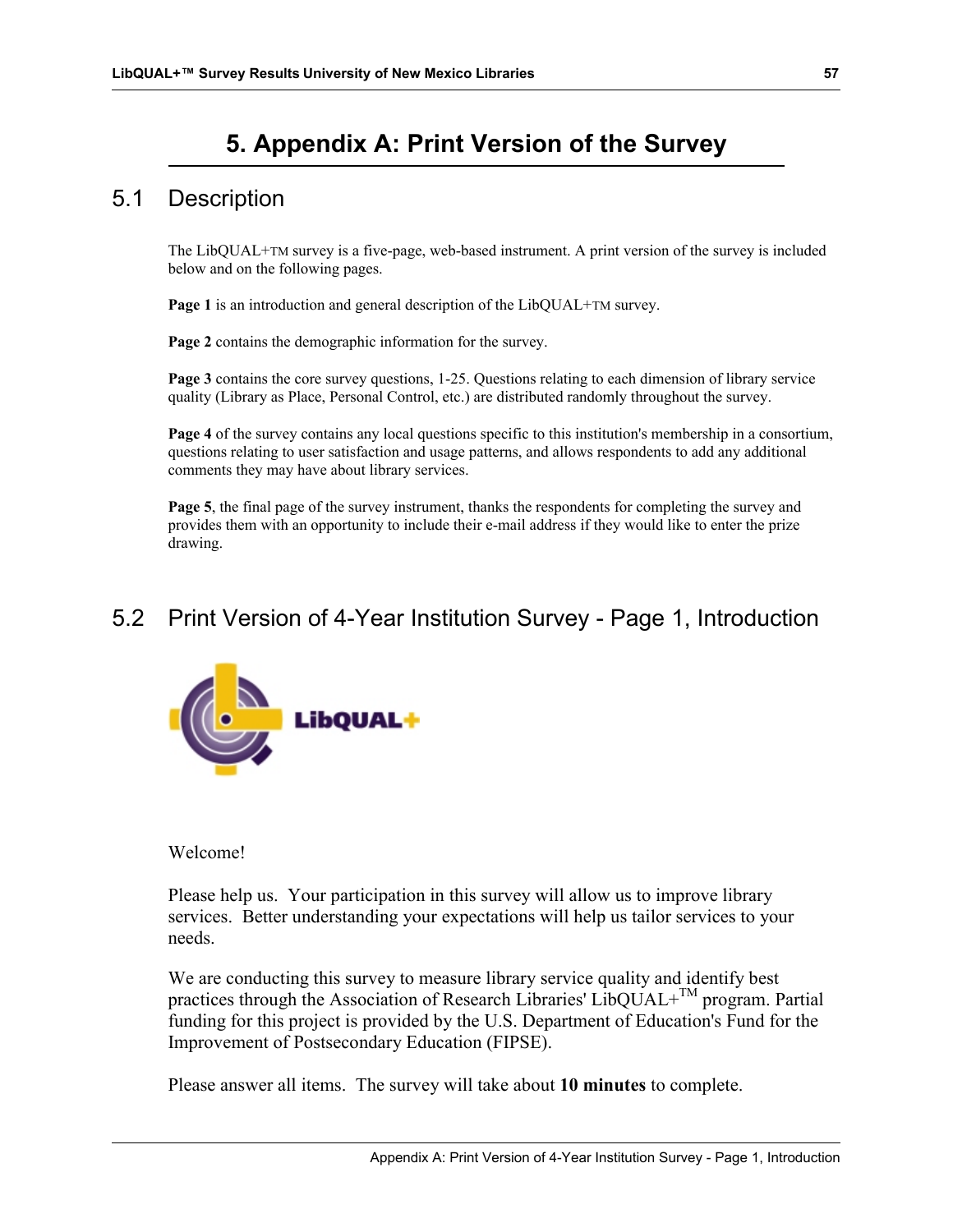# 5.3 Print Version of 4-Year Institution Survey - Page 2, **Demographics**

Your responses will only be used for aggregate survey analyses and we will treat them with the strictest confidentiality. Individual responses will not be given to anyone for any purpose. For each item, please select the value that most closely describes you.

Age:

- $\Box$  Younger than 22  $\Box$  31-45
- 

Sex:

Discipline:

- $\Box$  Agriculture/Environmental Studies  $\Box$  Humanities
- $\Box$  Architecture  $\Box$  Law
- 
- $\Box$  Communications/Journalism  $\Box$  Science/Math
- 
- Engineering/Computer Science **General Studies**
- Health Sciences Undecided

Undergraduate:

- Freshman (Year 1)  $\Box$  Junior (Year 3)
- Sophomore (Year 2)  $\Box$  Senior (Year 4)

#### Graduate:

- 
- Doctoral

Faculty:

- Assistant Professor Professor
- 
- $\Box$  Lecturer
- Library Staff:
	- Administrator Systems
	- Manager, Head of Unit Technical Services
	- **Public Services**

Staff:

- 
- $\Box$  22-30  $\Box$  Older than 45
- $\Box$  Male  $\Box$  Female
	-
	-
- Business Performing and Fine Arts
	-
- Education Social Sciences/Psychology
	-
	-
	- **n** Other
	-
	-
- Masters Non-degree or Undecided
	-
- Associate Professor Other Academic Status
	-
	-
- $\Box$  Research Staff  $\Box$  Other staff positions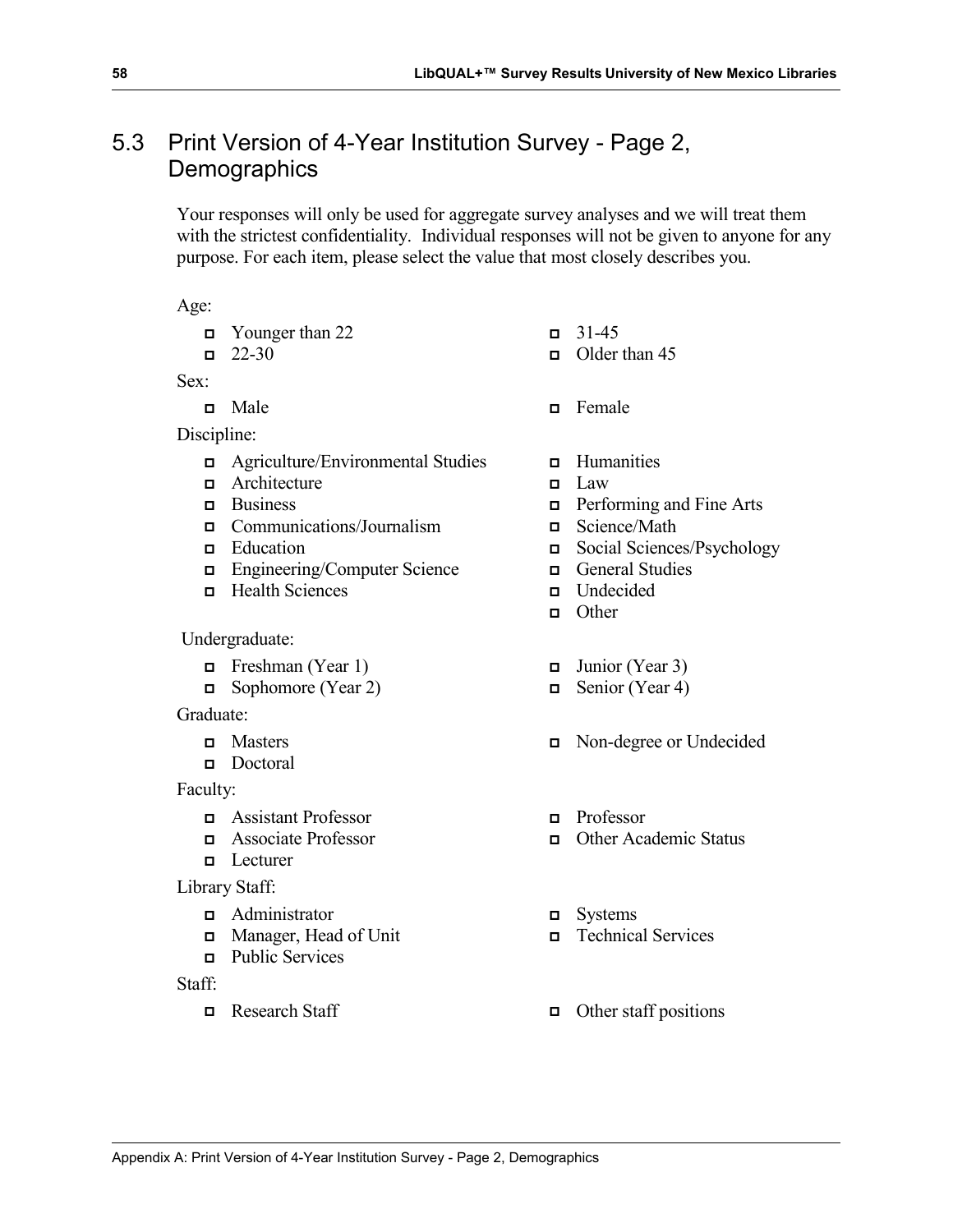# 5.4 Print Version of 4-Year Institution Survey - Page 3, Core Questions

Please rate the following statements by selecting your choices from the pull-down menus to indicate:

- *Minimum* -- the number that represents the *minimum* level of service that you would find acceptable.
- *Desired* -- the number that represents the level of service that *you personally want*.
- *Perceived* -- the number that represents the level of service that *you believe* our library currently provides.

| When it comes to |                                                                          | My Minimum<br>Service Level Is | My Desired<br>Service Level Is | Perceived Service<br>Performance Is | N/A |
|------------------|--------------------------------------------------------------------------|--------------------------------|--------------------------------|-------------------------------------|-----|
|                  |                                                                          | high<br>low                    | low<br>high $low$              | high                                |     |
| 1)               | Willingness to help users                                                | 1 2 3 4 5 6 7 8 9              | 1 2 3 4 5 6 7 8 9              | 1 2 3 4 5 6 7 8 9                   | N/A |
| 2)               | Space that facilitates quiet<br>study                                    | 1 2 3 4 5 6 7 8 9              | 1 2 3 4 5 6 7 8 9              | 1 2 3 4 5 6 7 8 9                   | N/A |
| 3)               | Complete runs of journal titles                                          | 1 2 3 4 5 6 7 8 9              | 1 2 3 4 5 6 7 8 9              | 1 2 3 4 5 6 7 8 9                   | N/A |
| 4)               | Employees who are<br>consistently courteous                              | 1 2 3 4 5 6 7 8 9              | 1 2 3 4 5 6 7 8 9              | 1 2 3 4 5 6 7 8 9                   | N/A |
| 5)               | Making electronic resources<br>accessible from my home or<br>office      | 1 2 3 4 5 6 7 8 9              | 1 2 3 4 5 6 7 8 9              | 1 2 3 4 5 6 7 8 9                   | N/A |
| 6)               | Modern equipment that lets me<br>easily access the information I<br>need | 1 2 3 4 5 6 7 8 9              | 1 2 3 4 5 6 7 8 9              | 1 2 3 4 5 6 7 8 9                   | N/A |
| 7)               | A library website enabling me<br>to locate information on my<br>own      | 1 2 3 4 5 6 7 8 9              | 1 2 3 4 5 6 7 8 9              | 1 2 3 4 5 6 7 8 9                   | N/A |
| 8)               | Timely document<br>delivery/interlibrary loan                            | 1 2 3 4 5 6 7 8 9              | 1 2 3 4 5 6 7 8 9              | 1 2 3 4 5 6 7 8 9                   | N/A |
| 9)               | Interdisciplinary library needs<br>being addressed                       | 1 2 3 4 5 6 7 8 9              | 1 2 3 4 5 6 7 8 9              | 1 2 3 4 5 6 7 8 9                   | N/A |
| 10)              | A haven for quiet and solitude                                           | 1 2 3 4 5 6 7 8 9              | 1 2 3 4 5 6 7 8 9              | 1 2 3 4 5 6 7 8 9                   | N/A |

You must EITHER rate all three columns OR Identify the item as N/A.

Continued…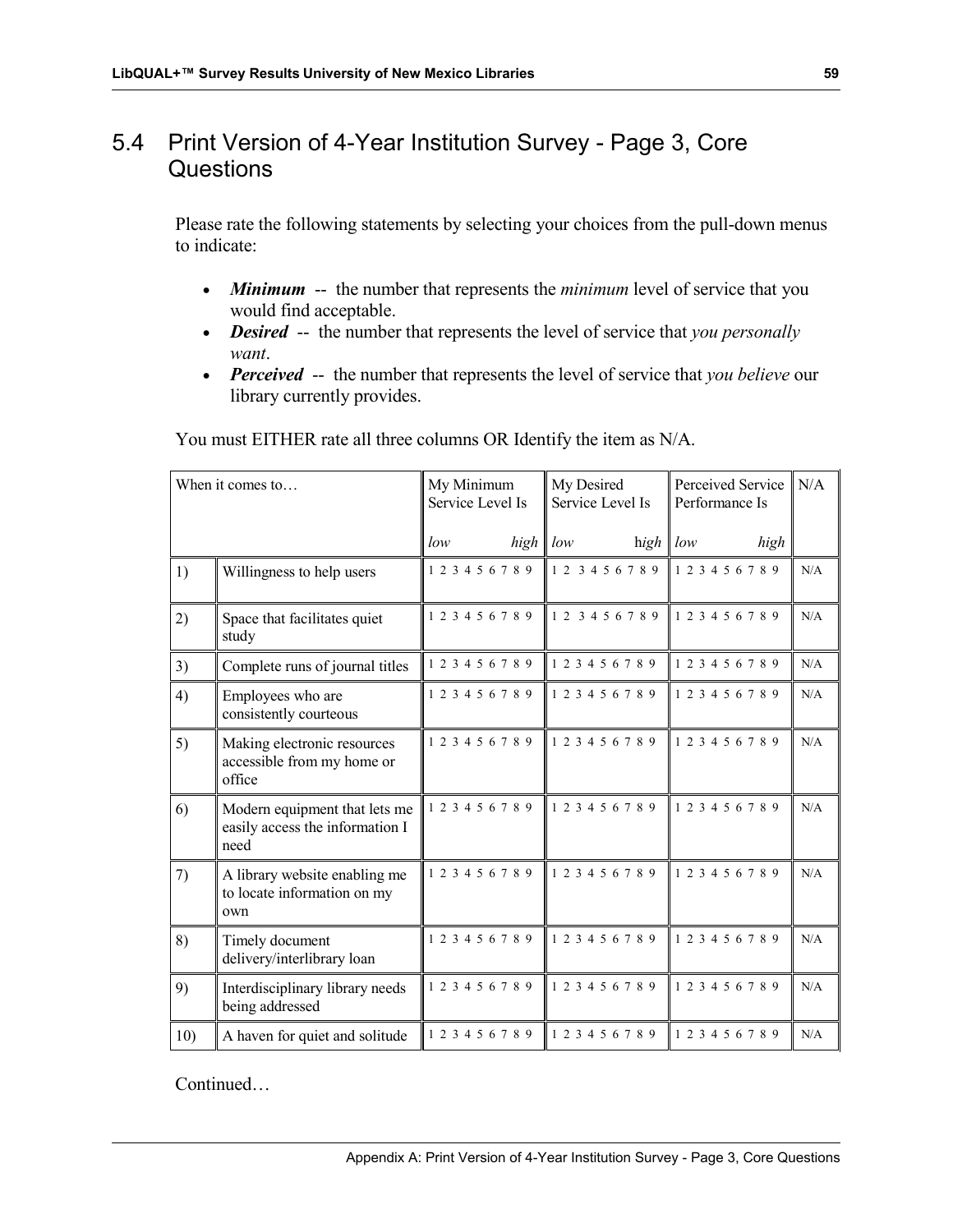# 5.4 Print Version of 4-Year Institution Survey - Page 3, Core Questions (continued)

|     | When it comes to                                                      | My Minimum<br>Service Level Is | My Desired<br>Service Level Is | Perceived Service<br>Performance Is | N/A |
|-----|-----------------------------------------------------------------------|--------------------------------|--------------------------------|-------------------------------------|-----|
|     |                                                                       | low<br>high                    | low<br>high                    | low<br>high                         |     |
| 11) | Dependability in handling<br>users' service problems                  | 1 2 3 4 5 6 7 8 9              | 1 2 3 4 5 6 7 8 9              | 1 2 3 4 5 6 7 8 9                   | N/A |
| 12) | Easy-to-use access tools that<br>allow me to find things on my<br>own | 1 2 3 4 5 6 7 8 9              | 1 2 3 4 5 6 7 8 9              | 1 2 3 4 5 6 7 8 9                   | N/A |
| 13) | A place for reflection and<br>creativity                              | 1 2 3 4 5 6 7 8 9              | 1 2 3 4 5 6 7 8 9              | 1 2 3 4 5 6 7 8 9                   | N/A |
| 14) | Giving users individual<br>attention                                  | 1 2 3 4 5 6 7 8 9              | 1 2 3 4 5 6 7 8 9              | 1 2 3 4 5 6 7 8 9                   | N/A |
| 15) | Employees who deal with<br>users in a caring fashion                  | 1 2 3 4 5 6 7 8 9              | 1 2 3 4 5 6 7 8 9              | 1 2 3 4 5 6 7 8 9                   | N/A |
| 16) | Making information easily<br>accessible for independent use           | 1 2 3 4 5 6 7 8 9              | 1 2 3 4 5 6 7 8 9              | 1 2 3 4 5 6 7 8 9                   | N/A |
| 17) | Employees who have the<br>knowledge to answer user<br>questions       | 1 2 3 4 5 6 7 8 9              | 1 2 3 4 5 6 7 8 9              | 1 2 3 4 5 6 7 8 9                   | N/A |
| 18) | Readiness to respond to users'<br>questions                           | 1 2 3 4 5 6 7 8 9              | 1 2 3 4 5 6 7 8 9              | 1 2 3 4 5 6 7 8 9                   | N/A |
| 19) | Convenient business hours                                             | 1 2 3 4 5 6 7 8 9              | 1 2 3 4 5 6 7 8 9              | 1 2 3 4 5 6 7 8 9                   | N/A |
| 20) | Employees who instill<br>confidence in users                          | 1 2 3 4 5 6 7 8 9              | 1 2 3 4 5 6 7 8 9              | 1 2 3 4 5 6 7 8 9                   | N/A |
| 21) | A comfortable and inviting<br>location                                | 1 2 3 4 5 6 7 8 9              | 1 2 3 4 5 6 7 8 9              | 1 2 3 4 5 6 7 8 9                   | N/A |
| 22) | Comprehensive print<br>collections                                    | 1 2 3 4 5 6 7 8 9              | 1 2 3 4 5 6 7 8 9              | 1 2 3 4 5 6 7 8 9                   | N/A |
| 23) | A contemplative environment                                           | 1 2 3 4 5 6 7 8 9              | 1 2 3 4 5 6 7 8 9              | 1 2 3 4 5 6 7 8 9                   | N/A |
| 24) | Employees who understand the<br>needs of their users                  | 1 2 3 4 5 6 7 8 9              | 1 2 3 4 5 6 7 8 9              | 1 2 3 4 5 6 7 8 9                   | N/A |
| 25) | Convenient access to library<br>collections                           | 1 2 3 4 5 6 7 8 9              | 1 2 3 4 5 6 7 8 9              | 1 2 3 4 5 6 7 8 9                   | N/A |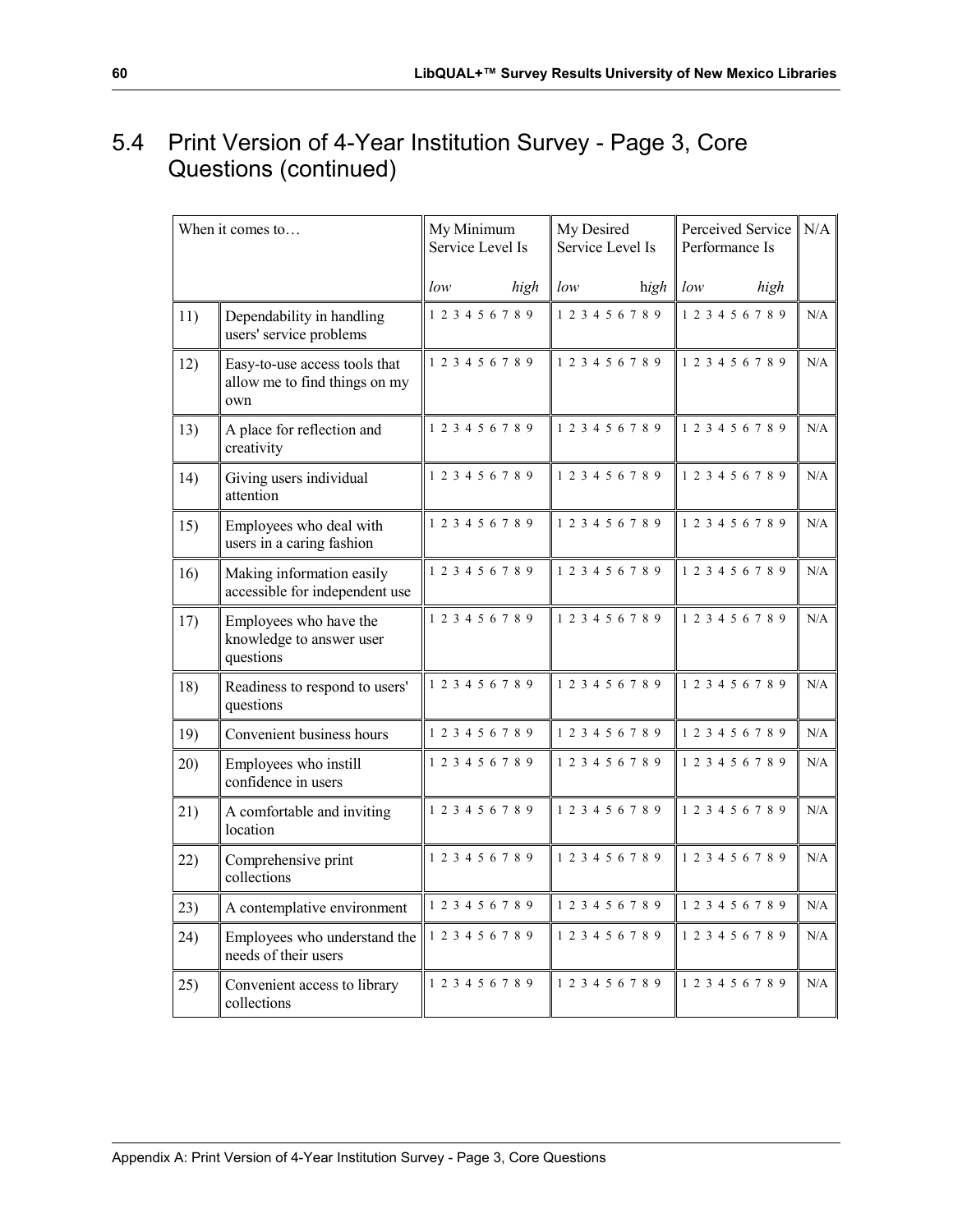# 5.5 Print Version of 4-Year Institution Survey - Page 4, Satisfaction **Questions**

|    | Please indicate the degree to which you agree with the following statements.                              |                                                                                                                                 |                                         |                          |                |   |     |    |                            |   |  |
|----|-----------------------------------------------------------------------------------------------------------|---------------------------------------------------------------------------------------------------------------------------------|-----------------------------------------|--------------------------|----------------|---|-----|----|----------------------------|---|--|
|    | 1) In general, I am satisfied with<br>the way in which I am treated<br>at the libraries.                  | $2 \quad 3 \quad 4$<br>8<br>5 <sup>5</sup><br>$6\overline{6}$<br>9<br>11 L<br><b>Strongly Disagree</b><br><b>Strongly Agree</b> |                                         |                          |                |   |     |    |                            |   |  |
| 2) | In general, I am satisfied with<br>library support for my<br>learning, research and/or<br>teaching needs. | ll 1                                                                                                                            | 2<br><b>Strongly Disagree</b>           | 3                        | $\overline{4}$ | 5 | - 6 | -7 | 8<br><b>Strongly Agree</b> | 9 |  |
| 3) | How would you rate the<br>overall quality of the service<br>provided by the library?                      |                                                                                                                                 | $\overline{2}$<br><b>Extremely Poor</b> | $\overline{\phantom{a}}$ | $\overline{4}$ | 5 | 6   | 7  | 8<br><b>Extremely Good</b> | 9 |  |

Please indicate your library usage patterns:

How often do you use resources on library premises?

- Daily
- **D** Weekly
- Monthly
- **D** Quarterly
- Never

How often do you use electronic library services remotely?

- Daily
- **D** Weekly
- **D** Monthly
- **D** Quarterly
- **D** Never

Please enter any comments about library services below.

 $\mathcal{L}_\mathcal{L}$  , and the set of the set of the set of the set of the set of the set of the set of the set of the set of the set of the set of the set of the set of the set of the set of the set of the set of the set of th

 $\mathcal{L}_\mathcal{L}$  , and the contribution of the contribution of the contribution of the contribution of the contribution of the contribution of the contribution of the contribution of the contribution of the contribution of  $\mathcal{L}_\text{max} = \mathcal{L}_\text{max} = \mathcal{L}_\text{max} = \mathcal{L}_\text{max} = \mathcal{L}_\text{max} = \mathcal{L}_\text{max} = \mathcal{L}_\text{max} = \mathcal{L}_\text{max} = \mathcal{L}_\text{max} = \mathcal{L}_\text{max} = \mathcal{L}_\text{max} = \mathcal{L}_\text{max} = \mathcal{L}_\text{max} = \mathcal{L}_\text{max} = \mathcal{L}_\text{max} = \mathcal{L}_\text{max} = \mathcal{L}_\text{max} = \mathcal{L}_\text{max} = \mathcal{$  $\mathcal{L}_\mathcal{L}$  , and the contribution of the contribution of the contribution of the contribution of the contribution of the contribution of the contribution of the contribution of the contribution of the contribution of  $\mathcal{L}_\mathcal{L}$  , and the contribution of the contribution of the contribution of the contribution of the contribution of the contribution of the contribution of the contribution of the contribution of the contribution of  $\mathcal{L}_\mathcal{L}$  , and the contribution of the contribution of the contribution of the contribution of the contribution of the contribution of the contribution of the contribution of the contribution of the contribution of  $\mathcal{L}_\text{max} = \mathcal{L}_\text{max} = \mathcal{L}_\text{max} = \mathcal{L}_\text{max} = \mathcal{L}_\text{max} = \mathcal{L}_\text{max} = \mathcal{L}_\text{max} = \mathcal{L}_\text{max} = \mathcal{L}_\text{max} = \mathcal{L}_\text{max} = \mathcal{L}_\text{max} = \mathcal{L}_\text{max} = \mathcal{L}_\text{max} = \mathcal{L}_\text{max} = \mathcal{L}_\text{max} = \mathcal{L}_\text{max} = \mathcal{L}_\text{max} = \mathcal{L}_\text{max} = \mathcal{$  $\mathcal{L}_\mathcal{L}$  , and the contribution of the contribution of the contribution of the contribution of the contribution of the contribution of the contribution of the contribution of the contribution of the contribution of  $\mathcal{L}_\mathcal{L}$  , and the contribution of the contribution of the contribution of the contribution of the contribution of the contribution of the contribution of the contribution of the contribution of the contribution of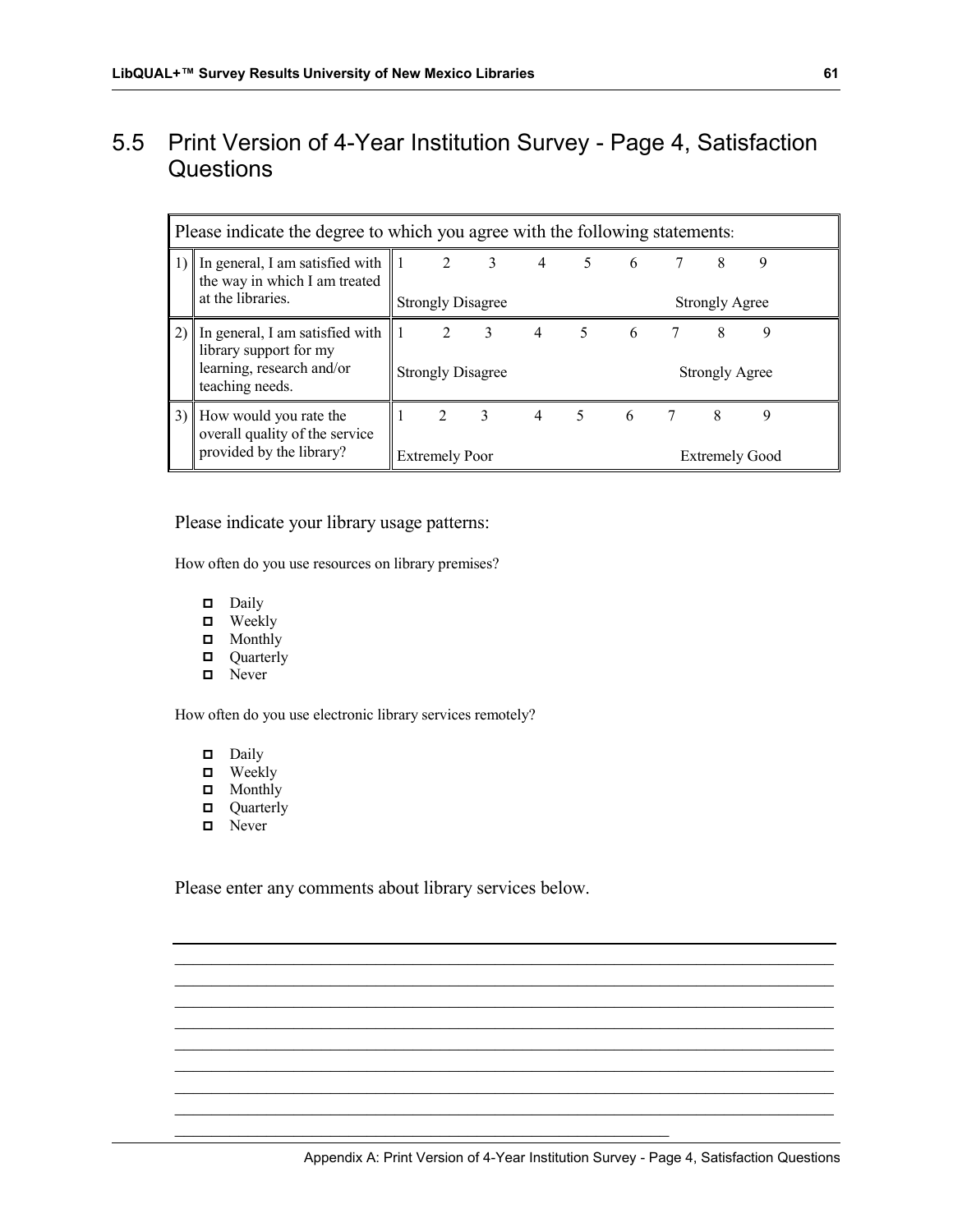# 5.6 Print Version of 4-Year Institution Survey - Page 5, Email Address

### **Thank you for completing the survey!**

Please provide your e-mail address below if you would like to enter an optional drawing for a prize (not required).

E-mail Address: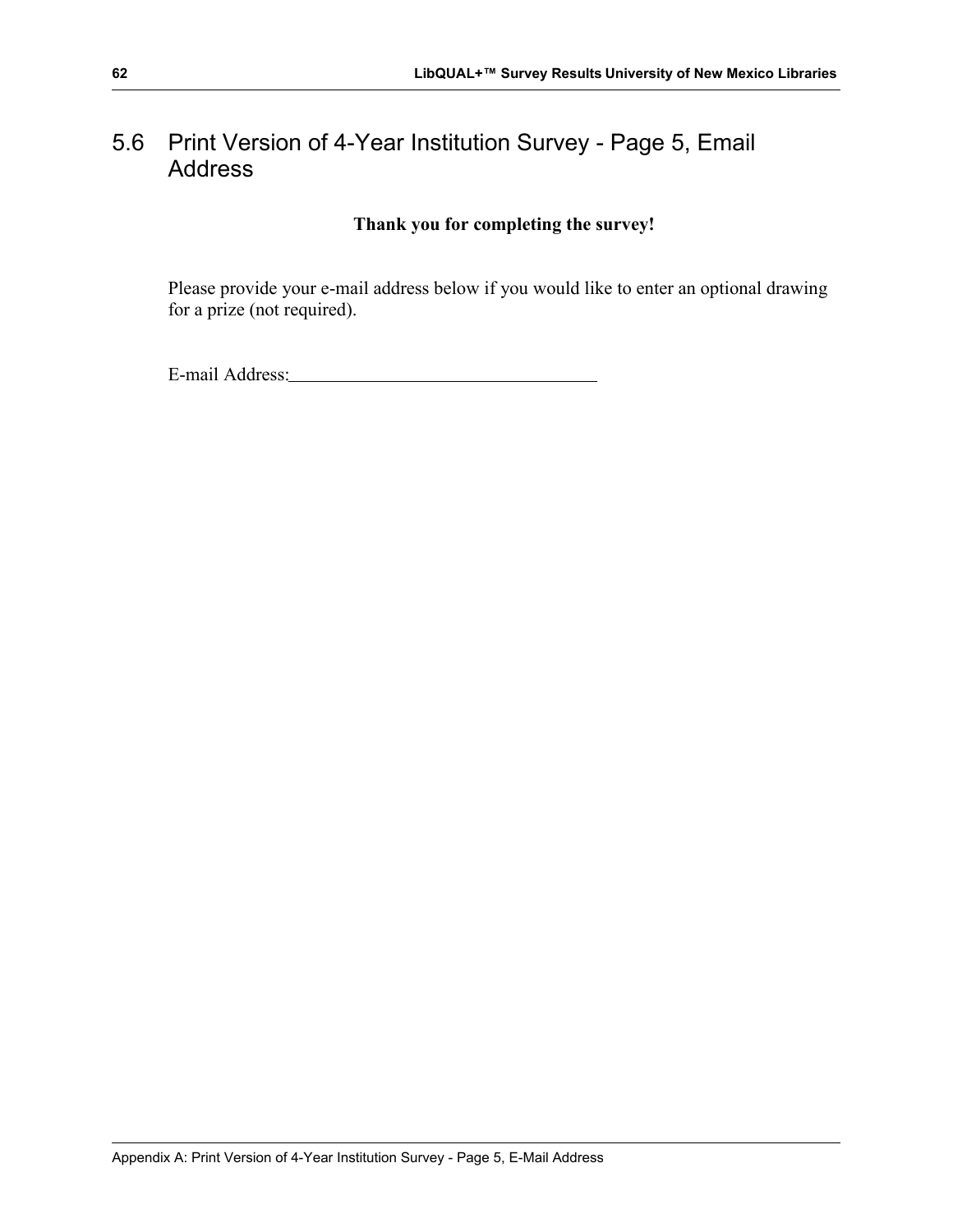# **6. Appendix B: LibQUAL+TM Dimensions**

### 6.1 Description

LibQUAL+TM measures dimensions of perceived library quality - that is, each survey question is part of a broader category (a dimension), and scores within those categories are analyzed in order to derive more general information about library users' perceptions of service.

These dimensions were first based on the original SERVQUAL survey instrument (the framework for the LibQUAL+TM survey tool; for more information on the origins of LibQUAL+TM, go to <http://www.libqual.org/pubs/>).

The LibQUAL+TM survey dimensions have evolved with each iteration, becoming more refined and focused for application specifically to the research library context. The 2002 iteration of the LibQUAL+TM survey has four dimensions. (Dimensions for each iteration of the LibQUAL+TM survey are outlined below.)

# 6.2 LibQUAL+TM 2000 Dimensions

The 2000 iteration of the LibQUAL+TM survey, which had 41 questions, measured eight separate dimensions:

- Assurance (the knowledge and courtesy of employees, and their ability to convey trust and confidence)
- Empathy (caring, individual attention)
- Library as Place (library as a sanctuary/haven or site for learning and contemplation)
- Reliability (ability to perform the promised service dependably and accurately)
- Responsiveness (willingness to help customers and provide prompt service)
- Tangibles (appearance of physical facilities, equipment, personnel and communications materials)
- Instructions/Custom Items
- Self-Reliance

## 6.3 LibQUAL+<sub>TM</sub> 2001 Dimensions

After careful analysis of the results from the 2000 survey, the dimensions were further refined to re-ground the SERVQUAL items in the library context. Four sub-dimensions resulted for the 2001 iteration:

- Service Affect (nine items, such as "willingness to help users")
- Library as Place (five items, such as "a haven for quiet and solitude")
- Personal Control (six items, such as "website enabling me to locate information on my own"), and
- Information Access (five items, such as "comprehensive print collections" and "convenient business hours")